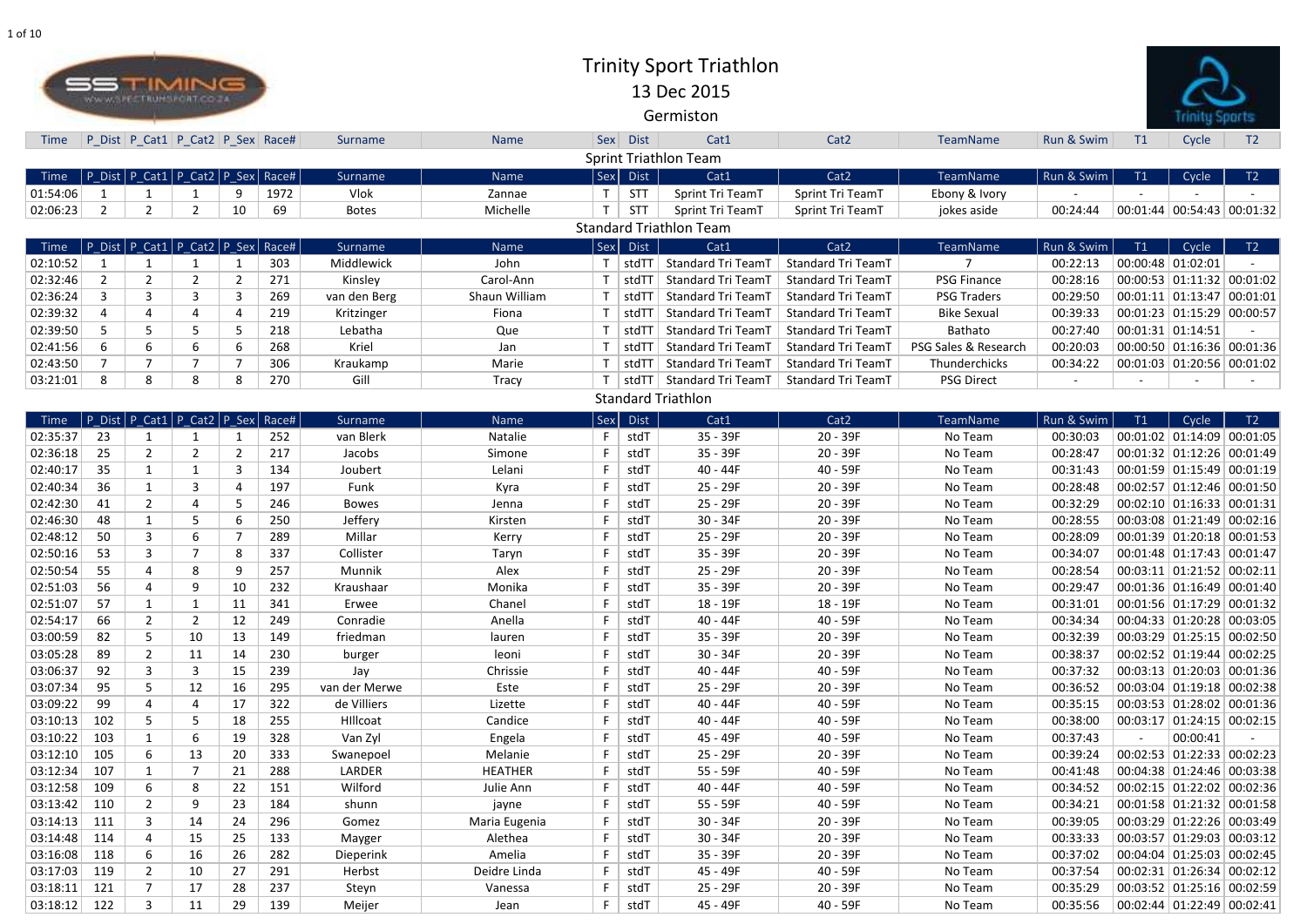| <b>Time</b>          |          | P Dist P Cat1 P Cat2 P Sex Race# |                |     |              | Surname            | <b>Name</b>    | Sex | <b>Dist</b>    | Cat1       | Cat <sub>2</sub> | TeamName | Run & Swim | T1       | Cycle                                                        | T <sub>2</sub> |
|----------------------|----------|----------------------------------|----------------|-----|--------------|--------------------|----------------|-----|----------------|------------|------------------|----------|------------|----------|--------------------------------------------------------------|----------------|
| 03:18:25             | 123      | 8                                | 18             | 30  | 302          | Oosthuizen         | kelly          |     | stdT           | 25 - 29F   | $20 - 39F$       | No Team  | 00:28:26   |          | 00:02:24 01:26:03 00:02:52                                   |                |
| 03:20:37             | 128      | 5                                | 19             | 31  | $\mathbf{3}$ | Beetge             | Michelle       |     | stdT           | $30 - 34F$ | 20 - 39F         | No Team  | 00:56:30   |          | $00:02:42$ 01:19:47 00:03:26                                 |                |
| 03:23:11             | 131      | 9                                | 20             | 32  | 314          | <b>ISMAIL</b>      | <b>NAADIYA</b> |     | stdT           | 25 - 29F   | $20 - 39F$       | No Team  | 00:33:42   |          | $00:02:10$ 01:22:29 00:02:18                                 |                |
| 03:23:16             | 132      | $\overline{7}$                   | 12             | 33  | 178          | Goldsmith          | Susan          |     | stdT           | $40 - 44F$ | 40 - 59F         | No Team  | 00:36:35   |          | $00:03:55$ 01:33:10 00:03:12                                 |                |
| 03:23:52             | 133      | 4                                | 13             | 34  | 292          | Henry              | Caroline Mary  |     | stdT           | 45 - 49F   | 40 - 59F         | No Team  | 00:37:58   |          | 00:02:25 01:26:08 00:02:41                                   |                |
| 03:23:52             | 134      | 8                                | 14             | 35  | 242          | de Villiers        | Claudia Lucy   |     | stdT           | $40 - 44F$ | 40 - 59F         | No Team  | 00:38:11   |          | $00:02:35$ 01:29:28 00:02:12                                 |                |
| 03:26:40             | 136      | 9                                | 15             | 36  | 233          | Kraushaar          | Andrea         |     | stdT           | $40 - 44F$ | 40 - 59F         | No Team  | 00:33:27   |          | $00:02:15$ 01:33:45 00:02:29                                 |                |
| 03:27:38             | 137      | 1                                | 21             | 37  | 152          | <b>Bolton</b>      | Justine        |     | stdT           | 35-39F     | $20 - 39F$       | No Team  | 00:35:40   |          | $00:03:21$ 01:31:57 00:03:49                                 |                |
| 03:27:41             | 138      | 6                                | 22             | 38  | 324          | Nassuirio          | Naeema         |     | stdT           | $30 - 34F$ | $20 - 39F$       | No Team  | 00:59:06   |          | 00:04:48 01:31:04 00:02:01                                   |                |
| 03:31:56             | 142      | $\overline{7}$                   | 23             | 39  | 164          | Drabble            | Nicola         |     | stdT           | 35 - 39F   | 20 - 39F         | No Team  | 00:39:18   |          | $00:03:45$ 01:28:02 00:02:45                                 |                |
| 03:33:57             | 144      | 10                               | 24             | 40  | 286          | Oldnall            | Shannon        |     | stdT           | 25 - 29F   | 20 - 39F         | No Team  | 00:33:47   |          | $00:02:40$ 01:32:31 00:01:47                                 |                |
| 03:35:28             | 145      | 5                                | 16             | 41  | 225          | OMeara             | Lynda          |     | stdT           | 45 - 49F   | 40 - 59F         | No Team  | 00:36:07   |          | $00:05:51$ 01:32:35 00:03:19                                 |                |
| 03:36:40             | 148      |                                  | 17             | 42  | 329          | Kotze              | Hilda          |     | stdT           | $50 - 54F$ | 40 - 59F         | No Team  | 00:45:02   |          | $00:03:40$ 01:37:52 00:01:41                                 |                |
| 03:37:21             | 149      | $\overline{2}$                   | 18             | 43  | 161          | Seddon             | Jackie         |     | stdT           | $50 - 54F$ | 40 - 59F         | No Team  | 00:40:29   |          | $00:03:19$ 01:39:34 00:02:32                                 |                |
| 03:37:34             | 150      | 8                                | 25             | 44  | 265          | Frylinck           | Vanessa        |     | stdT           | 35 - 39F   | $20 - 39F$       | No Team  | 00:35:28   |          | $00:02:25$ 01:28:52 00:02:50                                 |                |
| 03:38:09             | 151      | 6                                | 19             | 45  | 343          | cornelissen        | annerie        |     | stdT           | 45 - 49F   | 40 - 59F         | No Team  | 00:36:12   |          | $00:06:01$ 01:19:03 00:03:03                                 |                |
| 03:39:51             | 152      |                                  | 26             | 46  | 153          | Fisher             | Loren          |     | stdT           | $30 - 34F$ | $20 - 39F$       | No Team  | 00:31:06   |          | 00:05:39 01:33:36 00:04:27                                   |                |
| 03:55:06             | 156      | 3                                | 20             | 47  | 258          | Aggett             | Hazel          |     | stdT           | 55 - 59F   | 40 - 59F         | No Team  | 00:52:03   |          | 00:06:20 01:37:37 00:04:31                                   |                |
| 03:55:26             | 157      | 8                                | 27             | 48  | 158          | Sharpe             | Claire Tamarin | -F  | stdT           | $30 - 34F$ | 20 - 39F         | No Team  | 00:44:56   |          | 00:04:09 01:33:15 00:05:06                                   |                |
| 02:06:14             |          |                                  | -1             |     | 331          | de Freitas         | Jonathan       | M   | stdT           | 25 - 29M   | $20 - 39M$       | No Team  | 00:21:35   |          | $00:00:49$ 01:03:22                                          |                |
| 02:07:51             |          |                                  | -1             |     | 148          | Stewart            | Rob            | M   | stdT           | 40 - 44M   | 40 - 59M         | No Team  | 00:25:07   |          | 00:00:54 00:59:56 00:00:58                                   |                |
| 02:09:00             | -3       |                                  | $\overline{2}$ |     | 304          | Rossouw            | Tiaan          | M   | stdT           | 35 - 39M   | $20 - 39M$       | No Team  | 00:26:05   |          | $00:00:45$ 01:01:06 00:00:39                                 |                |
| 02:13:44             |          |                                  | 3              |     | 222          | Waldauer           | Alex Dean      | M   | stdT           | $20 - 24M$ | $20 - 39M$       | No Team  | 00:23:00   |          | $00:00:53$ 01:03:57 00:01:16                                 |                |
| 02:14:42             |          | $\overline{2}$                   | 4              |     | 199          | Whelan             | Darryn         | M   | stdT           | 25 - 29M   | $20 - 39M$       | No Team  | 00:23:39   |          | $00:00:57$ 01:01:34 00:01:01                                 |                |
| 02:17:43             | -6       | $\overline{2}$                   | 5              |     | 146          | Janse van Rensburg | Dawid          | M   | stdT           | 35 - 39M   | $20 - 39M$       | No Team  | 00:31:55   |          | $00:01:20$ 01:04:59 00:01:02                                 |                |
| 02:21:28             |          | $\overline{2}$                   | $\overline{2}$ |     | 325          | Rabey              | Gordon         | M   | stdT           | 40 - 44M   | 40 - 59M         | No Team  | 00:30:08   |          | $00:01:43$ 01:04:08 00:01:19                                 |                |
| 02:22:14             | -8       | 3                                | 6              |     | 150          | Wilford            | Jason Brad     | M   | stdT           | 35 - 39M   | $20 - 39M$       | No Team  | 00:25:07   |          | 00:01:02 01:04:06 00:01:05                                   |                |
| 02:22:14             | 9        |                                  | $\overline{7}$ | q   | 340          | Simpson            | James          | M   | stdT           | 35 - 39M   | $20 - 39M$       | No Team  | 00:21:45   |          | $00:01:13$ 01:06:56 00:01:26                                 |                |
| 02:24:40             | 10       | 3                                | 3              | 10  | 194          | Kotlar             | Mark           | M   | stdT           | 40 - 44M   | $40 - 59M$       | No Team  | 00:30:32   |          | $00:01:10$ 01:06:33 00:01:14                                 |                |
| 02:26:10             | 11       | 4                                | 4              | 11  | 266          | Van Rooyen         | Daniel         |     | $M \vert$ stdT | 40 - 44M   | 40 - 59M         | No Team  | 00:25:47   |          | $00:01:02$ 01:05:15 00:01:21                                 |                |
| 02:27:42             | 12       | 3                                | 8              | 12  | 276          | Kourie             | Marc Devon     |     | $M \vert$ stdT | 25 - 29M   | $20 - 39M$       | No Team  | 00:23:26   | 01:13:06 |                                                              |                |
| 02:28:12             | 13       | 5                                | 5              | 13  | 192          | Kane-Smith         | Mike           | M   | stdT           | 40 - 44M   | 40 - 59M         | No Team  | 00:22:54   |          | $00:01:39$ 01:12:44 00:01:16                                 |                |
| 02:29:30             | 14       |                                  | 6              | 14  | 260          | Wolfaardt          | Riaan          |     | $M \vert$ stdT | 45 - 49M   | 40 - 59M         | No Team  | 00:28:32   |          | $00:02:31$ 01:08:04 00:02:41                                 |                |
| 02:31:00             | 15       | $\overline{2}$                   | 7              | -15 | 176          | Retief             | Danie          |     | $M \vert$ stdT | 45 - 49M   | 40 - 59M         | No Team  | 00:22:57   |          | $00:02:10$ 01:09:01 00:01:42                                 |                |
| 02:31:32             | 16       | 4                                | 9              | 16  | 147          | Coetzee            | Hennie         | M   | stdT           | 25 - 29M   | $20 - 39M$       | No Team  | 00:31:55   |          | $00:01:36$ 01:08:30 00:01:12                                 |                |
| 02:33:16             | 17       | 3                                | 8              | 17  | 215          | Cowper             | John Guy       | M   | stdT           | 45 - 49M   | 40 - 59M         | No Team  | 00:25:25   |          | $00:01:43$ 01:09:48 00:01:47                                 |                |
| 02:33:19             | 18       |                                  | 9              | 18  | 261          | Milos              | Drazen         | M   |                | $50 - 54M$ | 40 - 59M         | No Team  | 00:29:47   |          | $00:01:05$ 01:10:06                                          |                |
|                      |          |                                  |                |     |              |                    |                |     | stdT           |            |                  |          |            |          |                                                              |                |
| 02:33:27<br>02:33:57 | 19<br>20 | $\overline{2}$                   | 10             | 19  | 273          | <b>Burger</b>      | <b>Brandon</b> | M   | stdT           | 20 - 24M   | 20 - 39M         | No Team  | 00:27:06   |          | $00:02:41$ 01:08:23 00:01:11<br>$00:01:21$ 01:13:08 00:01:17 |                |
|                      |          | 3                                | 11             | 20  | 155          | Bayvel             | Scott          | M   | stdT           | 20 - 24M   | 20 - 39M         | No Team  | 00:25:51   |          |                                                              |                |
| 02:34:16             | 21       | $\mathbf{1}$                     | 12             | 21  | 140          | Supra              | Christiaan     | M   | stdT           | $30 - 34M$ | 20 - 39M         | No Team  | 00:27:57   |          | 00:01:26 01:07:26 00:01:46                                   |                |
| 02:34:50             | 22       | 5                                | 13             | 22  | 332          | Bester             | Craig          | M   | stdT           | 25 - 29M   | 20 - 39M         | No Team  | 00:25:54   |          | $00:01:58$ 01:08:30 00:01:29                                 |                |
| 02:36:08             | 24       |                                  | 10             | 23  | 200          | Whelan             | Kevin          | M   | stdT           | 55 - 59M   | 40 - 59M         | No Team  | 00:26:38   |          | 00:01:09                                                     |                |
| 02:37:06             | 26       | 5                                | 14             | 24  | 334          | Hutcheon           | Donovan        | M   | stdT           | 35 - 39M   | 20 - 39M         | No Team  | 00:32:23   |          | $00:02:24$ 01:07:16 00:01:30                                 |                |
| 02:37:08             | 27       | 4                                | 11             | 25  | 212          | <b>Burger</b>      | Schalk         | M   | stdT           | 45 - 49M   | 40 - 59M         | No Team  | 00:22:10   |          | $00:05:59$ 01:08:38 00:03:41                                 |                |
| 02:37:39             | 28       | 5                                | 12             | 26  | 135          | gnudi              | marcello       |     | $M \vert$ stdT | 45 - 49M   | 40 - 59M         | No Team  | 00:37:21   |          | 00:01:29 01:07:22 00:01:39                                   |                |
| 02:37:52             | 29       | 6                                | 13             | 27  | 267          | Fourie             | Jaco           | M   | $\vert$ stdT   | 40 - 44M   | 40 - 59M         | No Team  | 00:24:48   |          | $00:02:09$ 01:14:19 00:01:39                                 |                |
| 02:38:10             | 30       | $\overline{7}$                   | 14             | 28  | 154          | Corker             | Marc           | M   | stdT           | 40 - 44M   | 40 - 59M         | No Team  | 00:31:48   |          | $00:01:12$ 01:13:40 00:01:02                                 |                |
| 02:38:30             | 31       | 8                                | 15             | 29  | 209          | Ballenden          | Matthew        |     | $M \vert$ stdT | 40 - 44M   | 40 - 59M         | No Team  | 00:31:52   |          | $00:01:13$ 01:09:03 00:01:20                                 |                |
| 02:38:44             | 32       | 6                                | 16             | 30  | 247          | Kemp               | Francois       | M   | stdT           | 45 - 49M   | 40 - 59M         | No Team  | 00:35:22   |          | $00:01:22$ 01:06:01 00:01:13                                 |                |
| 02:39:45             | 33       | 9                                | 17             | 31  | 326          | <b>MORRISON</b>    | IAN            | M   | stdT           | 40 - 44M   | 40 - 59M         | No Team  | 00:29:45   |          | $00:01:01$ 01:08:52 00:01:13                                 |                |
| 02:39:57             | 34       | 4                                | 15             | 32  | 240          | von der Meden      | Rolf           |     | $M \vert stdT$ | $20 - 24M$ | 20 - 39M         | No Team  | 00:22:11   |          | $00:01:37$ 01:15:28 00:01:26                                 |                |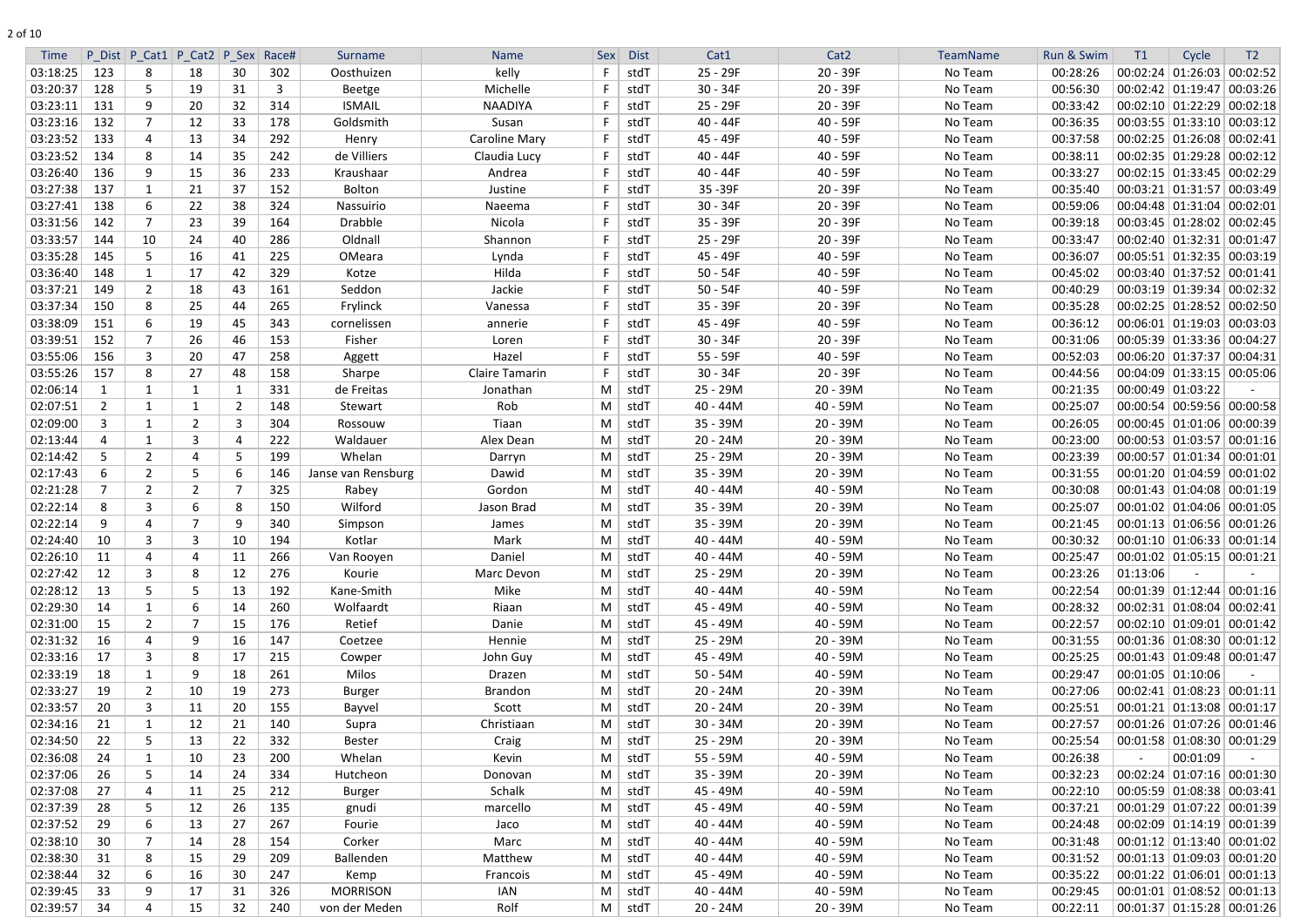|  | I |
|--|---|
|  |   |

| 40 - 59M<br>00:01:16 01:11:45 00:02:00<br>02:41:13<br>37<br>277<br>stdT<br>55 - 59M<br>No Team<br>00:31:06<br>2<br>18<br>Strydom<br>M<br>33<br>Danna<br>02:41:20<br>38<br>$40 - 44M$<br>40 - 59M<br>No Team<br>00:36:27<br>00:02:19 01:07:30 00:01:42<br>10<br>19<br>34<br>245<br><b>Botoulas</b><br>Damian<br>M<br>stdT<br>02:42:09<br>39<br>$\overline{2}$<br>207<br>Marc Wayne<br>$30 - 34M$<br>20 - 39M<br>No Team<br>00:26:14<br>$00:02:47$ 01:17:44 00:03:14<br>16<br>35<br>Friedman<br>M<br>stdT<br>02:42:22<br>40<br>6<br>17<br>36<br>300<br>stdT<br>25 - 29M<br>20 - 39M<br>No Team<br>$00:01:25$ 01:12:03 00:01:49<br>Werner<br>М<br>00:28:53<br>Theunissen<br>02:43:15<br>42<br>3<br>201<br>$30 - 34M$<br>20 - 39M<br>No Team<br>18<br>37<br>Wright<br>Andrew<br>stdT<br>M<br>02:44:35<br>20 - 39M<br>$00:02:11$ 01:14:09 00:00:58<br>43<br>-7<br>38<br>283<br>Carlos<br>stdT<br>25 - 29M<br>No Team<br>00:31:41<br>19<br>М<br>Morais<br>02:44:56<br>20<br>39<br>141<br>$30 - 34M$<br>20 - 39M<br>No Team<br>00:33:38<br>$00:01:15$ 01:13:42 00:01:25<br>44<br>Mong<br>M<br>stdT<br>4<br>Jacques<br>02:45:01<br>No Team<br>00:37:27<br>$00:02:38$ 01:17:54 00:02:51<br>45<br>339<br>Crawford<br>Russell<br>stdT<br>$50 - 54M$<br>40 - 59M<br>2<br>20<br>40<br>M<br>02:45:31<br>180<br><b>Phil Ernest</b><br>$20 - 24M$<br>$20 - 39M$<br>00:32:21<br>$00:02:41$ 01:14:42 00:01:44<br>46<br>5<br>21<br>41<br>M<br>stdT<br>No Team<br>Ray<br>20 - 39M<br>02:46:21<br>$30 - 34M$<br>No Team<br>00:32:12<br>47<br>5<br>22<br>42<br>254<br>Grant<br>$00:02:18$ 01:17:42 00:01:55<br>Morgan<br>M<br>stdT<br>373<br>02:47:31<br>49<br>3<br>43<br>Hill<br>$50 - 54M$<br>40 - 59M<br>00:37:56<br>00:01:40   01:10:54   00:01:54<br>21<br>M<br>stdT<br>No Team<br>Gregory<br>02:49:03<br>00:30:31<br>$00:02:36$ 01:11:07 00:02:19<br>51<br>7<br>22<br>44<br>131<br>45 - 49M<br>40 - 59M<br>Roediger<br>Martin<br>M<br>stdT<br>No Team<br>$00:03:06$ 01:15:30 00:02:01<br>02:49:15<br>52<br>23<br>45<br>313<br>stdT<br>$50 - 54M$<br>40 - 59M<br>No Team<br>00:35:49<br>M<br>4<br>Barr<br>James<br>02:50:25<br>54<br>8<br>23<br>25 - 29M<br>20 - 39M<br>$00:01:32$ 01:05:49 00:01:18<br>46<br>241<br>Prinsloo<br>Ryno<br>No Team<br>00:48:34<br>M<br>stdT<br>20 - 39M<br>$00:03:42$ 01:12:01 00:02:21<br>02:51:14<br>58<br>6<br>47<br>145<br>Hank<br>stdT<br>35 - 39M<br>No Team<br>00:37:44<br>24<br>Heukelman<br>M<br>Willie<br>02:51:21<br>59<br>8<br>24<br>228<br>stdT<br>45 - 49M<br>40 - 59M<br>No Team<br>00:30:37<br>$00:02:58$ 01:20:49 00:01:42<br>48<br>Myburgh<br>M<br>02:51:40<br>60<br>9<br>49<br>309<br>stdT<br>45 - 49M<br>40 - 59M<br>No Team<br>00:36:11<br>$00:02:40$ 01:12:47 00:01:49<br>25<br>woodiwiss<br>kevin<br>М<br>02:53:33<br>$30 - 34M$<br>20 - 39M<br>00:32:39<br>$00:02:54$ 01:20:38 00:01:13<br>61<br>6<br>25<br>50<br>244<br>No Team<br>Japp<br>Gordon<br>M<br>stdT<br>02:53:35<br>62<br>$00:02:05$ 01:18:48 00:02:32<br>11<br>315<br>Williams<br>Mark<br>stdT<br>$40 - 44M$<br>40 - 59M<br>No Team<br>00:32:22<br>26<br>51<br>M<br>02:53:52<br>63<br>7<br>208<br>Daniel Ryan<br>35 - 39M<br>20 - 39M<br>No Team<br>00:26:15<br>$00:02:44$   $01:18:58$   $00:02:02$<br>26<br>52<br>Schmulian<br>M<br>stdT<br>02:53:58<br>9<br>53<br>Garlick<br>25 - 29M<br>$20 - 39M$<br>No Team<br>00:38:21<br>$00:02:49$ 01:19:31 00:01:56<br>64<br>27<br>Oswald<br>stdT<br>144<br>M<br>02:54:06<br>10<br>54<br>243<br>Szafran<br>25 - 29M<br>20 - 39M<br>00:37:06<br>$00:01:47$ 01:16:23 00:01:37<br>65<br>28<br>Patryk<br>M<br>stdT<br>No Team<br>02:55:14<br>Vlok<br>40 - 59M<br>67<br>12<br>27<br>55<br>223<br>stdT<br>$40 - 44M$<br>No Team<br>00:29:41<br>$00:03:06$ 01:14:41 00:02:02<br>Herman<br>M<br>229<br>02:55:35<br>68<br>8<br>29<br>56<br>stdT<br>35 - 39M<br>$20 - 39M$<br>00:33:29<br>$00:04:42$ 01:16:43 00:02:01<br>M<br>No Team<br>burger<br>jacques<br>9<br>Will<br>35 - 39M<br>$00:03:16$ 01:09:07 00:02:13<br>02:55:46<br>69<br>30<br>57<br>179<br>stdT<br>$20 - 39M$<br>No Team<br>00:50:56<br>Heystek<br>M<br>$00:04:02$ 01:12:57<br>02:56:06<br>70<br>10<br>58<br>293<br>45 - 49M<br>40 - 59M<br>00:39:47<br>28<br>M<br>stdT<br>No Team<br>Capkovic<br>Jorge<br>02:57:03<br>25 - 29M<br>$20 - 39M$<br>$00:02:45$ 01:14:34 00:02:08<br>71<br>11<br>31<br>59<br>221<br>Francois<br>stdT<br>No Team<br>00:31:46<br>Conradie<br>M<br>02:57:10<br>72<br>10<br>32<br>mbhokota<br>stdT<br>$20 - 39M$<br>$00:02:58$   01:25:33   00:02:51<br>60<br>275<br>M<br>35 - 39M<br>No Team<br>00:55:27<br>vongani<br>13<br>29<br>02:57:25<br>- 73<br>61<br>285<br>Steenkamp<br>$40 - 44M$<br>40 - 59M<br>No Team<br>00:34:31<br>$00:03:59 \mid 01:21:18 \mid 00:02:31$<br>M<br>stdT<br>Jacques<br>02:57:44<br>$00:03:18$ 01:16:37 00:01:58<br>Kahts<br>Nicholas<br>stdT<br>$30 - 34M$<br>20 - 39M<br>No Team<br>00:33:04<br>-74<br>33<br>62<br>263<br>M<br>02:57:48<br>203<br>van Biljon<br>Shaun<br>35 - 39M<br>20 - 39M<br>00:33:24<br>$00:04:25$ 01:17:15 00:02:45<br>75<br>11<br>34<br>63<br>stdT<br>No Team<br>M<br>$00:03:23$ 01:21:00 00:02:06<br>02:57:55<br>76<br>$30 - 34M$<br>$20 - 39M$<br>No Team<br>00:27:08<br>8<br>35<br>64<br>175<br>Spark<br>Gavin<br>M<br>stdT<br>02:57:57<br>335<br>John<br>$40 - 44M$<br>40 - 59M<br>00:33:46<br>$00:02:42$ 01:18:57 00:02:11<br>-77<br>14<br>30<br>65<br>M<br>stdT<br>No Team<br>Geypen<br>Willie<br>$00:02:13$ 01:15:35 00:02:16<br>02:58:03<br>45 - 49M<br>40 - 59M<br>00:40:42<br>78<br>11<br>31<br>66<br>272<br><b>Brewis</b><br>M<br>stdT<br>No Team<br>02:58:06<br>323<br>35 - 39M<br>$20 - 39M$<br>79<br>12<br>36<br>67<br>Mohammed<br>M<br>stdT<br>No Team<br>Nassuirio<br>02:58:42<br>80<br>12<br>37<br>68<br>338<br>25 - 29M<br>20 - 39M<br>00:05:17 01:17:54 00:03:28<br>Otto<br><b>Bruce</b><br>M<br>No Team<br>00:33:16<br>stdT<br>02:58:50<br>12<br>327<br>45 - 49M<br>40 - 59M<br>00:32:33<br>$00:03:38$ 01:19:01 00:01:56<br>81<br>32<br>69<br>Van Zyl<br>Samuel<br>M<br>stdT<br>No Team<br>03:01:35<br>$00:02:43$ 00:40:15 00:01:40<br>83<br>9<br>38<br>$30 - 34M$<br>20 - 39M<br>181<br>Kieren<br>M<br>stdT<br>No Team<br>01:46:25<br>70<br>Jacobsen<br>00:03:52 01:24:07 00:02:38<br>03:01:38<br>13<br>$20 - 39M$<br>84<br>39<br>71<br>299<br>M<br>stdT<br>35 - 39M<br>No Team<br>00:37:31<br>Le Roux<br>Jordaan<br>03:03:21<br>294<br>Nel<br>35 - 39M<br>$20 - 39M$<br>$00:02:27$ 01:18:03 00:01:35<br>85<br>14<br>40<br>72<br>Gareth<br>M<br>stdT<br>No Team<br>00:32:01<br>03:03:54<br>86<br>$20 - 24M$<br>20 - 39M<br>6<br>73<br>259<br><b>Floudiotis</b><br>M<br>stdT<br>No Team<br>41<br>Kyriacos<br>$\sim$<br>03:04:10<br>87<br>3<br>55 - 59M<br>40 - 59M<br>$00:02:32$ 01:14:42 00:02:04<br>33<br>74<br>310<br>No Team<br>00:38:20<br><b>Botes</b><br>Hannes<br>M<br>stdT<br>03:05:08<br>00:03:52 01:20:18 00:02:56<br>88<br>15<br>20 - 39M<br>00:33:20<br>42<br>75<br>159<br><b>Dicks</b><br>M<br>stdT<br>35 - 39M<br>No Team<br>Jonathan<br>$00:03:01$ 01:26:43 00:03:32<br>03:05:47<br>90<br>10<br>Schiller<br>$30 - 34M$<br>20 - 39M<br>00:28:55<br>76<br>210<br>Max<br>M<br>stdT<br>No Team<br>43<br>$00:02:10$ 01:26:31 00:01:57<br>03:06:21<br>91<br>15<br><b>WORMS</b><br>$40 - 44M$<br>40 - 59M<br>No Team<br>00:31:28<br>34<br>136<br>ALLEN<br>M<br>stdT<br>77<br>03:07:01<br>93<br>193<br>$30 - 34M$<br>20 - 39M<br>$00:03:58$ 01:16:50 00:02:14<br>11<br>78<br>Papadopulos<br>Greg<br>M<br>stdT<br>No Team<br>00:31:42<br>44<br>03:07:09<br>$00:03:43$ 01:28:26 00:03:49<br>94<br>13<br>35<br>216<br>45 - 49M<br>40 - 59M<br>No Team<br>00:31:17<br>79<br>Jardine<br>Conrad<br>M<br>stdT<br>03:07:48<br>Lubbe<br>$50 - 54M$<br>40 - 59M<br>$00:03:49$ 01:16:16<br>96<br>195<br>Werner<br>M<br>stdT<br>No Team<br>00:50:56<br>5.<br>36<br>80<br>03:08:29<br>97<br>12<br>$30 - 34M$<br>$00:02:20$ 01:18:40 00:01:55<br>45<br>81<br>236<br>Martin<br>M<br>$20 - 39M$<br>No Team<br>00:41:23<br>Steyn<br>stdT<br>03:09:11<br>98<br>13<br>262<br>Ehlers<br>Owen Franck<br>M<br>stdT<br>$30 - 34M$<br>$20 - 39M$<br>No Team<br>46<br>82<br>$\sim$<br>$\sim$<br>03:09:30<br>100<br>13<br>47<br>287<br>Grobler<br>Herbert<br>$M \mid stdT$<br>25 - 29M<br>$20 - 39M$<br>No Team<br> 00:02:53 01:18:50 00:01:59<br>83<br>00:43:44 | <b>Time</b> | P Dist P Cat1 P Cat2 P Sex Race# |  | Surname | <b>Name</b> | Sex | <b>Dist</b> | Cat1 | Cat <sub>2</sub> | TeamName | Run & Swim | T1 | Cycle | T <sub>2</sub> |
|-----------------------------------------------------------------------------------------------------------------------------------------------------------------------------------------------------------------------------------------------------------------------------------------------------------------------------------------------------------------------------------------------------------------------------------------------------------------------------------------------------------------------------------------------------------------------------------------------------------------------------------------------------------------------------------------------------------------------------------------------------------------------------------------------------------------------------------------------------------------------------------------------------------------------------------------------------------------------------------------------------------------------------------------------------------------------------------------------------------------------------------------------------------------------------------------------------------------------------------------------------------------------------------------------------------------------------------------------------------------------------------------------------------------------------------------------------------------------------------------------------------------------------------------------------------------------------------------------------------------------------------------------------------------------------------------------------------------------------------------------------------------------------------------------------------------------------------------------------------------------------------------------------------------------------------------------------------------------------------------------------------------------------------------------------------------------------------------------------------------------------------------------------------------------------------------------------------------------------------------------------------------------------------------------------------------------------------------------------------------------------------------------------------------------------------------------------------------------------------------------------------------------------------------------------------------------------------------------------------------------------------------------------------------------------------------------------------------------------------------------------------------------------------------------------------------------------------------------------------------------------------------------------------------------------------------------------------------------------------------------------------------------------------------------------------------------------------------------------------------------------------------------------------------------------------------------------------------------------------------------------------------------------------------------------------------------------------------------------------------------------------------------------------------------------------------------------------------------------------------------------------------------------------------------------------------------------------------------------------------------------------------------------------------------------------------------------------------------------------------------------------------------------------------------------------------------------------------------------------------------------------------------------------------------------------------------------------------------------------------------------------------------------------------------------------------------------------------------------------------------------------------------------------------------------------------------------------------------------------------------------------------------------------------------------------------------------------------------------------------------------------------------------------------------------------------------------------------------------------------------------------------------------------------------------------------------------------------------------------------------------------------------------------------------------------------------------------------------------------------------------------------------------------------------------------------------------------------------------------------------------------------------------------------------------------------------------------------------------------------------------------------------------------------------------------------------------------------------------------------------------------------------------------------------------------------------------------------------------------------------------------------------------------------------------------------------------------------------------------------------------------------------------------------------------------------------------------------------------------------------------------------------------------------------------------------------------------------------------------------------------------------------------------------------------------------------------------------------------------------------------------------------------------------------------------------------------------------------------------------------------------------------------------------------------------------------------------------------------------------------------------------------------------------------------------------------------------------------------------------------------------------------------------------------------------------------------------------------------------------------------------------------------------------------------------------------------------------------------------------------------------------------------------------------------------------------------------------------------------------------------------------------------------------------------------------------------------------------------------------------------------------------------------------------------------------------------------------------------------------------------------------------------------------------------------------------------------------------------------------------------------------------------------------------------------------------------------------------------------------------------------------------------------------------------------------------------------------------------------------------------------------------------------------------------------------------------------------------------------------------------------------------------------------------------------------------------------------------------------------------------------------------------------------------------------------------------------------------------------------------------------------------------------------------------------------------------------------------------------------------------------------------------------------------------------------------------------------------------------------------------------------------------------------------------------------------------------------------------------------------------------------------------------------------------------------------------------------------------------------------------------------------------------------------------------------------------------------------------------------------------------------------------------------------------------------------------------------------------------------------------|-------------|----------------------------------|--|---------|-------------|-----|-------------|------|------------------|----------|------------|----|-------|----------------|
|                                                                                                                                                                                                                                                                                                                                                                                                                                                                                                                                                                                                                                                                                                                                                                                                                                                                                                                                                                                                                                                                                                                                                                                                                                                                                                                                                                                                                                                                                                                                                                                                                                                                                                                                                                                                                                                                                                                                                                                                                                                                                                                                                                                                                                                                                                                                                                                                                                                                                                                                                                                                                                                                                                                                                                                                                                                                                                                                                                                                                                                                                                                                                                                                                                                                                                                                                                                                                                                                                                                                                                                                                                                                                                                                                                                                                                                                                                                                                                                                                                                                                                                                                                                                                                                                                                                                                                                                                                                                                                                                                                                                                                                                                                                                                                                                                                                                                                                                                                                                                                                                                                                                                                                                                                                                                                                                                                                                                                                                                                                                                                                                                                                                                                                                                                                                                                                                                                                                                                                                                                                                                                                                                                                                                                                                                                                                                                                                                                                                                                                                                                                                                                                                                                                                                                                                                                                                                                                                                                                                                                                                                                                                                                                                                                                                                                                                                                                                                                                                                                                                                                                                                                                                                                                                                                                                                                                                                                                                                                                                                                                                                                                                                                                                                                                     |             |                                  |  |         |             |     |             |      |                  |          |            |    |       |                |
|                                                                                                                                                                                                                                                                                                                                                                                                                                                                                                                                                                                                                                                                                                                                                                                                                                                                                                                                                                                                                                                                                                                                                                                                                                                                                                                                                                                                                                                                                                                                                                                                                                                                                                                                                                                                                                                                                                                                                                                                                                                                                                                                                                                                                                                                                                                                                                                                                                                                                                                                                                                                                                                                                                                                                                                                                                                                                                                                                                                                                                                                                                                                                                                                                                                                                                                                                                                                                                                                                                                                                                                                                                                                                                                                                                                                                                                                                                                                                                                                                                                                                                                                                                                                                                                                                                                                                                                                                                                                                                                                                                                                                                                                                                                                                                                                                                                                                                                                                                                                                                                                                                                                                                                                                                                                                                                                                                                                                                                                                                                                                                                                                                                                                                                                                                                                                                                                                                                                                                                                                                                                                                                                                                                                                                                                                                                                                                                                                                                                                                                                                                                                                                                                                                                                                                                                                                                                                                                                                                                                                                                                                                                                                                                                                                                                                                                                                                                                                                                                                                                                                                                                                                                                                                                                                                                                                                                                                                                                                                                                                                                                                                                                                                                                                                                     |             |                                  |  |         |             |     |             |      |                  |          |            |    |       |                |
|                                                                                                                                                                                                                                                                                                                                                                                                                                                                                                                                                                                                                                                                                                                                                                                                                                                                                                                                                                                                                                                                                                                                                                                                                                                                                                                                                                                                                                                                                                                                                                                                                                                                                                                                                                                                                                                                                                                                                                                                                                                                                                                                                                                                                                                                                                                                                                                                                                                                                                                                                                                                                                                                                                                                                                                                                                                                                                                                                                                                                                                                                                                                                                                                                                                                                                                                                                                                                                                                                                                                                                                                                                                                                                                                                                                                                                                                                                                                                                                                                                                                                                                                                                                                                                                                                                                                                                                                                                                                                                                                                                                                                                                                                                                                                                                                                                                                                                                                                                                                                                                                                                                                                                                                                                                                                                                                                                                                                                                                                                                                                                                                                                                                                                                                                                                                                                                                                                                                                                                                                                                                                                                                                                                                                                                                                                                                                                                                                                                                                                                                                                                                                                                                                                                                                                                                                                                                                                                                                                                                                                                                                                                                                                                                                                                                                                                                                                                                                                                                                                                                                                                                                                                                                                                                                                                                                                                                                                                                                                                                                                                                                                                                                                                                                                                     |             |                                  |  |         |             |     |             |      |                  |          |            |    |       |                |
|                                                                                                                                                                                                                                                                                                                                                                                                                                                                                                                                                                                                                                                                                                                                                                                                                                                                                                                                                                                                                                                                                                                                                                                                                                                                                                                                                                                                                                                                                                                                                                                                                                                                                                                                                                                                                                                                                                                                                                                                                                                                                                                                                                                                                                                                                                                                                                                                                                                                                                                                                                                                                                                                                                                                                                                                                                                                                                                                                                                                                                                                                                                                                                                                                                                                                                                                                                                                                                                                                                                                                                                                                                                                                                                                                                                                                                                                                                                                                                                                                                                                                                                                                                                                                                                                                                                                                                                                                                                                                                                                                                                                                                                                                                                                                                                                                                                                                                                                                                                                                                                                                                                                                                                                                                                                                                                                                                                                                                                                                                                                                                                                                                                                                                                                                                                                                                                                                                                                                                                                                                                                                                                                                                                                                                                                                                                                                                                                                                                                                                                                                                                                                                                                                                                                                                                                                                                                                                                                                                                                                                                                                                                                                                                                                                                                                                                                                                                                                                                                                                                                                                                                                                                                                                                                                                                                                                                                                                                                                                                                                                                                                                                                                                                                                                                     |             |                                  |  |         |             |     |             |      |                  |          |            |    |       |                |
|                                                                                                                                                                                                                                                                                                                                                                                                                                                                                                                                                                                                                                                                                                                                                                                                                                                                                                                                                                                                                                                                                                                                                                                                                                                                                                                                                                                                                                                                                                                                                                                                                                                                                                                                                                                                                                                                                                                                                                                                                                                                                                                                                                                                                                                                                                                                                                                                                                                                                                                                                                                                                                                                                                                                                                                                                                                                                                                                                                                                                                                                                                                                                                                                                                                                                                                                                                                                                                                                                                                                                                                                                                                                                                                                                                                                                                                                                                                                                                                                                                                                                                                                                                                                                                                                                                                                                                                                                                                                                                                                                                                                                                                                                                                                                                                                                                                                                                                                                                                                                                                                                                                                                                                                                                                                                                                                                                                                                                                                                                                                                                                                                                                                                                                                                                                                                                                                                                                                                                                                                                                                                                                                                                                                                                                                                                                                                                                                                                                                                                                                                                                                                                                                                                                                                                                                                                                                                                                                                                                                                                                                                                                                                                                                                                                                                                                                                                                                                                                                                                                                                                                                                                                                                                                                                                                                                                                                                                                                                                                                                                                                                                                                                                                                                                                     |             |                                  |  |         |             |     |             |      |                  |          |            |    |       |                |
|                                                                                                                                                                                                                                                                                                                                                                                                                                                                                                                                                                                                                                                                                                                                                                                                                                                                                                                                                                                                                                                                                                                                                                                                                                                                                                                                                                                                                                                                                                                                                                                                                                                                                                                                                                                                                                                                                                                                                                                                                                                                                                                                                                                                                                                                                                                                                                                                                                                                                                                                                                                                                                                                                                                                                                                                                                                                                                                                                                                                                                                                                                                                                                                                                                                                                                                                                                                                                                                                                                                                                                                                                                                                                                                                                                                                                                                                                                                                                                                                                                                                                                                                                                                                                                                                                                                                                                                                                                                                                                                                                                                                                                                                                                                                                                                                                                                                                                                                                                                                                                                                                                                                                                                                                                                                                                                                                                                                                                                                                                                                                                                                                                                                                                                                                                                                                                                                                                                                                                                                                                                                                                                                                                                                                                                                                                                                                                                                                                                                                                                                                                                                                                                                                                                                                                                                                                                                                                                                                                                                                                                                                                                                                                                                                                                                                                                                                                                                                                                                                                                                                                                                                                                                                                                                                                                                                                                                                                                                                                                                                                                                                                                                                                                                                                                     |             |                                  |  |         |             |     |             |      |                  |          |            |    |       |                |
|                                                                                                                                                                                                                                                                                                                                                                                                                                                                                                                                                                                                                                                                                                                                                                                                                                                                                                                                                                                                                                                                                                                                                                                                                                                                                                                                                                                                                                                                                                                                                                                                                                                                                                                                                                                                                                                                                                                                                                                                                                                                                                                                                                                                                                                                                                                                                                                                                                                                                                                                                                                                                                                                                                                                                                                                                                                                                                                                                                                                                                                                                                                                                                                                                                                                                                                                                                                                                                                                                                                                                                                                                                                                                                                                                                                                                                                                                                                                                                                                                                                                                                                                                                                                                                                                                                                                                                                                                                                                                                                                                                                                                                                                                                                                                                                                                                                                                                                                                                                                                                                                                                                                                                                                                                                                                                                                                                                                                                                                                                                                                                                                                                                                                                                                                                                                                                                                                                                                                                                                                                                                                                                                                                                                                                                                                                                                                                                                                                                                                                                                                                                                                                                                                                                                                                                                                                                                                                                                                                                                                                                                                                                                                                                                                                                                                                                                                                                                                                                                                                                                                                                                                                                                                                                                                                                                                                                                                                                                                                                                                                                                                                                                                                                                                                                     |             |                                  |  |         |             |     |             |      |                  |          |            |    |       |                |
|                                                                                                                                                                                                                                                                                                                                                                                                                                                                                                                                                                                                                                                                                                                                                                                                                                                                                                                                                                                                                                                                                                                                                                                                                                                                                                                                                                                                                                                                                                                                                                                                                                                                                                                                                                                                                                                                                                                                                                                                                                                                                                                                                                                                                                                                                                                                                                                                                                                                                                                                                                                                                                                                                                                                                                                                                                                                                                                                                                                                                                                                                                                                                                                                                                                                                                                                                                                                                                                                                                                                                                                                                                                                                                                                                                                                                                                                                                                                                                                                                                                                                                                                                                                                                                                                                                                                                                                                                                                                                                                                                                                                                                                                                                                                                                                                                                                                                                                                                                                                                                                                                                                                                                                                                                                                                                                                                                                                                                                                                                                                                                                                                                                                                                                                                                                                                                                                                                                                                                                                                                                                                                                                                                                                                                                                                                                                                                                                                                                                                                                                                                                                                                                                                                                                                                                                                                                                                                                                                                                                                                                                                                                                                                                                                                                                                                                                                                                                                                                                                                                                                                                                                                                                                                                                                                                                                                                                                                                                                                                                                                                                                                                                                                                                                                                     |             |                                  |  |         |             |     |             |      |                  |          |            |    |       |                |
|                                                                                                                                                                                                                                                                                                                                                                                                                                                                                                                                                                                                                                                                                                                                                                                                                                                                                                                                                                                                                                                                                                                                                                                                                                                                                                                                                                                                                                                                                                                                                                                                                                                                                                                                                                                                                                                                                                                                                                                                                                                                                                                                                                                                                                                                                                                                                                                                                                                                                                                                                                                                                                                                                                                                                                                                                                                                                                                                                                                                                                                                                                                                                                                                                                                                                                                                                                                                                                                                                                                                                                                                                                                                                                                                                                                                                                                                                                                                                                                                                                                                                                                                                                                                                                                                                                                                                                                                                                                                                                                                                                                                                                                                                                                                                                                                                                                                                                                                                                                                                                                                                                                                                                                                                                                                                                                                                                                                                                                                                                                                                                                                                                                                                                                                                                                                                                                                                                                                                                                                                                                                                                                                                                                                                                                                                                                                                                                                                                                                                                                                                                                                                                                                                                                                                                                                                                                                                                                                                                                                                                                                                                                                                                                                                                                                                                                                                                                                                                                                                                                                                                                                                                                                                                                                                                                                                                                                                                                                                                                                                                                                                                                                                                                                                                                     |             |                                  |  |         |             |     |             |      |                  |          |            |    |       |                |
|                                                                                                                                                                                                                                                                                                                                                                                                                                                                                                                                                                                                                                                                                                                                                                                                                                                                                                                                                                                                                                                                                                                                                                                                                                                                                                                                                                                                                                                                                                                                                                                                                                                                                                                                                                                                                                                                                                                                                                                                                                                                                                                                                                                                                                                                                                                                                                                                                                                                                                                                                                                                                                                                                                                                                                                                                                                                                                                                                                                                                                                                                                                                                                                                                                                                                                                                                                                                                                                                                                                                                                                                                                                                                                                                                                                                                                                                                                                                                                                                                                                                                                                                                                                                                                                                                                                                                                                                                                                                                                                                                                                                                                                                                                                                                                                                                                                                                                                                                                                                                                                                                                                                                                                                                                                                                                                                                                                                                                                                                                                                                                                                                                                                                                                                                                                                                                                                                                                                                                                                                                                                                                                                                                                                                                                                                                                                                                                                                                                                                                                                                                                                                                                                                                                                                                                                                                                                                                                                                                                                                                                                                                                                                                                                                                                                                                                                                                                                                                                                                                                                                                                                                                                                                                                                                                                                                                                                                                                                                                                                                                                                                                                                                                                                                                                     |             |                                  |  |         |             |     |             |      |                  |          |            |    |       |                |
|                                                                                                                                                                                                                                                                                                                                                                                                                                                                                                                                                                                                                                                                                                                                                                                                                                                                                                                                                                                                                                                                                                                                                                                                                                                                                                                                                                                                                                                                                                                                                                                                                                                                                                                                                                                                                                                                                                                                                                                                                                                                                                                                                                                                                                                                                                                                                                                                                                                                                                                                                                                                                                                                                                                                                                                                                                                                                                                                                                                                                                                                                                                                                                                                                                                                                                                                                                                                                                                                                                                                                                                                                                                                                                                                                                                                                                                                                                                                                                                                                                                                                                                                                                                                                                                                                                                                                                                                                                                                                                                                                                                                                                                                                                                                                                                                                                                                                                                                                                                                                                                                                                                                                                                                                                                                                                                                                                                                                                                                                                                                                                                                                                                                                                                                                                                                                                                                                                                                                                                                                                                                                                                                                                                                                                                                                                                                                                                                                                                                                                                                                                                                                                                                                                                                                                                                                                                                                                                                                                                                                                                                                                                                                                                                                                                                                                                                                                                                                                                                                                                                                                                                                                                                                                                                                                                                                                                                                                                                                                                                                                                                                                                                                                                                                                                     |             |                                  |  |         |             |     |             |      |                  |          |            |    |       |                |
|                                                                                                                                                                                                                                                                                                                                                                                                                                                                                                                                                                                                                                                                                                                                                                                                                                                                                                                                                                                                                                                                                                                                                                                                                                                                                                                                                                                                                                                                                                                                                                                                                                                                                                                                                                                                                                                                                                                                                                                                                                                                                                                                                                                                                                                                                                                                                                                                                                                                                                                                                                                                                                                                                                                                                                                                                                                                                                                                                                                                                                                                                                                                                                                                                                                                                                                                                                                                                                                                                                                                                                                                                                                                                                                                                                                                                                                                                                                                                                                                                                                                                                                                                                                                                                                                                                                                                                                                                                                                                                                                                                                                                                                                                                                                                                                                                                                                                                                                                                                                                                                                                                                                                                                                                                                                                                                                                                                                                                                                                                                                                                                                                                                                                                                                                                                                                                                                                                                                                                                                                                                                                                                                                                                                                                                                                                                                                                                                                                                                                                                                                                                                                                                                                                                                                                                                                                                                                                                                                                                                                                                                                                                                                                                                                                                                                                                                                                                                                                                                                                                                                                                                                                                                                                                                                                                                                                                                                                                                                                                                                                                                                                                                                                                                                                                     |             |                                  |  |         |             |     |             |      |                  |          |            |    |       |                |
|                                                                                                                                                                                                                                                                                                                                                                                                                                                                                                                                                                                                                                                                                                                                                                                                                                                                                                                                                                                                                                                                                                                                                                                                                                                                                                                                                                                                                                                                                                                                                                                                                                                                                                                                                                                                                                                                                                                                                                                                                                                                                                                                                                                                                                                                                                                                                                                                                                                                                                                                                                                                                                                                                                                                                                                                                                                                                                                                                                                                                                                                                                                                                                                                                                                                                                                                                                                                                                                                                                                                                                                                                                                                                                                                                                                                                                                                                                                                                                                                                                                                                                                                                                                                                                                                                                                                                                                                                                                                                                                                                                                                                                                                                                                                                                                                                                                                                                                                                                                                                                                                                                                                                                                                                                                                                                                                                                                                                                                                                                                                                                                                                                                                                                                                                                                                                                                                                                                                                                                                                                                                                                                                                                                                                                                                                                                                                                                                                                                                                                                                                                                                                                                                                                                                                                                                                                                                                                                                                                                                                                                                                                                                                                                                                                                                                                                                                                                                                                                                                                                                                                                                                                                                                                                                                                                                                                                                                                                                                                                                                                                                                                                                                                                                                                                     |             |                                  |  |         |             |     |             |      |                  |          |            |    |       |                |
|                                                                                                                                                                                                                                                                                                                                                                                                                                                                                                                                                                                                                                                                                                                                                                                                                                                                                                                                                                                                                                                                                                                                                                                                                                                                                                                                                                                                                                                                                                                                                                                                                                                                                                                                                                                                                                                                                                                                                                                                                                                                                                                                                                                                                                                                                                                                                                                                                                                                                                                                                                                                                                                                                                                                                                                                                                                                                                                                                                                                                                                                                                                                                                                                                                                                                                                                                                                                                                                                                                                                                                                                                                                                                                                                                                                                                                                                                                                                                                                                                                                                                                                                                                                                                                                                                                                                                                                                                                                                                                                                                                                                                                                                                                                                                                                                                                                                                                                                                                                                                                                                                                                                                                                                                                                                                                                                                                                                                                                                                                                                                                                                                                                                                                                                                                                                                                                                                                                                                                                                                                                                                                                                                                                                                                                                                                                                                                                                                                                                                                                                                                                                                                                                                                                                                                                                                                                                                                                                                                                                                                                                                                                                                                                                                                                                                                                                                                                                                                                                                                                                                                                                                                                                                                                                                                                                                                                                                                                                                                                                                                                                                                                                                                                                                                                     |             |                                  |  |         |             |     |             |      |                  |          |            |    |       |                |
|                                                                                                                                                                                                                                                                                                                                                                                                                                                                                                                                                                                                                                                                                                                                                                                                                                                                                                                                                                                                                                                                                                                                                                                                                                                                                                                                                                                                                                                                                                                                                                                                                                                                                                                                                                                                                                                                                                                                                                                                                                                                                                                                                                                                                                                                                                                                                                                                                                                                                                                                                                                                                                                                                                                                                                                                                                                                                                                                                                                                                                                                                                                                                                                                                                                                                                                                                                                                                                                                                                                                                                                                                                                                                                                                                                                                                                                                                                                                                                                                                                                                                                                                                                                                                                                                                                                                                                                                                                                                                                                                                                                                                                                                                                                                                                                                                                                                                                                                                                                                                                                                                                                                                                                                                                                                                                                                                                                                                                                                                                                                                                                                                                                                                                                                                                                                                                                                                                                                                                                                                                                                                                                                                                                                                                                                                                                                                                                                                                                                                                                                                                                                                                                                                                                                                                                                                                                                                                                                                                                                                                                                                                                                                                                                                                                                                                                                                                                                                                                                                                                                                                                                                                                                                                                                                                                                                                                                                                                                                                                                                                                                                                                                                                                                                                                     |             |                                  |  |         |             |     |             |      |                  |          |            |    |       |                |
|                                                                                                                                                                                                                                                                                                                                                                                                                                                                                                                                                                                                                                                                                                                                                                                                                                                                                                                                                                                                                                                                                                                                                                                                                                                                                                                                                                                                                                                                                                                                                                                                                                                                                                                                                                                                                                                                                                                                                                                                                                                                                                                                                                                                                                                                                                                                                                                                                                                                                                                                                                                                                                                                                                                                                                                                                                                                                                                                                                                                                                                                                                                                                                                                                                                                                                                                                                                                                                                                                                                                                                                                                                                                                                                                                                                                                                                                                                                                                                                                                                                                                                                                                                                                                                                                                                                                                                                                                                                                                                                                                                                                                                                                                                                                                                                                                                                                                                                                                                                                                                                                                                                                                                                                                                                                                                                                                                                                                                                                                                                                                                                                                                                                                                                                                                                                                                                                                                                                                                                                                                                                                                                                                                                                                                                                                                                                                                                                                                                                                                                                                                                                                                                                                                                                                                                                                                                                                                                                                                                                                                                                                                                                                                                                                                                                                                                                                                                                                                                                                                                                                                                                                                                                                                                                                                                                                                                                                                                                                                                                                                                                                                                                                                                                                                                     |             |                                  |  |         |             |     |             |      |                  |          |            |    |       |                |
|                                                                                                                                                                                                                                                                                                                                                                                                                                                                                                                                                                                                                                                                                                                                                                                                                                                                                                                                                                                                                                                                                                                                                                                                                                                                                                                                                                                                                                                                                                                                                                                                                                                                                                                                                                                                                                                                                                                                                                                                                                                                                                                                                                                                                                                                                                                                                                                                                                                                                                                                                                                                                                                                                                                                                                                                                                                                                                                                                                                                                                                                                                                                                                                                                                                                                                                                                                                                                                                                                                                                                                                                                                                                                                                                                                                                                                                                                                                                                                                                                                                                                                                                                                                                                                                                                                                                                                                                                                                                                                                                                                                                                                                                                                                                                                                                                                                                                                                                                                                                                                                                                                                                                                                                                                                                                                                                                                                                                                                                                                                                                                                                                                                                                                                                                                                                                                                                                                                                                                                                                                                                                                                                                                                                                                                                                                                                                                                                                                                                                                                                                                                                                                                                                                                                                                                                                                                                                                                                                                                                                                                                                                                                                                                                                                                                                                                                                                                                                                                                                                                                                                                                                                                                                                                                                                                                                                                                                                                                                                                                                                                                                                                                                                                                                                                     |             |                                  |  |         |             |     |             |      |                  |          |            |    |       |                |
|                                                                                                                                                                                                                                                                                                                                                                                                                                                                                                                                                                                                                                                                                                                                                                                                                                                                                                                                                                                                                                                                                                                                                                                                                                                                                                                                                                                                                                                                                                                                                                                                                                                                                                                                                                                                                                                                                                                                                                                                                                                                                                                                                                                                                                                                                                                                                                                                                                                                                                                                                                                                                                                                                                                                                                                                                                                                                                                                                                                                                                                                                                                                                                                                                                                                                                                                                                                                                                                                                                                                                                                                                                                                                                                                                                                                                                                                                                                                                                                                                                                                                                                                                                                                                                                                                                                                                                                                                                                                                                                                                                                                                                                                                                                                                                                                                                                                                                                                                                                                                                                                                                                                                                                                                                                                                                                                                                                                                                                                                                                                                                                                                                                                                                                                                                                                                                                                                                                                                                                                                                                                                                                                                                                                                                                                                                                                                                                                                                                                                                                                                                                                                                                                                                                                                                                                                                                                                                                                                                                                                                                                                                                                                                                                                                                                                                                                                                                                                                                                                                                                                                                                                                                                                                                                                                                                                                                                                                                                                                                                                                                                                                                                                                                                                                                     |             |                                  |  |         |             |     |             |      |                  |          |            |    |       |                |
|                                                                                                                                                                                                                                                                                                                                                                                                                                                                                                                                                                                                                                                                                                                                                                                                                                                                                                                                                                                                                                                                                                                                                                                                                                                                                                                                                                                                                                                                                                                                                                                                                                                                                                                                                                                                                                                                                                                                                                                                                                                                                                                                                                                                                                                                                                                                                                                                                                                                                                                                                                                                                                                                                                                                                                                                                                                                                                                                                                                                                                                                                                                                                                                                                                                                                                                                                                                                                                                                                                                                                                                                                                                                                                                                                                                                                                                                                                                                                                                                                                                                                                                                                                                                                                                                                                                                                                                                                                                                                                                                                                                                                                                                                                                                                                                                                                                                                                                                                                                                                                                                                                                                                                                                                                                                                                                                                                                                                                                                                                                                                                                                                                                                                                                                                                                                                                                                                                                                                                                                                                                                                                                                                                                                                                                                                                                                                                                                                                                                                                                                                                                                                                                                                                                                                                                                                                                                                                                                                                                                                                                                                                                                                                                                                                                                                                                                                                                                                                                                                                                                                                                                                                                                                                                                                                                                                                                                                                                                                                                                                                                                                                                                                                                                                                                     |             |                                  |  |         |             |     |             |      |                  |          |            |    |       |                |
|                                                                                                                                                                                                                                                                                                                                                                                                                                                                                                                                                                                                                                                                                                                                                                                                                                                                                                                                                                                                                                                                                                                                                                                                                                                                                                                                                                                                                                                                                                                                                                                                                                                                                                                                                                                                                                                                                                                                                                                                                                                                                                                                                                                                                                                                                                                                                                                                                                                                                                                                                                                                                                                                                                                                                                                                                                                                                                                                                                                                                                                                                                                                                                                                                                                                                                                                                                                                                                                                                                                                                                                                                                                                                                                                                                                                                                                                                                                                                                                                                                                                                                                                                                                                                                                                                                                                                                                                                                                                                                                                                                                                                                                                                                                                                                                                                                                                                                                                                                                                                                                                                                                                                                                                                                                                                                                                                                                                                                                                                                                                                                                                                                                                                                                                                                                                                                                                                                                                                                                                                                                                                                                                                                                                                                                                                                                                                                                                                                                                                                                                                                                                                                                                                                                                                                                                                                                                                                                                                                                                                                                                                                                                                                                                                                                                                                                                                                                                                                                                                                                                                                                                                                                                                                                                                                                                                                                                                                                                                                                                                                                                                                                                                                                                                                                     |             |                                  |  |         |             |     |             |      |                  |          |            |    |       |                |
|                                                                                                                                                                                                                                                                                                                                                                                                                                                                                                                                                                                                                                                                                                                                                                                                                                                                                                                                                                                                                                                                                                                                                                                                                                                                                                                                                                                                                                                                                                                                                                                                                                                                                                                                                                                                                                                                                                                                                                                                                                                                                                                                                                                                                                                                                                                                                                                                                                                                                                                                                                                                                                                                                                                                                                                                                                                                                                                                                                                                                                                                                                                                                                                                                                                                                                                                                                                                                                                                                                                                                                                                                                                                                                                                                                                                                                                                                                                                                                                                                                                                                                                                                                                                                                                                                                                                                                                                                                                                                                                                                                                                                                                                                                                                                                                                                                                                                                                                                                                                                                                                                                                                                                                                                                                                                                                                                                                                                                                                                                                                                                                                                                                                                                                                                                                                                                                                                                                                                                                                                                                                                                                                                                                                                                                                                                                                                                                                                                                                                                                                                                                                                                                                                                                                                                                                                                                                                                                                                                                                                                                                                                                                                                                                                                                                                                                                                                                                                                                                                                                                                                                                                                                                                                                                                                                                                                                                                                                                                                                                                                                                                                                                                                                                                                                     |             |                                  |  |         |             |     |             |      |                  |          |            |    |       |                |
|                                                                                                                                                                                                                                                                                                                                                                                                                                                                                                                                                                                                                                                                                                                                                                                                                                                                                                                                                                                                                                                                                                                                                                                                                                                                                                                                                                                                                                                                                                                                                                                                                                                                                                                                                                                                                                                                                                                                                                                                                                                                                                                                                                                                                                                                                                                                                                                                                                                                                                                                                                                                                                                                                                                                                                                                                                                                                                                                                                                                                                                                                                                                                                                                                                                                                                                                                                                                                                                                                                                                                                                                                                                                                                                                                                                                                                                                                                                                                                                                                                                                                                                                                                                                                                                                                                                                                                                                                                                                                                                                                                                                                                                                                                                                                                                                                                                                                                                                                                                                                                                                                                                                                                                                                                                                                                                                                                                                                                                                                                                                                                                                                                                                                                                                                                                                                                                                                                                                                                                                                                                                                                                                                                                                                                                                                                                                                                                                                                                                                                                                                                                                                                                                                                                                                                                                                                                                                                                                                                                                                                                                                                                                                                                                                                                                                                                                                                                                                                                                                                                                                                                                                                                                                                                                                                                                                                                                                                                                                                                                                                                                                                                                                                                                                                                     |             |                                  |  |         |             |     |             |      |                  |          |            |    |       |                |
|                                                                                                                                                                                                                                                                                                                                                                                                                                                                                                                                                                                                                                                                                                                                                                                                                                                                                                                                                                                                                                                                                                                                                                                                                                                                                                                                                                                                                                                                                                                                                                                                                                                                                                                                                                                                                                                                                                                                                                                                                                                                                                                                                                                                                                                                                                                                                                                                                                                                                                                                                                                                                                                                                                                                                                                                                                                                                                                                                                                                                                                                                                                                                                                                                                                                                                                                                                                                                                                                                                                                                                                                                                                                                                                                                                                                                                                                                                                                                                                                                                                                                                                                                                                                                                                                                                                                                                                                                                                                                                                                                                                                                                                                                                                                                                                                                                                                                                                                                                                                                                                                                                                                                                                                                                                                                                                                                                                                                                                                                                                                                                                                                                                                                                                                                                                                                                                                                                                                                                                                                                                                                                                                                                                                                                                                                                                                                                                                                                                                                                                                                                                                                                                                                                                                                                                                                                                                                                                                                                                                                                                                                                                                                                                                                                                                                                                                                                                                                                                                                                                                                                                                                                                                                                                                                                                                                                                                                                                                                                                                                                                                                                                                                                                                                                                     |             |                                  |  |         |             |     |             |      |                  |          |            |    |       |                |
|                                                                                                                                                                                                                                                                                                                                                                                                                                                                                                                                                                                                                                                                                                                                                                                                                                                                                                                                                                                                                                                                                                                                                                                                                                                                                                                                                                                                                                                                                                                                                                                                                                                                                                                                                                                                                                                                                                                                                                                                                                                                                                                                                                                                                                                                                                                                                                                                                                                                                                                                                                                                                                                                                                                                                                                                                                                                                                                                                                                                                                                                                                                                                                                                                                                                                                                                                                                                                                                                                                                                                                                                                                                                                                                                                                                                                                                                                                                                                                                                                                                                                                                                                                                                                                                                                                                                                                                                                                                                                                                                                                                                                                                                                                                                                                                                                                                                                                                                                                                                                                                                                                                                                                                                                                                                                                                                                                                                                                                                                                                                                                                                                                                                                                                                                                                                                                                                                                                                                                                                                                                                                                                                                                                                                                                                                                                                                                                                                                                                                                                                                                                                                                                                                                                                                                                                                                                                                                                                                                                                                                                                                                                                                                                                                                                                                                                                                                                                                                                                                                                                                                                                                                                                                                                                                                                                                                                                                                                                                                                                                                                                                                                                                                                                                                                     |             |                                  |  |         |             |     |             |      |                  |          |            |    |       |                |
|                                                                                                                                                                                                                                                                                                                                                                                                                                                                                                                                                                                                                                                                                                                                                                                                                                                                                                                                                                                                                                                                                                                                                                                                                                                                                                                                                                                                                                                                                                                                                                                                                                                                                                                                                                                                                                                                                                                                                                                                                                                                                                                                                                                                                                                                                                                                                                                                                                                                                                                                                                                                                                                                                                                                                                                                                                                                                                                                                                                                                                                                                                                                                                                                                                                                                                                                                                                                                                                                                                                                                                                                                                                                                                                                                                                                                                                                                                                                                                                                                                                                                                                                                                                                                                                                                                                                                                                                                                                                                                                                                                                                                                                                                                                                                                                                                                                                                                                                                                                                                                                                                                                                                                                                                                                                                                                                                                                                                                                                                                                                                                                                                                                                                                                                                                                                                                                                                                                                                                                                                                                                                                                                                                                                                                                                                                                                                                                                                                                                                                                                                                                                                                                                                                                                                                                                                                                                                                                                                                                                                                                                                                                                                                                                                                                                                                                                                                                                                                                                                                                                                                                                                                                                                                                                                                                                                                                                                                                                                                                                                                                                                                                                                                                                                                                     |             |                                  |  |         |             |     |             |      |                  |          |            |    |       |                |
|                                                                                                                                                                                                                                                                                                                                                                                                                                                                                                                                                                                                                                                                                                                                                                                                                                                                                                                                                                                                                                                                                                                                                                                                                                                                                                                                                                                                                                                                                                                                                                                                                                                                                                                                                                                                                                                                                                                                                                                                                                                                                                                                                                                                                                                                                                                                                                                                                                                                                                                                                                                                                                                                                                                                                                                                                                                                                                                                                                                                                                                                                                                                                                                                                                                                                                                                                                                                                                                                                                                                                                                                                                                                                                                                                                                                                                                                                                                                                                                                                                                                                                                                                                                                                                                                                                                                                                                                                                                                                                                                                                                                                                                                                                                                                                                                                                                                                                                                                                                                                                                                                                                                                                                                                                                                                                                                                                                                                                                                                                                                                                                                                                                                                                                                                                                                                                                                                                                                                                                                                                                                                                                                                                                                                                                                                                                                                                                                                                                                                                                                                                                                                                                                                                                                                                                                                                                                                                                                                                                                                                                                                                                                                                                                                                                                                                                                                                                                                                                                                                                                                                                                                                                                                                                                                                                                                                                                                                                                                                                                                                                                                                                                                                                                                                                     |             |                                  |  |         |             |     |             |      |                  |          |            |    |       |                |
|                                                                                                                                                                                                                                                                                                                                                                                                                                                                                                                                                                                                                                                                                                                                                                                                                                                                                                                                                                                                                                                                                                                                                                                                                                                                                                                                                                                                                                                                                                                                                                                                                                                                                                                                                                                                                                                                                                                                                                                                                                                                                                                                                                                                                                                                                                                                                                                                                                                                                                                                                                                                                                                                                                                                                                                                                                                                                                                                                                                                                                                                                                                                                                                                                                                                                                                                                                                                                                                                                                                                                                                                                                                                                                                                                                                                                                                                                                                                                                                                                                                                                                                                                                                                                                                                                                                                                                                                                                                                                                                                                                                                                                                                                                                                                                                                                                                                                                                                                                                                                                                                                                                                                                                                                                                                                                                                                                                                                                                                                                                                                                                                                                                                                                                                                                                                                                                                                                                                                                                                                                                                                                                                                                                                                                                                                                                                                                                                                                                                                                                                                                                                                                                                                                                                                                                                                                                                                                                                                                                                                                                                                                                                                                                                                                                                                                                                                                                                                                                                                                                                                                                                                                                                                                                                                                                                                                                                                                                                                                                                                                                                                                                                                                                                                                                     |             |                                  |  |         |             |     |             |      |                  |          |            |    |       |                |
|                                                                                                                                                                                                                                                                                                                                                                                                                                                                                                                                                                                                                                                                                                                                                                                                                                                                                                                                                                                                                                                                                                                                                                                                                                                                                                                                                                                                                                                                                                                                                                                                                                                                                                                                                                                                                                                                                                                                                                                                                                                                                                                                                                                                                                                                                                                                                                                                                                                                                                                                                                                                                                                                                                                                                                                                                                                                                                                                                                                                                                                                                                                                                                                                                                                                                                                                                                                                                                                                                                                                                                                                                                                                                                                                                                                                                                                                                                                                                                                                                                                                                                                                                                                                                                                                                                                                                                                                                                                                                                                                                                                                                                                                                                                                                                                                                                                                                                                                                                                                                                                                                                                                                                                                                                                                                                                                                                                                                                                                                                                                                                                                                                                                                                                                                                                                                                                                                                                                                                                                                                                                                                                                                                                                                                                                                                                                                                                                                                                                                                                                                                                                                                                                                                                                                                                                                                                                                                                                                                                                                                                                                                                                                                                                                                                                                                                                                                                                                                                                                                                                                                                                                                                                                                                                                                                                                                                                                                                                                                                                                                                                                                                                                                                                                                                     |             |                                  |  |         |             |     |             |      |                  |          |            |    |       |                |
|                                                                                                                                                                                                                                                                                                                                                                                                                                                                                                                                                                                                                                                                                                                                                                                                                                                                                                                                                                                                                                                                                                                                                                                                                                                                                                                                                                                                                                                                                                                                                                                                                                                                                                                                                                                                                                                                                                                                                                                                                                                                                                                                                                                                                                                                                                                                                                                                                                                                                                                                                                                                                                                                                                                                                                                                                                                                                                                                                                                                                                                                                                                                                                                                                                                                                                                                                                                                                                                                                                                                                                                                                                                                                                                                                                                                                                                                                                                                                                                                                                                                                                                                                                                                                                                                                                                                                                                                                                                                                                                                                                                                                                                                                                                                                                                                                                                                                                                                                                                                                                                                                                                                                                                                                                                                                                                                                                                                                                                                                                                                                                                                                                                                                                                                                                                                                                                                                                                                                                                                                                                                                                                                                                                                                                                                                                                                                                                                                                                                                                                                                                                                                                                                                                                                                                                                                                                                                                                                                                                                                                                                                                                                                                                                                                                                                                                                                                                                                                                                                                                                                                                                                                                                                                                                                                                                                                                                                                                                                                                                                                                                                                                                                                                                                                                     |             |                                  |  |         |             |     |             |      |                  |          |            |    |       |                |
|                                                                                                                                                                                                                                                                                                                                                                                                                                                                                                                                                                                                                                                                                                                                                                                                                                                                                                                                                                                                                                                                                                                                                                                                                                                                                                                                                                                                                                                                                                                                                                                                                                                                                                                                                                                                                                                                                                                                                                                                                                                                                                                                                                                                                                                                                                                                                                                                                                                                                                                                                                                                                                                                                                                                                                                                                                                                                                                                                                                                                                                                                                                                                                                                                                                                                                                                                                                                                                                                                                                                                                                                                                                                                                                                                                                                                                                                                                                                                                                                                                                                                                                                                                                                                                                                                                                                                                                                                                                                                                                                                                                                                                                                                                                                                                                                                                                                                                                                                                                                                                                                                                                                                                                                                                                                                                                                                                                                                                                                                                                                                                                                                                                                                                                                                                                                                                                                                                                                                                                                                                                                                                                                                                                                                                                                                                                                                                                                                                                                                                                                                                                                                                                                                                                                                                                                                                                                                                                                                                                                                                                                                                                                                                                                                                                                                                                                                                                                                                                                                                                                                                                                                                                                                                                                                                                                                                                                                                                                                                                                                                                                                                                                                                                                                                                     |             |                                  |  |         |             |     |             |      |                  |          |            |    |       |                |
|                                                                                                                                                                                                                                                                                                                                                                                                                                                                                                                                                                                                                                                                                                                                                                                                                                                                                                                                                                                                                                                                                                                                                                                                                                                                                                                                                                                                                                                                                                                                                                                                                                                                                                                                                                                                                                                                                                                                                                                                                                                                                                                                                                                                                                                                                                                                                                                                                                                                                                                                                                                                                                                                                                                                                                                                                                                                                                                                                                                                                                                                                                                                                                                                                                                                                                                                                                                                                                                                                                                                                                                                                                                                                                                                                                                                                                                                                                                                                                                                                                                                                                                                                                                                                                                                                                                                                                                                                                                                                                                                                                                                                                                                                                                                                                                                                                                                                                                                                                                                                                                                                                                                                                                                                                                                                                                                                                                                                                                                                                                                                                                                                                                                                                                                                                                                                                                                                                                                                                                                                                                                                                                                                                                                                                                                                                                                                                                                                                                                                                                                                                                                                                                                                                                                                                                                                                                                                                                                                                                                                                                                                                                                                                                                                                                                                                                                                                                                                                                                                                                                                                                                                                                                                                                                                                                                                                                                                                                                                                                                                                                                                                                                                                                                                                                     |             |                                  |  |         |             |     |             |      |                  |          |            |    |       |                |
|                                                                                                                                                                                                                                                                                                                                                                                                                                                                                                                                                                                                                                                                                                                                                                                                                                                                                                                                                                                                                                                                                                                                                                                                                                                                                                                                                                                                                                                                                                                                                                                                                                                                                                                                                                                                                                                                                                                                                                                                                                                                                                                                                                                                                                                                                                                                                                                                                                                                                                                                                                                                                                                                                                                                                                                                                                                                                                                                                                                                                                                                                                                                                                                                                                                                                                                                                                                                                                                                                                                                                                                                                                                                                                                                                                                                                                                                                                                                                                                                                                                                                                                                                                                                                                                                                                                                                                                                                                                                                                                                                                                                                                                                                                                                                                                                                                                                                                                                                                                                                                                                                                                                                                                                                                                                                                                                                                                                                                                                                                                                                                                                                                                                                                                                                                                                                                                                                                                                                                                                                                                                                                                                                                                                                                                                                                                                                                                                                                                                                                                                                                                                                                                                                                                                                                                                                                                                                                                                                                                                                                                                                                                                                                                                                                                                                                                                                                                                                                                                                                                                                                                                                                                                                                                                                                                                                                                                                                                                                                                                                                                                                                                                                                                                                                                     |             |                                  |  |         |             |     |             |      |                  |          |            |    |       |                |
|                                                                                                                                                                                                                                                                                                                                                                                                                                                                                                                                                                                                                                                                                                                                                                                                                                                                                                                                                                                                                                                                                                                                                                                                                                                                                                                                                                                                                                                                                                                                                                                                                                                                                                                                                                                                                                                                                                                                                                                                                                                                                                                                                                                                                                                                                                                                                                                                                                                                                                                                                                                                                                                                                                                                                                                                                                                                                                                                                                                                                                                                                                                                                                                                                                                                                                                                                                                                                                                                                                                                                                                                                                                                                                                                                                                                                                                                                                                                                                                                                                                                                                                                                                                                                                                                                                                                                                                                                                                                                                                                                                                                                                                                                                                                                                                                                                                                                                                                                                                                                                                                                                                                                                                                                                                                                                                                                                                                                                                                                                                                                                                                                                                                                                                                                                                                                                                                                                                                                                                                                                                                                                                                                                                                                                                                                                                                                                                                                                                                                                                                                                                                                                                                                                                                                                                                                                                                                                                                                                                                                                                                                                                                                                                                                                                                                                                                                                                                                                                                                                                                                                                                                                                                                                                                                                                                                                                                                                                                                                                                                                                                                                                                                                                                                                                     |             |                                  |  |         |             |     |             |      |                  |          |            |    |       |                |
|                                                                                                                                                                                                                                                                                                                                                                                                                                                                                                                                                                                                                                                                                                                                                                                                                                                                                                                                                                                                                                                                                                                                                                                                                                                                                                                                                                                                                                                                                                                                                                                                                                                                                                                                                                                                                                                                                                                                                                                                                                                                                                                                                                                                                                                                                                                                                                                                                                                                                                                                                                                                                                                                                                                                                                                                                                                                                                                                                                                                                                                                                                                                                                                                                                                                                                                                                                                                                                                                                                                                                                                                                                                                                                                                                                                                                                                                                                                                                                                                                                                                                                                                                                                                                                                                                                                                                                                                                                                                                                                                                                                                                                                                                                                                                                                                                                                                                                                                                                                                                                                                                                                                                                                                                                                                                                                                                                                                                                                                                                                                                                                                                                                                                                                                                                                                                                                                                                                                                                                                                                                                                                                                                                                                                                                                                                                                                                                                                                                                                                                                                                                                                                                                                                                                                                                                                                                                                                                                                                                                                                                                                                                                                                                                                                                                                                                                                                                                                                                                                                                                                                                                                                                                                                                                                                                                                                                                                                                                                                                                                                                                                                                                                                                                                                                     |             |                                  |  |         |             |     |             |      |                  |          |            |    |       |                |
|                                                                                                                                                                                                                                                                                                                                                                                                                                                                                                                                                                                                                                                                                                                                                                                                                                                                                                                                                                                                                                                                                                                                                                                                                                                                                                                                                                                                                                                                                                                                                                                                                                                                                                                                                                                                                                                                                                                                                                                                                                                                                                                                                                                                                                                                                                                                                                                                                                                                                                                                                                                                                                                                                                                                                                                                                                                                                                                                                                                                                                                                                                                                                                                                                                                                                                                                                                                                                                                                                                                                                                                                                                                                                                                                                                                                                                                                                                                                                                                                                                                                                                                                                                                                                                                                                                                                                                                                                                                                                                                                                                                                                                                                                                                                                                                                                                                                                                                                                                                                                                                                                                                                                                                                                                                                                                                                                                                                                                                                                                                                                                                                                                                                                                                                                                                                                                                                                                                                                                                                                                                                                                                                                                                                                                                                                                                                                                                                                                                                                                                                                                                                                                                                                                                                                                                                                                                                                                                                                                                                                                                                                                                                                                                                                                                                                                                                                                                                                                                                                                                                                                                                                                                                                                                                                                                                                                                                                                                                                                                                                                                                                                                                                                                                                                                     |             |                                  |  |         |             |     |             |      |                  |          |            |    |       |                |
|                                                                                                                                                                                                                                                                                                                                                                                                                                                                                                                                                                                                                                                                                                                                                                                                                                                                                                                                                                                                                                                                                                                                                                                                                                                                                                                                                                                                                                                                                                                                                                                                                                                                                                                                                                                                                                                                                                                                                                                                                                                                                                                                                                                                                                                                                                                                                                                                                                                                                                                                                                                                                                                                                                                                                                                                                                                                                                                                                                                                                                                                                                                                                                                                                                                                                                                                                                                                                                                                                                                                                                                                                                                                                                                                                                                                                                                                                                                                                                                                                                                                                                                                                                                                                                                                                                                                                                                                                                                                                                                                                                                                                                                                                                                                                                                                                                                                                                                                                                                                                                                                                                                                                                                                                                                                                                                                                                                                                                                                                                                                                                                                                                                                                                                                                                                                                                                                                                                                                                                                                                                                                                                                                                                                                                                                                                                                                                                                                                                                                                                                                                                                                                                                                                                                                                                                                                                                                                                                                                                                                                                                                                                                                                                                                                                                                                                                                                                                                                                                                                                                                                                                                                                                                                                                                                                                                                                                                                                                                                                                                                                                                                                                                                                                                                                     |             |                                  |  |         |             |     |             |      |                  |          |            |    |       |                |
|                                                                                                                                                                                                                                                                                                                                                                                                                                                                                                                                                                                                                                                                                                                                                                                                                                                                                                                                                                                                                                                                                                                                                                                                                                                                                                                                                                                                                                                                                                                                                                                                                                                                                                                                                                                                                                                                                                                                                                                                                                                                                                                                                                                                                                                                                                                                                                                                                                                                                                                                                                                                                                                                                                                                                                                                                                                                                                                                                                                                                                                                                                                                                                                                                                                                                                                                                                                                                                                                                                                                                                                                                                                                                                                                                                                                                                                                                                                                                                                                                                                                                                                                                                                                                                                                                                                                                                                                                                                                                                                                                                                                                                                                                                                                                                                                                                                                                                                                                                                                                                                                                                                                                                                                                                                                                                                                                                                                                                                                                                                                                                                                                                                                                                                                                                                                                                                                                                                                                                                                                                                                                                                                                                                                                                                                                                                                                                                                                                                                                                                                                                                                                                                                                                                                                                                                                                                                                                                                                                                                                                                                                                                                                                                                                                                                                                                                                                                                                                                                                                                                                                                                                                                                                                                                                                                                                                                                                                                                                                                                                                                                                                                                                                                                                                                     |             |                                  |  |         |             |     |             |      |                  |          |            |    |       |                |
|                                                                                                                                                                                                                                                                                                                                                                                                                                                                                                                                                                                                                                                                                                                                                                                                                                                                                                                                                                                                                                                                                                                                                                                                                                                                                                                                                                                                                                                                                                                                                                                                                                                                                                                                                                                                                                                                                                                                                                                                                                                                                                                                                                                                                                                                                                                                                                                                                                                                                                                                                                                                                                                                                                                                                                                                                                                                                                                                                                                                                                                                                                                                                                                                                                                                                                                                                                                                                                                                                                                                                                                                                                                                                                                                                                                                                                                                                                                                                                                                                                                                                                                                                                                                                                                                                                                                                                                                                                                                                                                                                                                                                                                                                                                                                                                                                                                                                                                                                                                                                                                                                                                                                                                                                                                                                                                                                                                                                                                                                                                                                                                                                                                                                                                                                                                                                                                                                                                                                                                                                                                                                                                                                                                                                                                                                                                                                                                                                                                                                                                                                                                                                                                                                                                                                                                                                                                                                                                                                                                                                                                                                                                                                                                                                                                                                                                                                                                                                                                                                                                                                                                                                                                                                                                                                                                                                                                                                                                                                                                                                                                                                                                                                                                                                                                     |             |                                  |  |         |             |     |             |      |                  |          |            |    |       |                |
|                                                                                                                                                                                                                                                                                                                                                                                                                                                                                                                                                                                                                                                                                                                                                                                                                                                                                                                                                                                                                                                                                                                                                                                                                                                                                                                                                                                                                                                                                                                                                                                                                                                                                                                                                                                                                                                                                                                                                                                                                                                                                                                                                                                                                                                                                                                                                                                                                                                                                                                                                                                                                                                                                                                                                                                                                                                                                                                                                                                                                                                                                                                                                                                                                                                                                                                                                                                                                                                                                                                                                                                                                                                                                                                                                                                                                                                                                                                                                                                                                                                                                                                                                                                                                                                                                                                                                                                                                                                                                                                                                                                                                                                                                                                                                                                                                                                                                                                                                                                                                                                                                                                                                                                                                                                                                                                                                                                                                                                                                                                                                                                                                                                                                                                                                                                                                                                                                                                                                                                                                                                                                                                                                                                                                                                                                                                                                                                                                                                                                                                                                                                                                                                                                                                                                                                                                                                                                                                                                                                                                                                                                                                                                                                                                                                                                                                                                                                                                                                                                                                                                                                                                                                                                                                                                                                                                                                                                                                                                                                                                                                                                                                                                                                                                                                     |             |                                  |  |         |             |     |             |      |                  |          |            |    |       |                |
|                                                                                                                                                                                                                                                                                                                                                                                                                                                                                                                                                                                                                                                                                                                                                                                                                                                                                                                                                                                                                                                                                                                                                                                                                                                                                                                                                                                                                                                                                                                                                                                                                                                                                                                                                                                                                                                                                                                                                                                                                                                                                                                                                                                                                                                                                                                                                                                                                                                                                                                                                                                                                                                                                                                                                                                                                                                                                                                                                                                                                                                                                                                                                                                                                                                                                                                                                                                                                                                                                                                                                                                                                                                                                                                                                                                                                                                                                                                                                                                                                                                                                                                                                                                                                                                                                                                                                                                                                                                                                                                                                                                                                                                                                                                                                                                                                                                                                                                                                                                                                                                                                                                                                                                                                                                                                                                                                                                                                                                                                                                                                                                                                                                                                                                                                                                                                                                                                                                                                                                                                                                                                                                                                                                                                                                                                                                                                                                                                                                                                                                                                                                                                                                                                                                                                                                                                                                                                                                                                                                                                                                                                                                                                                                                                                                                                                                                                                                                                                                                                                                                                                                                                                                                                                                                                                                                                                                                                                                                                                                                                                                                                                                                                                                                                                                     |             |                                  |  |         |             |     |             |      |                  |          |            |    |       |                |
|                                                                                                                                                                                                                                                                                                                                                                                                                                                                                                                                                                                                                                                                                                                                                                                                                                                                                                                                                                                                                                                                                                                                                                                                                                                                                                                                                                                                                                                                                                                                                                                                                                                                                                                                                                                                                                                                                                                                                                                                                                                                                                                                                                                                                                                                                                                                                                                                                                                                                                                                                                                                                                                                                                                                                                                                                                                                                                                                                                                                                                                                                                                                                                                                                                                                                                                                                                                                                                                                                                                                                                                                                                                                                                                                                                                                                                                                                                                                                                                                                                                                                                                                                                                                                                                                                                                                                                                                                                                                                                                                                                                                                                                                                                                                                                                                                                                                                                                                                                                                                                                                                                                                                                                                                                                                                                                                                                                                                                                                                                                                                                                                                                                                                                                                                                                                                                                                                                                                                                                                                                                                                                                                                                                                                                                                                                                                                                                                                                                                                                                                                                                                                                                                                                                                                                                                                                                                                                                                                                                                                                                                                                                                                                                                                                                                                                                                                                                                                                                                                                                                                                                                                                                                                                                                                                                                                                                                                                                                                                                                                                                                                                                                                                                                                                                     |             |                                  |  |         |             |     |             |      |                  |          |            |    |       |                |
|                                                                                                                                                                                                                                                                                                                                                                                                                                                                                                                                                                                                                                                                                                                                                                                                                                                                                                                                                                                                                                                                                                                                                                                                                                                                                                                                                                                                                                                                                                                                                                                                                                                                                                                                                                                                                                                                                                                                                                                                                                                                                                                                                                                                                                                                                                                                                                                                                                                                                                                                                                                                                                                                                                                                                                                                                                                                                                                                                                                                                                                                                                                                                                                                                                                                                                                                                                                                                                                                                                                                                                                                                                                                                                                                                                                                                                                                                                                                                                                                                                                                                                                                                                                                                                                                                                                                                                                                                                                                                                                                                                                                                                                                                                                                                                                                                                                                                                                                                                                                                                                                                                                                                                                                                                                                                                                                                                                                                                                                                                                                                                                                                                                                                                                                                                                                                                                                                                                                                                                                                                                                                                                                                                                                                                                                                                                                                                                                                                                                                                                                                                                                                                                                                                                                                                                                                                                                                                                                                                                                                                                                                                                                                                                                                                                                                                                                                                                                                                                                                                                                                                                                                                                                                                                                                                                                                                                                                                                                                                                                                                                                                                                                                                                                                                                     |             |                                  |  |         |             |     |             |      |                  |          |            |    |       |                |
|                                                                                                                                                                                                                                                                                                                                                                                                                                                                                                                                                                                                                                                                                                                                                                                                                                                                                                                                                                                                                                                                                                                                                                                                                                                                                                                                                                                                                                                                                                                                                                                                                                                                                                                                                                                                                                                                                                                                                                                                                                                                                                                                                                                                                                                                                                                                                                                                                                                                                                                                                                                                                                                                                                                                                                                                                                                                                                                                                                                                                                                                                                                                                                                                                                                                                                                                                                                                                                                                                                                                                                                                                                                                                                                                                                                                                                                                                                                                                                                                                                                                                                                                                                                                                                                                                                                                                                                                                                                                                                                                                                                                                                                                                                                                                                                                                                                                                                                                                                                                                                                                                                                                                                                                                                                                                                                                                                                                                                                                                                                                                                                                                                                                                                                                                                                                                                                                                                                                                                                                                                                                                                                                                                                                                                                                                                                                                                                                                                                                                                                                                                                                                                                                                                                                                                                                                                                                                                                                                                                                                                                                                                                                                                                                                                                                                                                                                                                                                                                                                                                                                                                                                                                                                                                                                                                                                                                                                                                                                                                                                                                                                                                                                                                                                                                     |             |                                  |  |         |             |     |             |      |                  |          |            |    |       |                |
|                                                                                                                                                                                                                                                                                                                                                                                                                                                                                                                                                                                                                                                                                                                                                                                                                                                                                                                                                                                                                                                                                                                                                                                                                                                                                                                                                                                                                                                                                                                                                                                                                                                                                                                                                                                                                                                                                                                                                                                                                                                                                                                                                                                                                                                                                                                                                                                                                                                                                                                                                                                                                                                                                                                                                                                                                                                                                                                                                                                                                                                                                                                                                                                                                                                                                                                                                                                                                                                                                                                                                                                                                                                                                                                                                                                                                                                                                                                                                                                                                                                                                                                                                                                                                                                                                                                                                                                                                                                                                                                                                                                                                                                                                                                                                                                                                                                                                                                                                                                                                                                                                                                                                                                                                                                                                                                                                                                                                                                                                                                                                                                                                                                                                                                                                                                                                                                                                                                                                                                                                                                                                                                                                                                                                                                                                                                                                                                                                                                                                                                                                                                                                                                                                                                                                                                                                                                                                                                                                                                                                                                                                                                                                                                                                                                                                                                                                                                                                                                                                                                                                                                                                                                                                                                                                                                                                                                                                                                                                                                                                                                                                                                                                                                                                                                     |             |                                  |  |         |             |     |             |      |                  |          |            |    |       |                |
|                                                                                                                                                                                                                                                                                                                                                                                                                                                                                                                                                                                                                                                                                                                                                                                                                                                                                                                                                                                                                                                                                                                                                                                                                                                                                                                                                                                                                                                                                                                                                                                                                                                                                                                                                                                                                                                                                                                                                                                                                                                                                                                                                                                                                                                                                                                                                                                                                                                                                                                                                                                                                                                                                                                                                                                                                                                                                                                                                                                                                                                                                                                                                                                                                                                                                                                                                                                                                                                                                                                                                                                                                                                                                                                                                                                                                                                                                                                                                                                                                                                                                                                                                                                                                                                                                                                                                                                                                                                                                                                                                                                                                                                                                                                                                                                                                                                                                                                                                                                                                                                                                                                                                                                                                                                                                                                                                                                                                                                                                                                                                                                                                                                                                                                                                                                                                                                                                                                                                                                                                                                                                                                                                                                                                                                                                                                                                                                                                                                                                                                                                                                                                                                                                                                                                                                                                                                                                                                                                                                                                                                                                                                                                                                                                                                                                                                                                                                                                                                                                                                                                                                                                                                                                                                                                                                                                                                                                                                                                                                                                                                                                                                                                                                                                                                     |             |                                  |  |         |             |     |             |      |                  |          |            |    |       |                |
|                                                                                                                                                                                                                                                                                                                                                                                                                                                                                                                                                                                                                                                                                                                                                                                                                                                                                                                                                                                                                                                                                                                                                                                                                                                                                                                                                                                                                                                                                                                                                                                                                                                                                                                                                                                                                                                                                                                                                                                                                                                                                                                                                                                                                                                                                                                                                                                                                                                                                                                                                                                                                                                                                                                                                                                                                                                                                                                                                                                                                                                                                                                                                                                                                                                                                                                                                                                                                                                                                                                                                                                                                                                                                                                                                                                                                                                                                                                                                                                                                                                                                                                                                                                                                                                                                                                                                                                                                                                                                                                                                                                                                                                                                                                                                                                                                                                                                                                                                                                                                                                                                                                                                                                                                                                                                                                                                                                                                                                                                                                                                                                                                                                                                                                                                                                                                                                                                                                                                                                                                                                                                                                                                                                                                                                                                                                                                                                                                                                                                                                                                                                                                                                                                                                                                                                                                                                                                                                                                                                                                                                                                                                                                                                                                                                                                                                                                                                                                                                                                                                                                                                                                                                                                                                                                                                                                                                                                                                                                                                                                                                                                                                                                                                                                                                     |             |                                  |  |         |             |     |             |      |                  |          |            |    |       |                |
|                                                                                                                                                                                                                                                                                                                                                                                                                                                                                                                                                                                                                                                                                                                                                                                                                                                                                                                                                                                                                                                                                                                                                                                                                                                                                                                                                                                                                                                                                                                                                                                                                                                                                                                                                                                                                                                                                                                                                                                                                                                                                                                                                                                                                                                                                                                                                                                                                                                                                                                                                                                                                                                                                                                                                                                                                                                                                                                                                                                                                                                                                                                                                                                                                                                                                                                                                                                                                                                                                                                                                                                                                                                                                                                                                                                                                                                                                                                                                                                                                                                                                                                                                                                                                                                                                                                                                                                                                                                                                                                                                                                                                                                                                                                                                                                                                                                                                                                                                                                                                                                                                                                                                                                                                                                                                                                                                                                                                                                                                                                                                                                                                                                                                                                                                                                                                                                                                                                                                                                                                                                                                                                                                                                                                                                                                                                                                                                                                                                                                                                                                                                                                                                                                                                                                                                                                                                                                                                                                                                                                                                                                                                                                                                                                                                                                                                                                                                                                                                                                                                                                                                                                                                                                                                                                                                                                                                                                                                                                                                                                                                                                                                                                                                                                                                     |             |                                  |  |         |             |     |             |      |                  |          |            |    |       |                |
|                                                                                                                                                                                                                                                                                                                                                                                                                                                                                                                                                                                                                                                                                                                                                                                                                                                                                                                                                                                                                                                                                                                                                                                                                                                                                                                                                                                                                                                                                                                                                                                                                                                                                                                                                                                                                                                                                                                                                                                                                                                                                                                                                                                                                                                                                                                                                                                                                                                                                                                                                                                                                                                                                                                                                                                                                                                                                                                                                                                                                                                                                                                                                                                                                                                                                                                                                                                                                                                                                                                                                                                                                                                                                                                                                                                                                                                                                                                                                                                                                                                                                                                                                                                                                                                                                                                                                                                                                                                                                                                                                                                                                                                                                                                                                                                                                                                                                                                                                                                                                                                                                                                                                                                                                                                                                                                                                                                                                                                                                                                                                                                                                                                                                                                                                                                                                                                                                                                                                                                                                                                                                                                                                                                                                                                                                                                                                                                                                                                                                                                                                                                                                                                                                                                                                                                                                                                                                                                                                                                                                                                                                                                                                                                                                                                                                                                                                                                                                                                                                                                                                                                                                                                                                                                                                                                                                                                                                                                                                                                                                                                                                                                                                                                                                                                     |             |                                  |  |         |             |     |             |      |                  |          |            |    |       |                |
|                                                                                                                                                                                                                                                                                                                                                                                                                                                                                                                                                                                                                                                                                                                                                                                                                                                                                                                                                                                                                                                                                                                                                                                                                                                                                                                                                                                                                                                                                                                                                                                                                                                                                                                                                                                                                                                                                                                                                                                                                                                                                                                                                                                                                                                                                                                                                                                                                                                                                                                                                                                                                                                                                                                                                                                                                                                                                                                                                                                                                                                                                                                                                                                                                                                                                                                                                                                                                                                                                                                                                                                                                                                                                                                                                                                                                                                                                                                                                                                                                                                                                                                                                                                                                                                                                                                                                                                                                                                                                                                                                                                                                                                                                                                                                                                                                                                                                                                                                                                                                                                                                                                                                                                                                                                                                                                                                                                                                                                                                                                                                                                                                                                                                                                                                                                                                                                                                                                                                                                                                                                                                                                                                                                                                                                                                                                                                                                                                                                                                                                                                                                                                                                                                                                                                                                                                                                                                                                                                                                                                                                                                                                                                                                                                                                                                                                                                                                                                                                                                                                                                                                                                                                                                                                                                                                                                                                                                                                                                                                                                                                                                                                                                                                                                                                     |             |                                  |  |         |             |     |             |      |                  |          |            |    |       |                |
|                                                                                                                                                                                                                                                                                                                                                                                                                                                                                                                                                                                                                                                                                                                                                                                                                                                                                                                                                                                                                                                                                                                                                                                                                                                                                                                                                                                                                                                                                                                                                                                                                                                                                                                                                                                                                                                                                                                                                                                                                                                                                                                                                                                                                                                                                                                                                                                                                                                                                                                                                                                                                                                                                                                                                                                                                                                                                                                                                                                                                                                                                                                                                                                                                                                                                                                                                                                                                                                                                                                                                                                                                                                                                                                                                                                                                                                                                                                                                                                                                                                                                                                                                                                                                                                                                                                                                                                                                                                                                                                                                                                                                                                                                                                                                                                                                                                                                                                                                                                                                                                                                                                                                                                                                                                                                                                                                                                                                                                                                                                                                                                                                                                                                                                                                                                                                                                                                                                                                                                                                                                                                                                                                                                                                                                                                                                                                                                                                                                                                                                                                                                                                                                                                                                                                                                                                                                                                                                                                                                                                                                                                                                                                                                                                                                                                                                                                                                                                                                                                                                                                                                                                                                                                                                                                                                                                                                                                                                                                                                                                                                                                                                                                                                                                                                     |             |                                  |  |         |             |     |             |      |                  |          |            |    |       |                |
|                                                                                                                                                                                                                                                                                                                                                                                                                                                                                                                                                                                                                                                                                                                                                                                                                                                                                                                                                                                                                                                                                                                                                                                                                                                                                                                                                                                                                                                                                                                                                                                                                                                                                                                                                                                                                                                                                                                                                                                                                                                                                                                                                                                                                                                                                                                                                                                                                                                                                                                                                                                                                                                                                                                                                                                                                                                                                                                                                                                                                                                                                                                                                                                                                                                                                                                                                                                                                                                                                                                                                                                                                                                                                                                                                                                                                                                                                                                                                                                                                                                                                                                                                                                                                                                                                                                                                                                                                                                                                                                                                                                                                                                                                                                                                                                                                                                                                                                                                                                                                                                                                                                                                                                                                                                                                                                                                                                                                                                                                                                                                                                                                                                                                                                                                                                                                                                                                                                                                                                                                                                                                                                                                                                                                                                                                                                                                                                                                                                                                                                                                                                                                                                                                                                                                                                                                                                                                                                                                                                                                                                                                                                                                                                                                                                                                                                                                                                                                                                                                                                                                                                                                                                                                                                                                                                                                                                                                                                                                                                                                                                                                                                                                                                                                                                     |             |                                  |  |         |             |     |             |      |                  |          |            |    |       |                |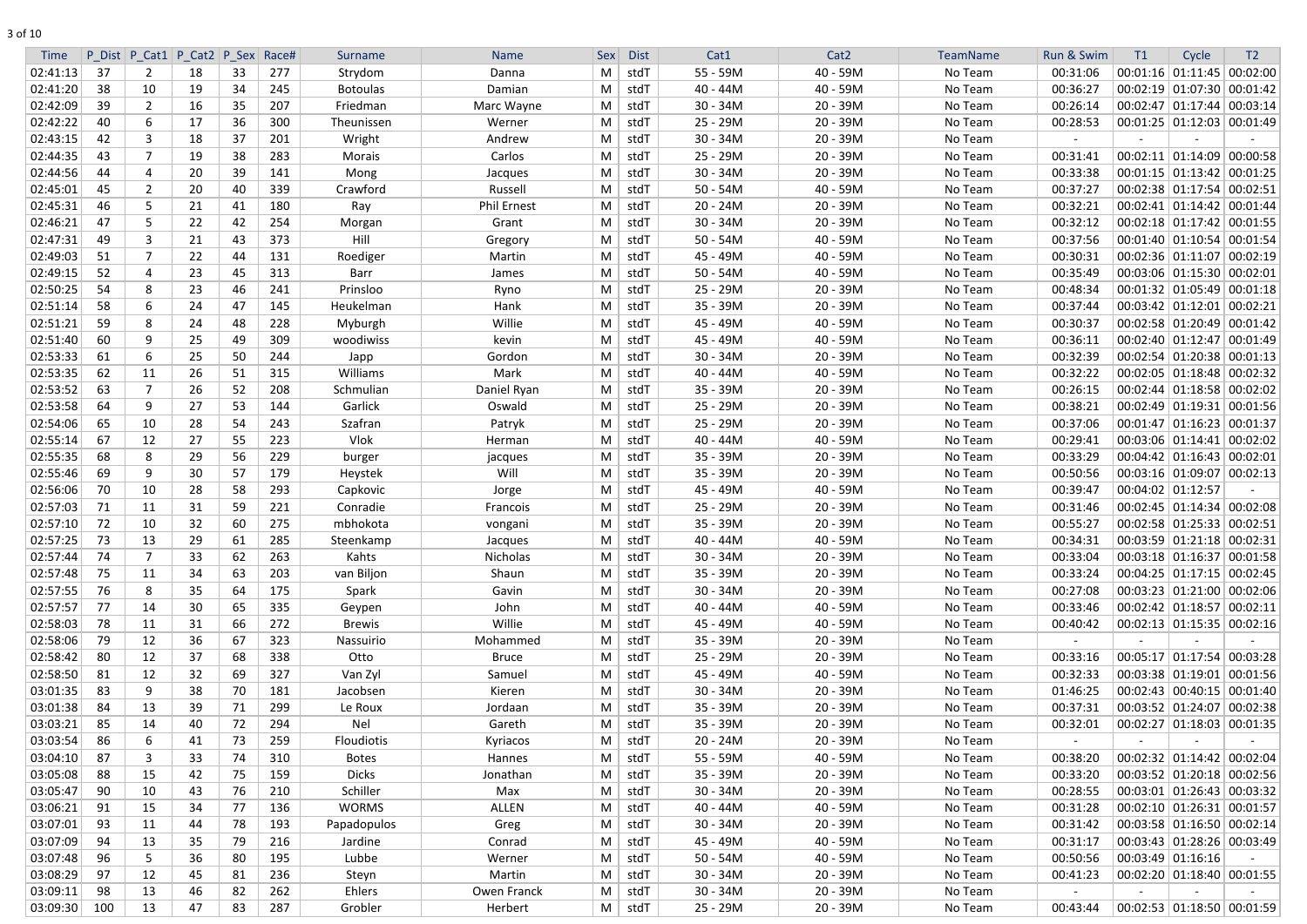| 10<br>ΩT |
|----------|
|----------|

| <b>Time</b> |     | P Dist P Cat1 P Cat2 P Sex |    |     | Race# | Surname          | Name                          | Sex      | <b>Dist</b>    | Cat1       | Cat <sub>2</sub> | <b>TeamName</b> | Run & Swim     | T1                       | Cycle                                | T <sub>2</sub> |
|-------------|-----|----------------------------|----|-----|-------|------------------|-------------------------------|----------|----------------|------------|------------------|-----------------|----------------|--------------------------|--------------------------------------|----------------|
| 03:10:07    | 101 |                            | 48 | 84  | 336   | Futcher          | Matt Simon                    | M        | stdT           | $20 - 24M$ | 20 - 39M         | No Team         | 00:36:01       |                          | $00:01:52$   $01:20:14$   $00:01:33$ |                |
| 03:12:05    | 104 | 14                         | 49 | 85  | 198   | Gruber           | Sebastien                     | M        | stdT           | $30 - 34M$ | $20 - 39M$       | No Team         | 00:35:23       |                          | 00:05:51 01:21:57 00:03:02           |                |
| 03:12:19    | 106 | 14                         | 50 | 86  | 342   | Dalais           | Vincent                       | M        | stdT           | $25 - 29M$ | $20 - 39M$       | No Team         | 00:32:11       |                          | 00:04:01 01:22:23 00:03:37           |                |
| 03:12:47    | 108 | 14                         | 37 | 87  | 316   | Botha            | James                         | M        | stdT           | 45 - 49M   | 40 - 59M         | No Team         | 00:38:47       |                          | $00:03:00$ 01:18:52 00:02:10         |                |
| 03:14:14    | 112 | 15                         | 38 | 88  | 211   | Driver           | Douglas                       | M        | stdT           | 45 - 49M   | $40 - 59M$       | No Team         | 00:37:27       |                          | 00:04:27 01:17:44 00:03:20           |                |
| 03:14:15    | 113 | 16                         | 39 | 89  | 321   | Hengherr         | <b>Brandon Walter</b>         | M        | stdT           | 45 - 49M   | $40 - 59M$       | No Team         | 00:41:25       |                          | 00:02:41 01:14:59 00:01:56           |                |
| 03:15:40    | 115 | 4                          | 40 | 90  | 312   | Argall           | Alan                          | M        | stdT           | 55 - 59M   | $40 - 59M$       | No Team         | 00:35:28       |                          | $00:03:11$ 01:26:06 00:02:31         |                |
| 03:15:51    | 116 | 16                         | 51 | 91  | 196   | Matene           | Mongi                         | M        | stdT           | 35 - 39M   | $20 - 39M$       | No Team         | 01:01:13       |                          | 00:02:39 01:18:30 00:02:55           |                |
| 03:16:01    | 117 | 17                         | 52 | 92  | 319   | Reddy            | Strini                        | M        | stdT           | 35 - 39M   | $20 - 39M$       | No Team         | 02:17:51       | 00:01:58                 |                                      |                |
| 03:18:03    | 120 | 18                         | 53 | 93  | 206   | Luppnow          | David                         | M        | stdT           | 35 - 39M   | 20 - 39M         | No Team         | 00:35:55       |                          | $00:03:20$ 01:25:53 00:02:42         |                |
| 03:18:57    | 124 | 15                         | 54 | 94  | 172   | Moolman          | Jacques                       | M        | stdT           | 25 - 29M   | $20 - 39M$       | No Team         | 00:36:15       |                          | $00:02:42$ 01:26:50 00:02:19         |                |
| 03:19:11    | 125 | 5                          | 41 | 95  | 330   | Kotze            | Gert                          | М        | stdT           | 55 - 59M   | 40 - 59M         | No Team         | 00:41:25       |                          | 00:04:22 01:26:25 00:01:54           |                |
| 03:20:13    | 126 | 17                         | 42 | 96  | 251   | Morar            | Anant                         | M        | stdT           | 45 - 49M   | 40 - 59M         | No Team         | 00:40:55       |                          | $00:03:20$ 01:29:43 00:02:59         |                |
| 03:20:29    | 127 | 15                         | 55 | 97  | 301   | Oosthuizen       | Fred                          | M        | stdT           | $30 - 34M$ | $20 - 39M$       | No Team         | 00:24:31       |                          | 00:01:02 01:33:22 00:02:52           |                |
| 03:22:41    | 129 | 16                         | 56 | 98  | 191   | <b>Botha</b>     | Romarno                       | M        | stdT           | $25 - 29M$ | $20 - 39M$       | No Team         | 00:41:40       |                          |                                      |                |
| 03:22:55    | 130 | 17                         | 57 | 99  | 235   | Duvenage         | Pierre                        | M        | stdT           | 25 - 29M   | $20 - 39M$       | No Team         | 00:38:03       |                          | 00:05:51 01:24:10 00:04:34           |                |
| 03:24:00    | 135 | 19                         | 58 | 100 | 189   | Marmol           | Damien                        | M        | stdT           | 35 - 39M   | $20 - 39M$       | No Team         | 00:41:23       |                          | 00:04:03 01:23:03 00:03:54           |                |
| 03:27:55    | 139 | 16                         | 59 | 101 | 205   | Kruger           | Vernon Lee                    | M        | stdT           | $30 - 34M$ | $20 - 39M$       | No Team         | 00:31:33       |                          | $00:04:22 \mid 01:24:34$             |                |
| 03:27:57    | 140 | 17                         | 60 | 102 | 177   | <b>ROODT</b>     | LEON                          | M        | stdT           | $30 - 34M$ | $20 - 39M$       | No Team         | 00:43:00       |                          | 00:04:43 01:25:00 00:04:27           |                |
| 03:29:14    | 141 | 16                         | 43 | 103 | 320   | Peternell        | Charles                       | M        | stdT           | 40 - 44M   | 40 - 59M         | No Team         | 00:33:41       |                          | 00:04:28 01:37:43 00:02:21           |                |
| 03:32:10    | 143 | 6                          | 44 | 104 | 173   | Bouwer           | Marius                        | M        | stdT           | $50 - 54M$ | 40 - 59M         | No Team         | 00:34:32       |                          | $00:03:32$ 01:30:47 00:03:10         |                |
| 03:35:50    | 146 | 18                         | 61 | 105 | 190   | Ramos            | Derek                         | M        | stdT           | $30 - 34M$ | $20 - 39M$       | No Team         | 00:50:05       |                          | 00:04:17 01:27:37 00:03:07           |                |
| 03:36:11    | 147 | 20                         | 62 | 106 | 248   | Mmusetsi         | Emmanuel                      | M        | stdT           | 35 - 39M   | $20 - 39M$       | No Team         | 00:41:26       |                          | 00:05:40 01:32:03 00:02:54           |                |
| 03:41:06    | 153 | 19                         | 63 | 107 | 227   | Flint            | James                         | M        | stdT           | $30 - 34M$ | $20 - 39M$       | No Team         | 00:35:49       |                          | 00:05:05   01:41:24   00:03:08       |                |
| 03:41:15    | 154 | 18                         | 64 | 108 | 256   | Hill             | Kyle                          | M        | stdT           | 25 - 29M   | 20 - 39M         | No Team         | 00:35:08       |                          | 00:03:20 01:47:37 00:02:42           |                |
| 03:45:25    | 155 | 21                         | 65 | 109 | 170   | Clark            | Rory Edmund                   |          | $M \mid stdT$  | 35 - 39M   | $20 - 39M$       | No Team         | 00:35:15       |                          | $00:05:22$   01:42:28   00:03:30     |                |
|             |     |                            |    |     |       |                  |                               |          |                |            |                  |                 |                |                          |                                      |                |
|             |     |                            |    |     |       |                  |                               |          |                |            |                  |                 |                |                          |                                      |                |
| DNF         |     |                            |    |     | 187   | <b>Brummer</b>   | Kalyn                         |          | stdT           | $20 - 24F$ | 20 - 39F         | No Team         |                |                          |                                      |                |
| <b>DNF</b>  |     |                            |    |     | 157   | Taylor           | Jessica                       |          | stdT           | 25 - 29F   | $20 - 39F$       | No Team         | $\sim$         | $\overline{\phantom{a}}$ |                                      |                |
| DNF         |     |                            |    |     | 165   | Smuts            | Paul                          | M        | stdT           | $40 - 44M$ | 40 - 59M         | No Team         |                | $\overline{\phantom{a}}$ |                                      |                |
| DNF         |     |                            |    |     | 280   | Wood             | Andrew                        | M        | stdT           | $40 - 44M$ | 40 - 59M         | No Team         | $\sim$         | $\blacksquare$           |                                      |                |
| <b>DNF</b>  |     |                            |    |     | 156   | Opeka            | Riccardo                      | M        | stdT           | 25 - 29M   | 20 - 39M         | No Team         | $\sim$         | $\sim$                   |                                      |                |
| DNF         |     |                            |    |     | 182   | Human            | Martine                       |          | stdT           | $30 - 34F$ | $20 - 39F$       | No Team         | $\sim$         | $\sim$                   |                                      |                |
| DNF         |     |                            |    |     | 284   | pieterse         | Andries                       | M        | stdT           | 25 - 29M   | 20 - 39M         | No Team         | $\sim$         | $\sim$                   | $\sim$                               |                |
| <b>DNF</b>  |     |                            |    |     | 166   | Gindre           | Nicolas                       | M        | stdT           | $30 - 34M$ | 20 - 39M         | No Team         | $\sim$         | $\sim$                   | $\sim$                               |                |
| <b>DNF</b>  |     |                            |    |     | 132   | Strydom          | Christiaan Christoffel Ludick |          | $M \vert$ stdT | $40 - 44M$ | 40 - 59M         | No Team         | $\sim$         | $\sim$                   |                                      |                |
| <b>DNF</b>  |     |                            |    |     | 169   | Bobbert          | Craig                         | M        | stdT           | 25 - 29M   | 20 - 39M         | No Team         | $\sim$         | $\sim$                   |                                      |                |
| DNF         |     |                            |    |     | 317   | Roller           | Mike                          | M        | stdT           | 45 - 49M   | 40 - 59M         | No Team         | $\sim$         | $\sim$                   | $\sim$                               |                |
| <b>DNF</b>  |     |                            |    |     | 137   | ONeill           | Eoin                          | M        | stdT           | $16 - 17M$ | 16 - 19M         | No Team         | $\sim$         | $\sim$                   | $\sim$                               |                |
| DNF         |     |                            |    |     | 231   | Ellis-Williams   | Kerry                         |          | stdT           | 35 - 39F   | 20 - 39F         | No Team         | $\sim$         | $\sim$                   | $\sim$                               |                |
| DNF         |     |                            |    |     | 345   | dOliveira        | Adrian Jan                    | M        | stdT           | 35 - 39M   | 20 - 39M         | No Team         | $\sim$         | $\overline{\phantom{a}}$ |                                      |                |
| DNF         |     |                            |    |     | 168   | Lederle          | Tony                          | M        | stdT           | 55 - 59M   | 40 - 59M         | No Team         | $\sim$         | $\blacksquare$           | $\sim$                               |                |
| DNF         |     |                            |    |     | 311   | Eagar            | Jaco                          | M        | stdT           | 35 - 39M   | 20 - 39M         | No Team         | $\sim$         | $\overline{\phantom{a}}$ |                                      |                |
| DNF         |     |                            |    |     | 143   | Bassingthwaighte | James                         | M        | stdT           | $30 - 34M$ | 20 - 39M         | No Team         | $\sim$         | $\blacksquare$           |                                      |                |
| DNF         |     |                            |    |     | 162   | van Vollenhoven  | Nico                          | M        | stdT           | 35 - 39M   | 20 - 39M         | No Team         | $\blacksquare$ | $\sim$                   |                                      |                |
| DNF         |     |                            |    |     | 171   | Edinburg         | Darryn                        | M        | stdT           | 35 - 39M   | 20 - 39M         | No Team         |                | $\overline{\phantom{a}}$ |                                      |                |
| DNF         |     |                            |    |     | 290   | Herbst           | Michael                       | $M \mid$ | stdT           | $50 - 54M$ | 40 - 59M         | No Team         | 00:26:45       | $00:02:21$ 01:16:27      |                                      |                |
| <b>DNF</b>  |     |                            |    |     | 204   | Fanning          | Jerome                        | M        | stdT           | 35 - 39M   | 20 - 39M         | No Team         | $\sim$         | $\blacksquare$           |                                      |                |
| <b>DNF</b>  |     |                            |    |     | 160   | Gamiet           | Zane                          | M        | stdT           | $40 - 44M$ | 40 - 59M         | No Team         | $\sim$         | $\sim$                   | $\sim$                               |                |
| <b>DNF</b>  |     |                            |    |     | 318   | Joubert          | Gottfried                     | M        | stdT           | $30 - 34M$ | 20 - 39M         | No Team         | $\sim$         | $\sim$                   | $\sim$                               |                |
| DNF         |     |                            |    |     | 253   | Vernon           | Howard                        |          | $M \vert$ stdT | $40 - 44M$ | 40 - 59M         | No Team         | $\sim$         | $\blacksquare$           | $\sim$                               |                |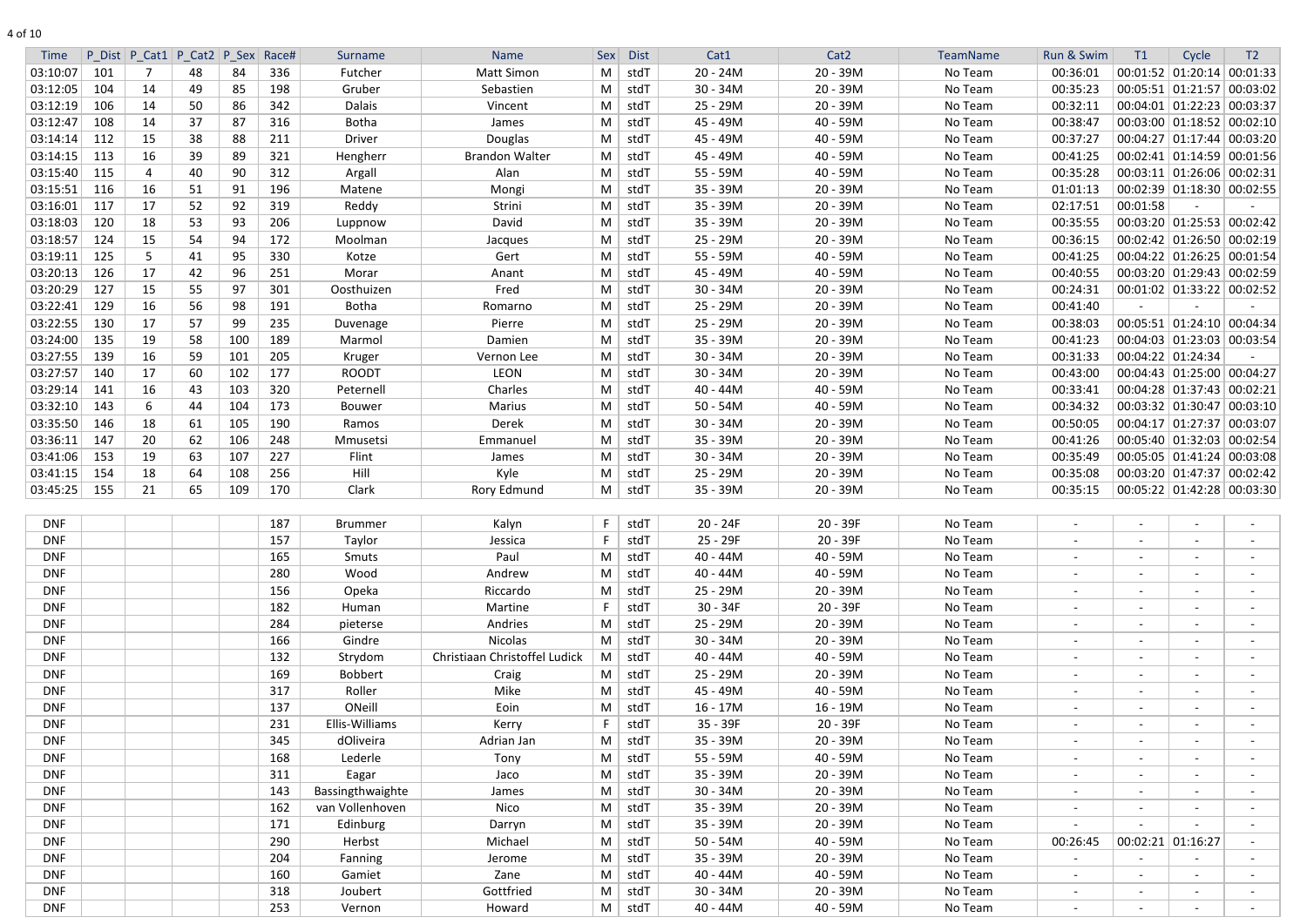5 of 10

| <b>Time</b> |                | P Dist P Cat1 P Cat2 P Sex Race#         |                |                |                | Surname           | <b>Name</b>           | Sex         | <b>Dist</b>    | Cat1                                  | Cat <sub>2</sub>         | TeamName        | Run & Swim | T1                       | Cycle                          | T <sub>2</sub> |
|-------------|----------------|------------------------------------------|----------------|----------------|----------------|-------------------|-----------------------|-------------|----------------|---------------------------------------|--------------------------|-----------------|------------|--------------------------|--------------------------------|----------------|
| <b>DNF</b>  |                |                                          |                |                | 188            | Tucker            | <b>Bruce</b>          | M           | stdT           | $30 - 34M$                            | $20 - 39M$               | No Team         |            | $\sim$                   |                                | $\sim$         |
| <b>DNF</b>  |                |                                          |                |                | 138            | Ferreira          | Tommy (Thomas Watson) |             | $M \mid stdT$  | 35-39M                                | $20 - 39M$               | No Team         |            |                          |                                |                |
| <b>DNF</b>  |                |                                          |                |                | 142            | Staal             | Michelle              | F.          | stdT           | $40 - 44F$                            | 40 - 59F                 | No Team         |            | $\overline{\phantom{a}}$ |                                |                |
| <b>DNF</b>  |                |                                          |                |                | 186            | Drabble           | Tarryn Leigh          |             | stdT           | $30 - 34F$                            | 20 - 39F                 | No Team         |            |                          |                                |                |
|             |                |                                          |                |                |                |                   |                       |             |                | <b>Standard Duathlon Team</b>         |                          |                 |            |                          |                                |                |
| Time        |                | P Dist P Cat1 P Cat2 P Sex Race#         |                |                |                | Surname           | Name                  |             | Sex Dist       | Cat1                                  | Cat <sub>2</sub>         | TeamName        | Run & Swim | T1                       | Cycle                          | T2             |
| 01:59:04    |                |                                          |                |                | 264            | Harding           | Darryll               |             | stdDT          | <b>Standard Du TeamT</b>              | <b>Standard Du TeamT</b> | Carnis Majoris  | 00:34:48   |                          | $00:00:45$ 01:04:45 00:00:58   |                |
| 03:18:47    | $\overline{2}$ | $\overline{2}$                           | $\overline{2}$ |                | 224            | Spangenberg       | Pieter                |             | stdDT          | <b>Standard Du TeamT</b>              | <b>Standard Du TeamT</b> | <b>Spannies</b> | 00:59:53   |                          | $00:02:04$ 01:36:29 00:02:09   |                |
|             |                |                                          |                |                |                |                   |                       |             |                |                                       |                          |                 |            |                          |                                |                |
| <b>DNF</b>  |                |                                          |                |                | 214            | Nsherenguzi       | Goldman               |             | $ $ stdDT $ $  | Standard Du TeamT   Standard Du TeamT |                          | GoldRich        |            |                          |                                |                |
|             |                |                                          |                |                |                |                   |                       |             |                | <b>Standard Duathlon</b>              |                          |                 |            |                          |                                |                |
| Time        |                | P_Dist   P_Cat1   P_Cat2   P_Sex   Race# |                |                |                | <b>Surname</b>    | Name                  |             | Sex Dist       | Cat1                                  | Cat <sub>2</sub>         | TeamName        | Run & Swim | T1                       | Cycle                          | T2             |
| 02:15:09    | - 1            |                                          |                |                | 234            | du toit           | andre                 |             | $M \vert$ stdD | $50 - 54M$                            | 40 - 59M                 | No Team         | 00:43:03   |                          | $00:01:18$ 01:06:50 00:01:03   |                |
| 02:19:59    | $\overline{2}$ | 1                                        | $\overline{2}$ |                | 167            | nel               | Werner                | M           | $ $ stdD       | 40 - 44M                              | 40 - 59M                 | No Team         | $\sim$     | 00:00:40                 |                                |                |
| 02:20:16    | $\overline{3}$ | $\mathbf{1}$                             | $\mathbf{1}$   | $\overline{3}$ | 174            | van Rensburg      | Jazz                  | M           | stdD           | 35 - 39M                              | 20 - 39M                 | No Team         |            | 00:00:32                 |                                |                |
| 02:26:16    | 4              | $\overline{2}$                           | 3              |                | 279            | van der walt      | ian                   | M           | stdD           | 40 - 44M                              | 40 - 59M                 | No Team         | 00:45:26   |                          | $00:01:10$ 01:13:07 00:01:08   |                |
| 02:28:16    | 5              | $\mathbf 1$                              | $\mathbf 1$    |                | 281            | Vermaak           | Marilise              |             | stdD           | $40 - 44F$                            | 40 - 59F                 | No Team         |            | 00:00:33                 |                                |                |
| 02:30:03    | -6             | $\mathbf 1$                              | $\overline{2}$ |                | 344            | Thuysbaert        | John                  | M           | stdD           | $30 - 34M$                            | 20 - 39M                 | No Team         |            | 00:00:32                 |                                |                |
| 02:32:15    |                | 3                                        | 4              |                | 1908           | Dixon             | Andrew                | M           | stdD           | 40 - 44M                              | 40 - 59M                 | No Team         | 00:46:40   |                          | 00:01:24 01:15:04 00:01:52     |                |
| 02:40:28    | 8              |                                          | 5              |                | 307            | Flint             | David                 | M           | stdD           | 55 - 59M                              | 40 - 59M                 | No Team         | 00:50:51   |                          | $00:03:12$ 01:17:12            |                |
| 03:05:09    | -9             | $\mathbf 1$                              | 1              |                | 298            | Webb              | Helen Susannah        |             | stdD           | 35 - 39F                              | $20 - 39F$               | No Team         | 00:54:59   |                          | 00:03:12 01:35:10 00:02:56     |                |
| 03:06:07    | 10             | $\mathbf{1}$                             | 6              | 8              | 220            | Kelly-Loulie      | Darren                | M           | stdD           | 45 - 49M                              | 40 - 59M                 | No Team         | 00:53:40   |                          | $00:02:10$ 01:35:34 00:02:34   |                |
| 03:08:14    | 11             | $\overline{2}$                           | $\overline{3}$ | 9              | 226            | Gerber            | Wynand                | M           | stdD           | $30 - 34M$                            | $20 - 39M$               | No Team         | 00:56:58   |                          | $00:03:10$ 01:34:59 00:03:11   |                |
| 03:08:50    | 12             | $\overline{2}$                           | 7              | 10             | 238            | hudson            | richard john          | M           | stdD           | 45 - 49M                              | 40 - 59M                 | No Team         | 01:00:28   |                          | 00:03:28 01:27:42 00:01:43     |                |
| 03:08:50    | 13             | 3                                        | 4              | 11             | 213            | Sibisi            | Ivan                  | M           | stdD           | $30 - 34M$                            | 20 - 39M                 | No Team         | 01:00:28   |                          | 00:02:37 01:25:58 00:02:08     |                |
| 03:18:44    | 14             | $\overline{2}$                           | $\overline{2}$ | 3              | 278            | <b>Burger</b>     | Lesa                  |             | stdD           | 35 - 39F                              | 20 - 39F                 | No Team         | 01:02:43   |                          | $00:03:35$ 01:30:37 00:03:15   |                |
| 03:21:09    | 15             | 3                                        | 8              | 12             | 308            | Knoetze           | Koos                  | M           | stdD           | 45 - 49M                              | $40 - 59M$               | No Team         | 00:54:20   |                          | $00:02:13$ 01:44:09 00:02:33   |                |
| 03:45:42    | 16             | 2                                        | $\overline{2}$ |                | 185            | Engelage          | Ronnie                | F.          | stdD           | $40 - 44F$                            | 40 - 59F                 | No Team         | 01:06:39   |                          | $00:01:41$ 01:58:49 00:01:35   |                |
|             |                |                                          |                |                |                |                   |                       |             |                |                                       |                          |                 |            |                          |                                |                |
| <b>DNF</b>  |                |                                          |                |                | 297            | Oberholzer        | Helena                | F.          | stdD           | 35 - 39F                              | 20 - 39F                 | No Team         |            |                          |                                |                |
| <b>DNF</b>  |                |                                          |                |                | 202            | <b>Bulbulia</b>   | Nazeer Ahmed          | M           | stdD           | 40 - 44M                              | 40 - 59M                 | No Team         |            | $\overline{\phantom{a}}$ |                                |                |
| <b>DNF</b>  |                |                                          |                |                | 1983           | Cranston          | Ray                   | M           | stdD           | 45 - 49M                              | 40 - 59M                 | No Team         |            | $\sim$                   |                                |                |
| <b>DNF</b>  |                |                                          |                |                | 274            | Munger            | Jil                   | F           | stdD           | $40 - 44F$                            | 40 - 59F                 | No Team         |            | $\sim$                   |                                |                |
| <b>DNF</b>  |                |                                          |                |                | 163            | Stidolph          | Alan                  | M           | stdD           | 45 - 49M                              | 40 - 59M                 | No Team         | $\sim$     | $\sim$                   |                                |                |
|             |                |                                          |                |                |                |                   |                       |             |                | <b>Sprint Triathlon</b>               |                          |                 |            |                          |                                |                |
| Time        |                | P_Dist   P_Cat1   P_Cat2   P_Sex   Race# |                |                |                | Surname           | Name                  | $ $ Sex $ $ | <b>Dist</b>    | Cat1                                  | Cat <sub>2</sub>         | TeamName        | Run & Swim | T1                       | Cycle                          | T2             |
| 01:07:30    | 6              |                                          | -1             |                | 10             | Vermaas           | Jayme -Sue            | F.          | <b>ST</b>      | $16 - 17F$                            | $16 - 19F$               | No Team         | 00:10:32   |                          | 00:00:46 00:34:19 00:00:44     |                |
| 01:10:42    | 8              | $\overline{2}$                           | $\overline{2}$ | 2              | 11             | <b>Strauss</b>    | Gizelde               | F           | <b>ST</b>      | $16 - 17F$                            | $16 - 19F$               | No Team         | 00:11:37   |                          | 00:00:53   00:36:29   00:00:45 |                |
| 01:31:01    | 42             | 3                                        | $\overline{3}$ |                | 14             | Hempel            | Kyra                  | F           | <b>ST</b>      | $16 - 17F$                            | $16 - 19F$               | No Team         | 00:12:54   |                          | $00:01:04$ 00:41:06 00:01:07   |                |
| 01:02:15    | -1             | $\mathbf{1}$                             | $\mathbf{1}$   | $\mathbf 1$    | 5              | <b>NORTJE</b>     | <b>DYLAN</b>          | M           | <b>ST</b>      | 18 - 19M                              | $16 - 19M$               | No Team         | 00:10:26   |                          | $00:00:44$ 00:30:49 00:00:41   |                |
| 01:02:38    | $\overline{2}$ | $\mathbf{1}$                             | $\mathbf{1}$   | $\overline{2}$ | 13             | Saunders          | Wickus                | M           | <b>ST</b>      | $16 - 17M$                            | $16 - 19M$               | No Team         | 00:10:09   |                          | 00:00:45 00:31:06 00:00:40     |                |
| 01:03:12    | $\overline{3}$ | $\overline{2}$                           | $\overline{2}$ | 3              | $\overline{7}$ | greer             | matthew               | M           | <b>ST</b>      | $16 - 17M$                            | $16 - 19M$               | No Team         | 00:11:04   |                          | $00:00:50$ 00:31:48 00:00:46   |                |
| 01:03:55    |                | 3                                        | $\overline{3}$ |                | $\mathbf{1}$   | Guerra            | Giacomo               | M           | <b>ST</b>      | $16 - 17M$                            | $16 - 19M$               | No Team         | 00:10:50   |                          | $00:00:48$ 00:32:41 00:00:45   |                |
| 01:10:33    | 7              | 4                                        | 4              | 6              | $\overline{3}$ | MacNair           | Cameron               | M           | <b>ST</b>      | $16 - 17M$                            | $16 - 19M$               | No Team         | 00:12:20   |                          | $00:01:03$ 00:33:29 00:01:06   |                |
| 01:17:44    | 9              | $\mathbf{1}$                             | $\mathbf{1}$   | 3              | 6              | <b>Burns</b>      | Chloe Ann             | F           | <b>ST</b>      | $20 - 24F$                            | 20 - 39F                 | No Team         | 00:12:53   |                          | 00:00:53 00:38:06 00:00:54     |                |
| 01:25:23    | 25             | $\mathbf{1}$                             | $\overline{2}$ | 5              | 1986           | Pullen            | Natalie               |             | <b>ST</b>      | 35 - 39F                              | 20 - 39F                 | No Team         | 00:15:10   |                          | $00:02:24$ 00:38:44 00:01:41   |                |
| 01:29:38    | 37             | $\overline{2}$                           | $\overline{3}$ | 8              | 1904           | DE BRUYN          | <b>DEBBIE</b>         | F           | <b>ST</b>      | 35 - 39F                              | 20 - 39F                 | No Team         | 00:18:27   |                          | $00:02:05$ 00:41:25 00:01:16   |                |
| 01:32:23    | 44             | 3                                        | 4              | 10             | 1982           | <b>VAN ROOYEN</b> | <b>MEGAN</b>          | F           | <b>ST</b>      | 35 - 39F                              | 20 - 39F                 | No Team         | 00:17:11   |                          | 00:03:01 00:40:07 00:02:06     |                |
| 01:32:33    | 45             | $\mathbf{1}$                             | 5              | 11             | 89             | <b>Barrell</b>    | Abigail               | F           | <b>ST</b>      | $30 - 34F$                            | 20 - 39F                 | No Team         | 00:16:16   |                          | $00:03:10$ 00:42:59 00:02:40   |                |
| 01:32:37    | 46             | $\overline{2}$                           | 6              | 12             | 1947           | Fourie            | Charlotte             | F.          | <b>ST</b>      | $30 - 34F$                            | 20 - 39F                 | No Team         | 00:16:45   | $\overline{\phantom{a}}$ | 00:01:22                       |                |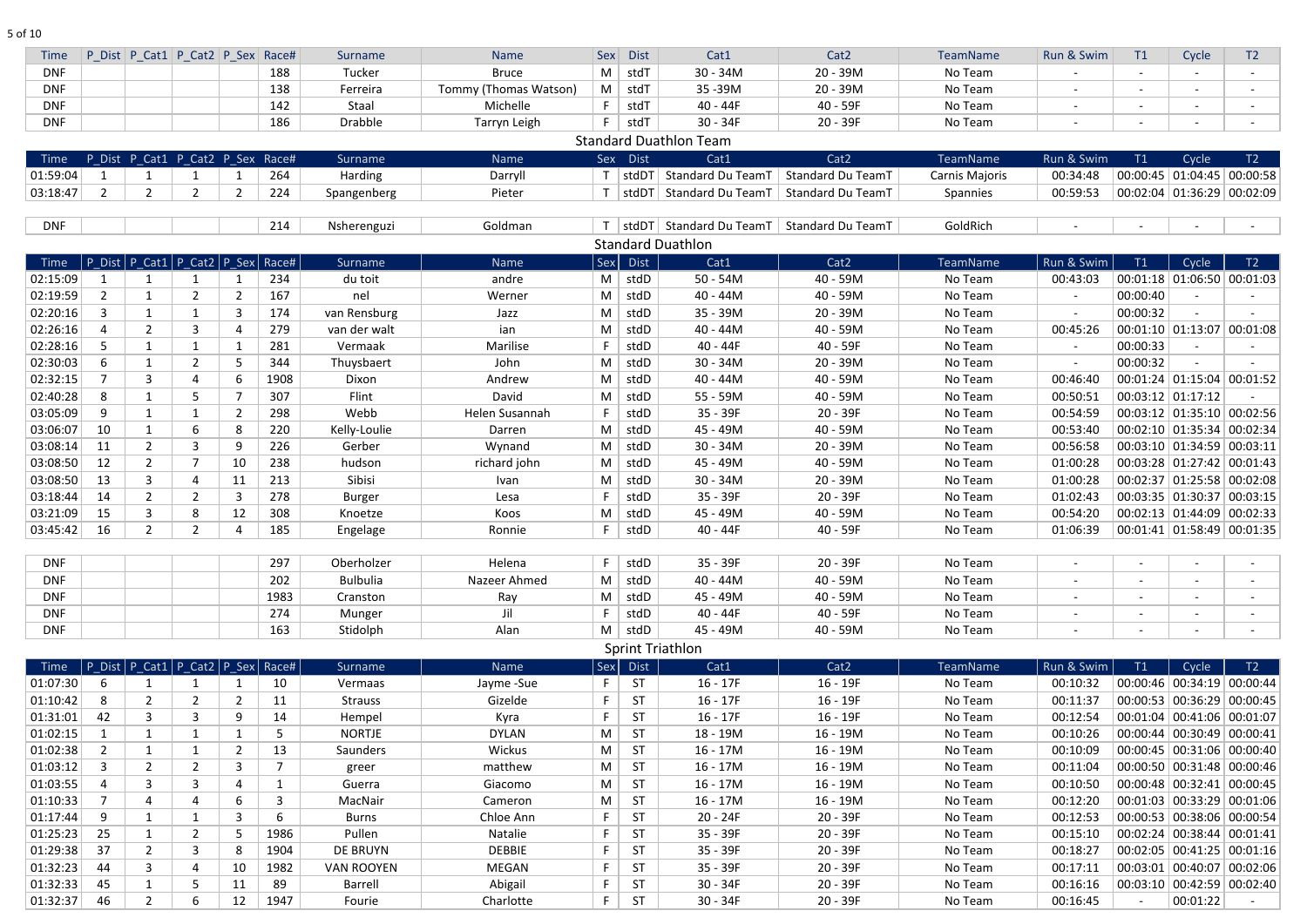| <b>Time</b> |    | P Dist P Cat1 P Cat2 P Sex |                |     | Race# | Surname        | <b>Name</b>             | <b>Sex</b> | <b>Dist</b> | Cat1       | Cat <sub>2</sub> | TeamName | Run & Swim | T1 | Cycle                                  | T <sub>2</sub>               |
|-------------|----|----------------------------|----------------|-----|-------|----------------|-------------------------|------------|-------------|------------|------------------|----------|------------|----|----------------------------------------|------------------------------|
| 01:33:02    | 47 | 4                          |                | -13 | 1932  | Du Rand        | Amanda                  |            | <b>ST</b>   | 35 - 39F   | $20 - 39F$       | No Team  | 00:20:45   |    | $00:01:32 \mid 00:41:13 \mid 00:01:36$ |                              |
| 01:33:53    | 48 | 3                          | 8              | 14  | 1921  | Taute          | Lizahne                 |            | <b>ST</b>   | $30 - 34F$ | 20 - 39F         | No Team  | 00:20:50   |    | $00:02:44$ 00:40:38 00:02:12           |                              |
| 01:35:34    | 49 | 4                          | 9              | 15  | 62    | Viney          | Samantha                | -F         | <b>ST</b>   | $30 - 34F$ | 20 - 39F         | No Team  | 00:16:59   |    | $00:02:24$ 00:44:08 00:01:13           |                              |
| 01:36:32    | 51 | .5                         | 10             | 16  | 1900  | gnudi          | robyn                   |            | <b>ST</b>   | 35 - 39F   | $20 - 39F$       | No Team  | 00:17:52   |    | 00:03:14 00:44:28 00:02:05             |                              |
| 01:37:02    | 52 | 1                          | 11             | 17  | 70    | Dannhauser     | Nadia                   |            | <b>ST</b>   | 25 - 29F   | 20 - 39F         | No Team  | 00:20:43   |    | $00:03:51$ 00:40:52 00:02:43           |                              |
| 01:37:05    | 54 | $\overline{2}$             | 12             | 18  | 1951  | van Niekerk    | Antoinette              |            | <b>ST</b>   | $20 - 24F$ | $20 - 39F$       | No Team  | 00:17:02   |    | $00:03:23$ 00:41:33 00:02:03           |                              |
| 01:38:43    | 56 | 6                          | 13             | 20  | 95    | Skews          | Nikolet                 |            | <b>ST</b>   | 35 - 39F   | 20 - 39F         | No Team  | 00:19:37   |    | $00:01:24$ 00:42:36 00:01:27           |                              |
| 01:41:02    | 60 | $\overline{2}$             | 14             | 21  | 71    | Mulder         | Ingrid                  | -F         | <b>ST</b>   | 25 - 29F   | $20 - 39F$       | No Team  | 00:13:54   |    | $00:04:31$ 00:49:30 00:02:26           |                              |
| 01:42:36    | 65 | 5                          | 15             | 23  | 96    | Annegarn       | <b>Brigitta</b>         | F          | <b>ST</b>   | $30 - 34F$ | $20 - 39F$       | No Team  | 00:17:33   |    |                                        | $00:02:57$ 00:51:27 00:01:40 |
| 01:46:32    | 67 | 3                          | 16             | 24  | 371   | Van de Giessen | Anishca                 | F          | <b>ST</b>   | 25 - 29F   | $20 - 39F$       | No Team  | 00:30:50   |    | 00:03:37 00:53:18 00:01:57             |                              |
| 01:46:34    | 68 | $\overline{7}$             | 17             | 25  | 1965  | Lombard        | Nadine                  |            | <b>ST</b>   | 35 - 39F   | $20 - 39F$       | No Team  | 00:21:02   |    | 00:03:21 00:47:26 00:01:51             |                              |
| 01:48:27    | 70 | 4                          | 18             | 27  | 78    | von Stade      | Dine                    | F          | <b>ST</b>   | 25 - 29F   | $20 - 39F$       | No Team  | 00:20:48   |    | 00:02:24 00:48:08 00:02:04             |                              |
| 01:50:18    | 74 | 8                          | 19             | 29  | 1994  | Rogan          | Francis                 |            | <b>ST</b>   | 35 - 39F   | $20 - 39F$       | No Team  | 00:17:26   |    | $00:03:53$ 00:52:05 00:02:24           |                              |
| 01:50:57    | 76 | 5                          | 20             | 30  | 382   | Funck          | Leanne Margaret         | F          | <b>ST</b>   | 25 - 29F   | 20 - 39F         |          | 00:16:58   |    | $00:06:06$   $00:55:00$   $00:01:47$   |                              |
| 01:51:04    | 78 | 9                          | 21             | 32  | 98    | Van der Merwe  | Ronel                   | F          | <b>ST</b>   | 35 - 39F   | 20 - 39F         | No Team  | 00:21:54   |    | $00:03:13$ 00:44:26 00:04:32           |                              |
| 01:51:11    | 79 | 10                         | 22             | 33  | 1989  | Bewsher        | <b>Giselle Margeaux</b> | F          | <b>ST</b>   | 35 - 39F   | $20 - 39F$       | No Team  | 00:28:44   |    | 00:03:00 00:41:08 00:02:54             |                              |
| 01:54:24    | 81 | 6                          | 23             | 34  | 1962  | Uys            | Jacky                   | F          | <b>ST</b>   | $30 - 34F$ | 20 - 39F         | No Team  |            |    |                                        |                              |
| 01:55:11    | 83 | $\overline{7}$             | 24             | 35  | 1906  | Sykes          | Dominique               |            | <b>ST</b>   | $30 - 34F$ | $20 - 39F$       | No Team  | 00:17:00   |    | $00:03:21$ 00:49:01 00:02:45           |                              |
| 02:00:14    | 85 | 8                          | 25             | 37  | 1975  | Opperman       | Ann-Sue                 | F          | <b>ST</b>   | $30 - 34F$ | $20 - 39F$       | No Team  | 00:22:54   |    | 00:04:06 00:50:39 00:01:32             |                              |
| 02:01:32    | 86 | 3                          | 26             | 38  | 1954  | Miller         | Jessica Blair           |            | <b>ST</b>   | $20 - 24F$ | $20 - 39F$       | No Team  | 00:18:16   |    | 00:02:49 00:55:06 00:01:55             |                              |
| 02:23:06    | 90 | 11                         | 27             | 40  | 1971  | Cross          | Michelle Gayle          | F          | <b>ST</b>   | 35 - 39F   | $20 - 39F$       | No Team  | 00:21:51   |    | $00:05:51$ 01:17:00                    |                              |
| 01:07:23    | 5  | 1                          | 1              |     | 381   | Philip         | Kyle                    | M          | <b>ST</b>   | 25 - 29M   | $20 - 39M$       |          | 00:10:15   |    | 00:00:49 00:32:36 00:00:50             |                              |
| 01:17:54    | 11 | $\overline{2}$             | $\overline{2}$ | -8  | 1929  | Cathcart-James | Wesley                  | M          | <b>ST</b>   | 25 - 29M   | $20 - 39M$       | No Team  | 00:15:50   |    |                                        | $00:01:30$ 00:35:14 00:01:36 |
| 01:18:31    | 12 | $\mathbf{1}$               | 3              | q   | 88    | Meulke         | Heinz                   | M          | <b>ST</b>   | 35 - 39M   | $20 - 39M$       | No Team  | 00:14:51   |    | $00:01:26$ 00:38:26 00:00:58           |                              |
| 01:21:45    | 14 | 1                          | 4              | 10  | 377   | McBain         | Devon                   | M          | <b>ST</b>   | $30 - 34M$ | $20 - 39M$       |          | 00:14:35   |    | $00:02:18$ 00:36:19 00:02:35           |                              |
| 01:22:35    | 15 | $\overline{2}$             | 5              | 11  | 91    | Sligcher       | Adriaen                 | M          | <b>ST</b>   | $30 - 34M$ | $20 - 39M$       | No Team  | 00:14:31   |    | $00:02:41$ 00:36:43 00:02:16           |                              |
| 01:23:15    | 16 | 3                          | 6              | 12  | 389   | Macnamara      | Ryan                    | M          | <b>ST</b>   | $30 - 34M$ | $20 - 39M$       |          | 00:13:04   |    | $00:01:05$ 00:36:36 00:01:18           |                              |
| 01:24:12    | 17 | $\overline{2}$             | $\overline{7}$ | 13  | 1950  | Wood           | Jonathan                | M          | <b>ST</b>   | 35 - 39M   | $20 - 39M$       | No Team  | 00:15:25   |    | 00:02:07 00:39:38 00:01:53             |                              |
| 01:24:24    | 19 | 4                          | 8              | 15  | 76    | <b>Billing</b> | Alastair                | M          | <b>ST</b>   | $30 - 34M$ | $20 - 39M$       | No Team  | 00:15:18   |    | 00:03:05 00:39:57 00:02:19             |                              |
| 01:24:28    | 20 | 3                          | 9              | 16  | 1952  | Allen          | Boyd                    | M          | <b>ST</b>   | 25 - 29M   | 20 - 39M         | No Team  | 00:17:46   |    |                                        | $00:03:29$ 00:49:39 00:01:26 |
| 01:24:29    | 21 | $\mathbf{1}$               | 10             | 17  | 1961  | Mc phail       | Bryan                   | M          | <b>ST</b>   | $20 - 24M$ | 20 - 39M         | No Team  | 00:20:22   |    | $00:02:04$ 00:32:21 00:01:49           |                              |
| 01:25:13    | 24 | 5                          | 11             | 20  | 1949  | Parsley        | Steven                  | M          | <b>ST</b>   | $30 - 34M$ | 20 - 39M         | No Team  | 00:16:25   |    |                                        | $00:02:38$ 00:36:58 00:02:22 |
| 01:26:05    | 27 | 4                          | 12             | 22  | 1941  | van Heerden    | Schalk                  | M          | <b>ST</b>   | 25 - 29M   | 20 - 39M         | No Team  | 00:21:15   |    |                                        | 00:01:06 00:37:52 00:01:06   |
| 01:26:49    | 30 | $\overline{2}$             | 13             | 24  | 1936  | Joel           | Clinton                 | M          | <b>ST</b>   | $20 - 24M$ | $20 - 39M$       | No Team  | 00:15:21   |    |                                        | $00:02:21$ 00:44:09 00:00:51 |
| 01:27:24    | 31 | 5                          | 14             | 25  | 1998  | Du Rand        | Sebastian               | M          | <b>ST</b>   | 25 - 29M   | 20 - 39M         | No Team  | 00:15:13   |    |                                        | 00:01:47 00:37:58 00:01:36   |
| 01:27:55    | 33 | 3                          | 15             | 27  | 1991  | Smith          | Brandon                 | M          | <b>ST</b>   | 20 - 24M   | $20 - 39M$       | No Team  | 00:14:18   |    |                                        | $00:02:20$ 00:43:52 00:01:31 |
| 01:29:33    | 35 | 6                          | 16             | 28  | 1955  | Van Dyk        | Berty                   | M          | <b>ST</b>   | $30 - 34M$ | $20 - 39M$       | No Team  | 00:21:31   |    |                                        | $00:02:49$ 00:37:34 00:02:08 |
| 01:29:34    | 36 | 3                          | 17             | 29  | 1933  | Gruber         | Stefan                  | M          | <b>ST</b>   | 35 - 39M   | 20 - 39M         | No Team  | 00:15:24   |    |                                        | $00:03:08$ 00:39:03 00:02:31 |
| 01:30:34    | 38 | 4                          | 18             | 30  | 77    | Barson         | David                   | M          | <b>ST</b>   | 35 - 39M   | $20 - 39M$       | No Team  | 00:19:13   |    | $00:02:21$ 00:36:40 00:01:09           |                              |
| 01:30:38    | 39 | 6                          | 19             | 31  | 66    | Ghisleni       | Marco                   | M          | <b>ST</b>   | 25 - 29M   | 20 - 39M         | No Team  | 00:17:05   |    |                                        | $00:04:05$ 00:39:36 00:03:20 |
| 01:30:38    | 40 | 7                          | 20             |     | 72    | Hamuy Blanco   | <b>Adolfo Luis</b>      | M          | <b>ST</b>   | 25 - 29M   | 20 - 39M         | No Team  | 00:17:05   |    |                                        | $00:04:03$ 00:39:43 00:03:14 |
| 01:36:14    | 50 | 5                          |                | 32  | 1903  |                | Shaun                   | M          | <b>ST</b>   | 35 - 39M   | $20 - 39M$       | No Team  | 00:17:38   |    |                                        | $00:02:09$ 00:39:56 00:02:00 |
|             |    |                            | 21             | 35  |       | Condes         |                         |            |             |            |                  |          |            |    |                                        |                              |
| 01:37:02    | 53 | 6                          | 22             | 36  | 1964  | Smit           | Zaan                    | M          | <b>ST</b>   | 35 - 39M   | 20 - 39M         | No Team  | 00:15:26   |    |                                        | $00:09:50$ 00:40:04 00:02:51 |
| 01:39:59    | 58 | 8                          | 23             | 38  | 59    | Mitchell       | Cameron                 | M          | <b>ST</b>   | 25 - 29M   | 20 - 39M         | No Team  | 00:15:18   |    |                                        | $00:03:02$ 00:54:35 00:01:01 |
| 01:41:22    | 61 | 7                          | 24             | 40  | 1981  | Richards       | Dane                    | M          | <b>ST</b>   | $30 - 34M$ | 20 - 39M         | No Team  | 00:18:26   |    |                                        | $00:05:27$ 00:43:08 00:02:16 |
| 01:41:56    | 62 | 8                          | 25             | 41  | 1980  | Richards       | <b>Bruce</b>            | M          | <b>ST</b>   | $30 - 34M$ | 20 - 39M         | No Team  | 00:17:07   |    |                                        | $00:03:45$ 00:46:11 00:02:10 |
| 01:42:10    | 63 | 9                          | 26             | 42  | 1985  | le Roux        | Louis                   | M          | <b>ST</b>   | $30 - 34M$ | $20 - 39M$       | No Team  | 00:22:36   |    | $00:02:59$ 00:42:33 00:02:05           |                              |
| 01:44:03    | 66 | 9                          | 27             | 43  | 1898  | meyer          | pieter lange            | M          | <b>ST</b>   | 25 - 29M   | $20 - 39M$       | No Team  | 00:17:17   |    | $00:03:17$ 00:46:11 00:02:24           |                              |
| 01:50:57    | 75 | 10                         | 28             | 46  | 383   | Funck          | Jethro Lloyd            | M          | <b>ST</b>   | $30 - 34M$ | $20 - 39M$       |          | 00:16:58   |    |                                        | 00:06:08 00:54:57 00:01:48   |
| 01:53:50    | 80 | 11                         | 29             | 47  | 93    | Da Gama        | Christopher             | M          | <b>ST</b>   | $30 - 34M$ | $20 - 39M$       | No Team  | 00:16:22   |    |                                        | $00:05:53$ 00:45:16 00:07:41 |
| 02:24:23    | 91 | 12                         | 30             | 51  | 1983  | de Wet         | Charles                 | M          | <b>ST</b>   | $30 - 34M$ | $20 - 39M$       | No Team  | 00:42:03   |    |                                        | 00:01:15 01:13:28 00:01:27   |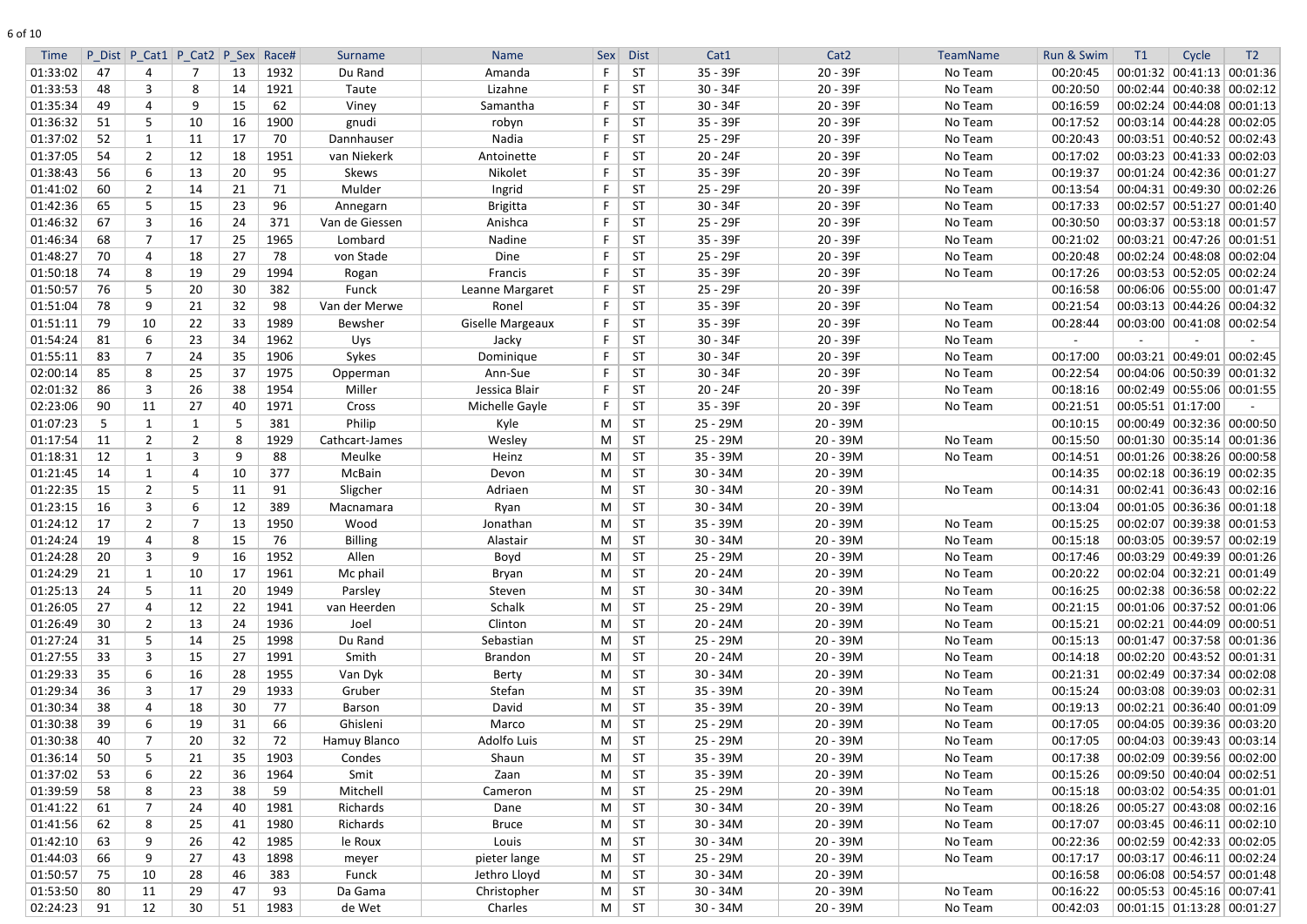| I |
|---|
|---|

| P Dist P Cat1 P Cat2 P Sex<br> 00:39:13 00:01:08<br>01:21:35<br>13<br>1925<br>Alison<br><b>ST</b><br>45 - 49F<br>40 - 59F<br>No Team<br>00:15:17<br>00:01:33<br>Lailvaux<br>1<br>01:26:16<br>28<br>Shayle<br>$00:01:37 \mid 00:38:38 \mid 00:02:04$<br>-1<br>2<br>1978<br>ST<br>40 - 44F<br>40 - 59F<br>No Team<br>00:18:07<br>Havemann<br>6<br>01:28:35<br>34<br>$\overline{2}$<br>3<br>Lize-Mari<br>40 - 44F<br>No Team<br>00:17:31<br>00:02:45   00:35:51   00:01:41<br>87<br>Kreusch<br>F<br>ST<br>40 - 59F<br>01:37:44<br>55<br>3<br>19<br>65<br>Anne-Marie<br><b>ST</b><br>40 - 44F<br>40 - 59F<br>No Team<br>00:16:21<br>$00:03:48$ 00:44:40 00:02:58<br>4<br>Stanisavljevic<br>F<br>$\overline{2}$<br>01:42:28<br>64<br>22<br>375<br>Sian<br><b>ST</b><br>45 - 49F<br>40 - 59F<br>No Team<br>00:18:35<br>$00:03:23$ 00:39:58 00:02:51<br>5.<br>Tudor-Jones<br>01:48:08<br>69<br>1902<br>$00:03:35$ 00:47:30 00:02:21<br>Gartland<br><b>ST</b><br>40 - 44F<br>40 - 59F<br>No Team<br>00:16:42<br>4<br>6<br>26<br>Vanessa<br>01:49:40<br>$00:02:46$ 00:42:13 00:03:10<br>72<br>3<br>7<br>28<br>81<br><b>ST</b><br>45 - 49F<br>40 - 59F<br>No Team<br>00:21:32<br>Theunissen<br>Ronel<br>01:51:04<br>77<br>97<br>Michele<br>$40 - 44F$<br>40 - 59F<br>No Team<br>$00:03:22$ 00:47:23 00:04:31<br>5<br>8<br>31<br><b>ST</b><br>00:18:50<br>de Lange<br>F<br>01:55:36<br>63<br>84<br>9<br>36<br>Hartley<br>Susan Kathleen<br><b>ST</b><br>$40 - 44F$<br>40 - 59F<br>No Team<br>00:17:46<br>00:02:22   00:46:59   00:02:23<br>6<br>02:06:24<br>1909<br>Gill<br>$50 - 54F$<br>40 - 59F<br>No Team<br>00:22:00<br>$00:04:05$ 00:50:41 00:03:18<br>88<br>10<br>39<br>F.<br><b>ST</b><br>-1<br>Read<br>02:27:44<br>92<br>-7<br>1940<br>F<br><b>ST</b><br>$40 - 44F$<br>40 - 59F<br>No Team<br>00:41:25<br>00:04:17 00:53:56 00:02:51<br>11<br>41<br>Keta<br>Portia<br>02:27:45<br>93<br>42<br>58<br>45 - 49F<br>40 - 59F<br>00:26:18<br>$00:06:23 \mid 00:59:12 \mid 00:04:26$<br>12<br>Goldhawk<br>Aggie<br>F<br><b>ST</b><br>No Team<br>4<br>01:17:45<br>10<br>1999<br><b>ST</b><br>45 - 49M<br>40 - 59M<br>00:18:42<br>$00:01:37$ 00:34:31 00:00:51<br>-1<br>M<br>No Team<br>1<br>gareth<br>greer<br>18<br>01:24:18<br>$\mathbf{1}$<br>$2^{\circ}$<br>14<br>99<br>Eben<br><b>ST</b><br>$40 - 44M$<br>40 - 59M<br>No Team<br>Le Roux<br>M<br>01:24:45<br>22<br>$\overline{2}$<br>79<br><b>ST</b><br>40 - 59M<br>No Team<br>00:01:57   00:38:23   00:01:04<br>3<br>18<br>Morrison<br>David<br>M<br>$40 - 44M$<br>00:18:27<br>01:25:03<br>23<br>19<br>84<br><b>ST</b><br>$50 - 54M$<br>40 - 59M<br>No Team<br>00:15:31<br>00:01:34   00:36:27   00:02:24<br>$\mathbf 1$<br>4<br>Veenis<br>Ron<br>M<br>01:26:04<br>26<br><b>ST</b><br>55 - 59M<br>40 - 59M<br>No Team<br>00:16:30<br>$00:03:44$   00:40:07   00:01:56<br>5<br>21<br>101<br>Johannes<br>M<br>Gouws<br>01:26:37<br>29<br>1995<br>$\overline{2}$<br>23<br>Grant<br><b>ST</b><br>45 - 49M<br>40 - 59M<br>No Team<br>00:17:10<br>$00:03:00$ 00:37:53<br>6<br>MacNair<br>M<br>01:27:25<br>32<br>$\overline{2}$<br>7<br>1917<br><b>ST</b><br>40 - 59M<br>$00:01:29$ 00:39:29 00:01:42<br>26<br>Anschutz<br>Carl David<br>$50 - 54M$<br>No Team<br>00:17:42<br>M<br>01:30:42<br><b>ST</b><br>$00:02:51$ 00:37:01 00:02:50<br>41<br>3<br>8<br>33<br>82<br>45 - 49M<br>40 - 59M<br>No Team<br>00:18:21<br>Theunissen<br>Etienne<br>M<br>01:31:21<br>1953<br><b>ST</b><br>40 - 59M<br>No Team<br>$00:03:30$ 00:37:49 00:02:15<br>43<br>3<br>9<br>34<br>Nieuwstad<br>Byron<br>M<br>$40 - 44M$<br>00:17:44<br>01:39:06<br>37<br>67<br>57<br>3<br>10<br>Polson<br>Charles<br><b>ST</b><br>$50 - 54M$<br>40 - 59M<br>No Team<br>00:21:29<br>$00:02:05$ 00:42:20 00:01:19<br>M<br>01:40:21<br>59<br>39<br>1937<br>Neil<br>45 - 49M<br>40 - 59M<br>00:21:57<br>Kinsley<br>M<br><b>ST</b><br>No Team<br>00:03:16 00:42:38 00:02:25<br>4<br>11<br>01:49:11<br><b>ST</b><br>$00:03:23$ 00:41:29 00:02:50<br>71<br>1944<br>Tucker<br>$50 - 54M$<br>40 - 59M<br>No Team<br>00:22:49<br>12<br>M<br>4<br>44<br>Wayne<br>01:50:09<br>73<br>5<br>45 - 49M<br>$00:03:08$ 00:45:52 00:01:55<br>13<br>45<br>74<br><b>Bartie</b><br>M<br><b>ST</b><br>40 - 59M<br>No Team<br>00:29:51<br><b>Bruce</b><br>82<br>00:04:57 00:45:27 00:03:11<br>01:54:27<br>6<br>1901<br>Patrick Edward<br><b>ST</b><br>45 - 49M<br>40 - 59M<br>14<br>48<br>Gartland<br>M<br>No Team<br>00:14:51<br>02:06:20<br>87<br>94<br>$40 - 44M$<br>40 - 59M<br>No Team<br>00:27:28<br>$00:04:18$ 01:13:01 00:01:22<br>15<br>49<br>Paima<br>Kiran<br>M<br><b>ST</b><br>4<br>02:22:12<br>89<br>5<br>1969<br>Andrew<br>$00:05:47$ 01:17:03<br>16<br>50<br>M<br><b>ST</b><br>$40 - 44M$<br>40 - 59M<br>No Team<br>00:21:51<br>van Huyssteen<br>1926<br><b>DNF</b><br>le Clus<br>Adrienne<br>F<br><b>ST</b><br>25 - 29F<br>$20 - 39F$<br>$00:02:28$ 00:20:51 00:01:42<br>No Team<br>00:18:12<br><b>DNF</b><br>1912<br>Belinda<br><b>ST</b><br>40 - 44F<br>40 - 59F<br>No Team<br>F.<br>Booyens<br>$\blacksquare$<br><b>DNF</b><br>80<br>Gaddin<br>Llonel<br>M<br><b>ST</b><br>$60 + M$<br>$60 + M$<br>No Team<br>$\sim$<br><b>DNF</b><br>1934<br><b>ST</b><br>$30 - 34F$<br>$20 - 39F$<br>No Team<br>00:17:35<br>00:02:48<br>De Gouveia<br>Angela<br>F<br>$\sim$<br><b>ST</b><br>$20 - 24F$<br>$20 - 39F$<br>No Team<br><b>DNF</b><br>Gordon<br>F<br>1924<br>Bronwyn<br>$\sim$<br>$\sim$<br>$\sim$<br><b>DNF</b><br>85<br>Wolff<br>Mark<br>M<br><b>ST</b><br>$40 - 44M$<br>40 - 59M<br>No Team<br>$\sim$<br>$\sim$<br>$\sim$<br>$\sim$<br><b>DNF</b><br>1919<br>M<br><b>ST</b><br>25 - 29M<br>20 - 39M<br>No Team<br>Murphy<br>Damian<br>$\sim$<br>$\sim$<br>$\sim$<br>$\sim$<br><b>DNF</b><br>1967<br><b>VENTER</b><br>M<br><b>ST</b><br>55 - 59M<br>40 - 59M<br>No Team<br><b>MARIUS</b><br>$\sim$<br>$\sim$<br>$\sim$<br>$\sim$<br><b>DNF</b><br>1970<br>Johan<br>M<br><b>ST</b><br>$40 - 44M$<br>40 - 59M<br>No Team<br>Harley<br>$\sim$<br>$\sim$<br>$\sim$<br>$\sim$<br>Michael Jacob Richard<br>M<br>20 - 39M<br>DNF<br>1897<br>Nel<br><b>ST</b><br>$30 - 34M$<br>No Team<br>$\sim$<br>$\sim$<br>$\sim$<br>$\sim$<br>Searle<br>M<br>40 - 59M<br>No Team<br><b>DNF</b><br>1939<br>Andy<br><b>ST</b><br>$50 - 54M$<br>$\blacksquare$<br>$\blacksquare$<br>$\sim$<br><b>Timothy Michael</b><br><b>ST</b><br>No Team<br><b>DNF</b><br>1931<br>Taylor<br>M<br>35 - 39M<br>20 - 39M<br>$\blacksquare$<br>$\sim$<br>$\sim$<br>$\sim$<br>1960<br>Ebell<br>Dale Edward<br><b>ST</b><br>$30 - 34M$<br>20 - 39M<br>No Team<br><b>DNF</b><br>M<br>$\blacksquare$<br>$\sim$<br><b>DNF</b><br>Goddard<br>Judith Meghan<br>$\mathsf{F}$<br><b>ST</b><br>25 - 29F<br>$20 - 39F$<br>No Team<br>1943<br>$\sim$<br>$\sim$<br>$\sim$<br>1923<br>Buitendacht<br>M<br><b>ST</b><br>35 - 39M<br>20 - 39M<br><b>DNF</b><br>Conrad<br>No Team<br>$\blacksquare$<br>$\sim$<br>$\sim$<br>$\sim$<br><b>ST</b><br>25 - 29M<br>$20 - 39M$<br><b>DNF</b><br>1976<br>Tyron<br>M<br>No Team<br>Pottow<br>$\sim$<br>1907<br>Flint<br>Michelle<br><b>ST</b><br>$50 - 54F$<br>40 - 59F<br>$00:04:11$ 01:03:29 00:03:54<br><b>DNF</b><br>F<br>No Team<br>00:20:47<br>Jeff<br>20 - 39M<br><b>DNF</b><br>1957<br>M<br><b>ST</b><br>35 - 39M<br>No Team<br>Thornley<br>$\sim$<br><b>DNF</b><br>casper johannes hendrik<br>M<br><b>ST</b><br>25 - 29M<br>20 - 39M<br>1911<br>No Team<br>moodie<br>$\sim$<br>$\sim$<br>$\sim$<br>$\sim$<br>45 - 49M<br><b>DNF</b><br>1918<br>van Zyl<br>Kobus<br>M<br><b>ST</b><br>40 - 59M<br>No Team<br>$\sim$<br>$\sim$<br>$\sim$<br>$\sim$<br><b>DNF</b><br><b>ST</b><br>25 - 29F<br>20 - 39F<br>No Team<br>1992<br>F.<br>Erasmus<br>Laura<br>$\sim$<br>$\sim$<br>M<br><b>ST</b><br>18 - 19M<br>$16 - 19M$<br>$00:01:04$ 00:45:13 00:00:55<br>DNF<br>12<br>Yanich<br>No Team<br>00:13:06<br><b>Strauss</b> |             |  |  |       |         |             |     |             |      |                  |          |            |    |       |                |
|-----------------------------------------------------------------------------------------------------------------------------------------------------------------------------------------------------------------------------------------------------------------------------------------------------------------------------------------------------------------------------------------------------------------------------------------------------------------------------------------------------------------------------------------------------------------------------------------------------------------------------------------------------------------------------------------------------------------------------------------------------------------------------------------------------------------------------------------------------------------------------------------------------------------------------------------------------------------------------------------------------------------------------------------------------------------------------------------------------------------------------------------------------------------------------------------------------------------------------------------------------------------------------------------------------------------------------------------------------------------------------------------------------------------------------------------------------------------------------------------------------------------------------------------------------------------------------------------------------------------------------------------------------------------------------------------------------------------------------------------------------------------------------------------------------------------------------------------------------------------------------------------------------------------------------------------------------------------------------------------------------------------------------------------------------------------------------------------------------------------------------------------------------------------------------------------------------------------------------------------------------------------------------------------------------------------------------------------------------------------------------------------------------------------------------------------------------------------------------------------------------------------------------------------------------------------------------------------------------------------------------------------------------------------------------------------------------------------------------------------------------------------------------------------------------------------------------------------------------------------------------------------------------------------------------------------------------------------------------------------------------------------------------------------------------------------------------------------------------------------------------------------------------------------------------------------------------------------------------------------------------------------------------------------------------------------------------------------------------------------------------------------------------------------------------------------------------------------------------------------------------------------------------------------------------------------------------------------------------------------------------------------------------------------------------------------------------------------------------------------------------------------------------------------------------------------------------------------------------------------------------------------------------------------------------------------------------------------------------------------------------------------------------------------------------------------------------------------------------------------------------------------------------------------------------------------------------------------------------------------------------------------------------------------------------------------------------------------------------------------------------------------------------------------------------------------------------------------------------------------------------------------------------------------------------------------------------------------------------------------------------------------------------------------------------------------------------------------------------------------------------------------------------------------------------------------------------------------------------------------------------------------------------------------------------------------------------------------------------------------------------------------------------------------------------------------------------------------------------------------------------------------------------------------------------------------------------------------------------------------------------------------------------------------------------------------------------------------------------------------------------------------------------------------------------------------------------------------------------------------------------------------------------------------------------------------------------------------------------------------------------------------------------------------------------------------------------------------------------------------------------------------------------------------------------------------------------------------------------------------------------------------------------------------------------------------------------------------------------------------------------------------------------------------------------------------------------------------------------------------------------------------------------------------------------------------------------------------------------------------------------------------------------------------------------------------------------------------------------------------------------------------------------------------------------------------------------------------------------------------------------------------------------------------------------------------------------------------------------------------------------------------------------------------------------------------------------------------------------------------------------------------------------------------------------------------------------------------------------------------------------------------------------------------------------------------------------------------------------------------------------------------------------------------------------------------------------------------------------------------------------------------------------------------------------------------------------------------------------------------------------------------------------------------------------------------------------------------------------------------------------------------------------------------------------------------------------------------------------------------------------------------------------------------------------------------------------------------------------------------------------------------------------------------------------------------------------------------------------------------------------------------------------------------------------------|-------------|--|--|-------|---------|-------------|-----|-------------|------|------------------|----------|------------|----|-------|----------------|
|                                                                                                                                                                                                                                                                                                                                                                                                                                                                                                                                                                                                                                                                                                                                                                                                                                                                                                                                                                                                                                                                                                                                                                                                                                                                                                                                                                                                                                                                                                                                                                                                                                                                                                                                                                                                                                                                                                                                                                                                                                                                                                                                                                                                                                                                                                                                                                                                                                                                                                                                                                                                                                                                                                                                                                                                                                                                                                                                                                                                                                                                                                                                                                                                                                                                                                                                                                                                                                                                                                                                                                                                                                                                                                                                                                                                                                                                                                                                                                                                                                                                                                                                                                                                                                                                                                                                                                                                                                                                                                                                                                                                                                                                                                                                                                                                                                                                                                                                                                                                                                                                                                                                                                                                                                                                                                                                                                                                                                                                                                                                                                                                                                                                                                                                                                                                                                                                                                                                                                                                                                                                                                                                                                                                                                                                                                                                                                                                                                                                                                                                                                                                                                                                                                                                                                                                                                                                                                                                                                                                                                                                                                                                                                                                                                                                                                                                                                                                                                                                                                                                                                                                                                                                                                                                                                                                           | <b>Time</b> |  |  | Race# | Surname | <b>Name</b> | Sex | <b>Dist</b> | Cat1 | Cat <sub>2</sub> | TeamName | Run & Swim | T1 | Cycle | T <sub>2</sub> |
|                                                                                                                                                                                                                                                                                                                                                                                                                                                                                                                                                                                                                                                                                                                                                                                                                                                                                                                                                                                                                                                                                                                                                                                                                                                                                                                                                                                                                                                                                                                                                                                                                                                                                                                                                                                                                                                                                                                                                                                                                                                                                                                                                                                                                                                                                                                                                                                                                                                                                                                                                                                                                                                                                                                                                                                                                                                                                                                                                                                                                                                                                                                                                                                                                                                                                                                                                                                                                                                                                                                                                                                                                                                                                                                                                                                                                                                                                                                                                                                                                                                                                                                                                                                                                                                                                                                                                                                                                                                                                                                                                                                                                                                                                                                                                                                                                                                                                                                                                                                                                                                                                                                                                                                                                                                                                                                                                                                                                                                                                                                                                                                                                                                                                                                                                                                                                                                                                                                                                                                                                                                                                                                                                                                                                                                                                                                                                                                                                                                                                                                                                                                                                                                                                                                                                                                                                                                                                                                                                                                                                                                                                                                                                                                                                                                                                                                                                                                                                                                                                                                                                                                                                                                                                                                                                                                                           |             |  |  |       |         |             |     |             |      |                  |          |            |    |       |                |
|                                                                                                                                                                                                                                                                                                                                                                                                                                                                                                                                                                                                                                                                                                                                                                                                                                                                                                                                                                                                                                                                                                                                                                                                                                                                                                                                                                                                                                                                                                                                                                                                                                                                                                                                                                                                                                                                                                                                                                                                                                                                                                                                                                                                                                                                                                                                                                                                                                                                                                                                                                                                                                                                                                                                                                                                                                                                                                                                                                                                                                                                                                                                                                                                                                                                                                                                                                                                                                                                                                                                                                                                                                                                                                                                                                                                                                                                                                                                                                                                                                                                                                                                                                                                                                                                                                                                                                                                                                                                                                                                                                                                                                                                                                                                                                                                                                                                                                                                                                                                                                                                                                                                                                                                                                                                                                                                                                                                                                                                                                                                                                                                                                                                                                                                                                                                                                                                                                                                                                                                                                                                                                                                                                                                                                                                                                                                                                                                                                                                                                                                                                                                                                                                                                                                                                                                                                                                                                                                                                                                                                                                                                                                                                                                                                                                                                                                                                                                                                                                                                                                                                                                                                                                                                                                                                                                           |             |  |  |       |         |             |     |             |      |                  |          |            |    |       |                |
|                                                                                                                                                                                                                                                                                                                                                                                                                                                                                                                                                                                                                                                                                                                                                                                                                                                                                                                                                                                                                                                                                                                                                                                                                                                                                                                                                                                                                                                                                                                                                                                                                                                                                                                                                                                                                                                                                                                                                                                                                                                                                                                                                                                                                                                                                                                                                                                                                                                                                                                                                                                                                                                                                                                                                                                                                                                                                                                                                                                                                                                                                                                                                                                                                                                                                                                                                                                                                                                                                                                                                                                                                                                                                                                                                                                                                                                                                                                                                                                                                                                                                                                                                                                                                                                                                                                                                                                                                                                                                                                                                                                                                                                                                                                                                                                                                                                                                                                                                                                                                                                                                                                                                                                                                                                                                                                                                                                                                                                                                                                                                                                                                                                                                                                                                                                                                                                                                                                                                                                                                                                                                                                                                                                                                                                                                                                                                                                                                                                                                                                                                                                                                                                                                                                                                                                                                                                                                                                                                                                                                                                                                                                                                                                                                                                                                                                                                                                                                                                                                                                                                                                                                                                                                                                                                                                                           |             |  |  |       |         |             |     |             |      |                  |          |            |    |       |                |
|                                                                                                                                                                                                                                                                                                                                                                                                                                                                                                                                                                                                                                                                                                                                                                                                                                                                                                                                                                                                                                                                                                                                                                                                                                                                                                                                                                                                                                                                                                                                                                                                                                                                                                                                                                                                                                                                                                                                                                                                                                                                                                                                                                                                                                                                                                                                                                                                                                                                                                                                                                                                                                                                                                                                                                                                                                                                                                                                                                                                                                                                                                                                                                                                                                                                                                                                                                                                                                                                                                                                                                                                                                                                                                                                                                                                                                                                                                                                                                                                                                                                                                                                                                                                                                                                                                                                                                                                                                                                                                                                                                                                                                                                                                                                                                                                                                                                                                                                                                                                                                                                                                                                                                                                                                                                                                                                                                                                                                                                                                                                                                                                                                                                                                                                                                                                                                                                                                                                                                                                                                                                                                                                                                                                                                                                                                                                                                                                                                                                                                                                                                                                                                                                                                                                                                                                                                                                                                                                                                                                                                                                                                                                                                                                                                                                                                                                                                                                                                                                                                                                                                                                                                                                                                                                                                                                           |             |  |  |       |         |             |     |             |      |                  |          |            |    |       |                |
|                                                                                                                                                                                                                                                                                                                                                                                                                                                                                                                                                                                                                                                                                                                                                                                                                                                                                                                                                                                                                                                                                                                                                                                                                                                                                                                                                                                                                                                                                                                                                                                                                                                                                                                                                                                                                                                                                                                                                                                                                                                                                                                                                                                                                                                                                                                                                                                                                                                                                                                                                                                                                                                                                                                                                                                                                                                                                                                                                                                                                                                                                                                                                                                                                                                                                                                                                                                                                                                                                                                                                                                                                                                                                                                                                                                                                                                                                                                                                                                                                                                                                                                                                                                                                                                                                                                                                                                                                                                                                                                                                                                                                                                                                                                                                                                                                                                                                                                                                                                                                                                                                                                                                                                                                                                                                                                                                                                                                                                                                                                                                                                                                                                                                                                                                                                                                                                                                                                                                                                                                                                                                                                                                                                                                                                                                                                                                                                                                                                                                                                                                                                                                                                                                                                                                                                                                                                                                                                                                                                                                                                                                                                                                                                                                                                                                                                                                                                                                                                                                                                                                                                                                                                                                                                                                                                                           |             |  |  |       |         |             |     |             |      |                  |          |            |    |       |                |
|                                                                                                                                                                                                                                                                                                                                                                                                                                                                                                                                                                                                                                                                                                                                                                                                                                                                                                                                                                                                                                                                                                                                                                                                                                                                                                                                                                                                                                                                                                                                                                                                                                                                                                                                                                                                                                                                                                                                                                                                                                                                                                                                                                                                                                                                                                                                                                                                                                                                                                                                                                                                                                                                                                                                                                                                                                                                                                                                                                                                                                                                                                                                                                                                                                                                                                                                                                                                                                                                                                                                                                                                                                                                                                                                                                                                                                                                                                                                                                                                                                                                                                                                                                                                                                                                                                                                                                                                                                                                                                                                                                                                                                                                                                                                                                                                                                                                                                                                                                                                                                                                                                                                                                                                                                                                                                                                                                                                                                                                                                                                                                                                                                                                                                                                                                                                                                                                                                                                                                                                                                                                                                                                                                                                                                                                                                                                                                                                                                                                                                                                                                                                                                                                                                                                                                                                                                                                                                                                                                                                                                                                                                                                                                                                                                                                                                                                                                                                                                                                                                                                                                                                                                                                                                                                                                                                           |             |  |  |       |         |             |     |             |      |                  |          |            |    |       |                |
|                                                                                                                                                                                                                                                                                                                                                                                                                                                                                                                                                                                                                                                                                                                                                                                                                                                                                                                                                                                                                                                                                                                                                                                                                                                                                                                                                                                                                                                                                                                                                                                                                                                                                                                                                                                                                                                                                                                                                                                                                                                                                                                                                                                                                                                                                                                                                                                                                                                                                                                                                                                                                                                                                                                                                                                                                                                                                                                                                                                                                                                                                                                                                                                                                                                                                                                                                                                                                                                                                                                                                                                                                                                                                                                                                                                                                                                                                                                                                                                                                                                                                                                                                                                                                                                                                                                                                                                                                                                                                                                                                                                                                                                                                                                                                                                                                                                                                                                                                                                                                                                                                                                                                                                                                                                                                                                                                                                                                                                                                                                                                                                                                                                                                                                                                                                                                                                                                                                                                                                                                                                                                                                                                                                                                                                                                                                                                                                                                                                                                                                                                                                                                                                                                                                                                                                                                                                                                                                                                                                                                                                                                                                                                                                                                                                                                                                                                                                                                                                                                                                                                                                                                                                                                                                                                                                                           |             |  |  |       |         |             |     |             |      |                  |          |            |    |       |                |
|                                                                                                                                                                                                                                                                                                                                                                                                                                                                                                                                                                                                                                                                                                                                                                                                                                                                                                                                                                                                                                                                                                                                                                                                                                                                                                                                                                                                                                                                                                                                                                                                                                                                                                                                                                                                                                                                                                                                                                                                                                                                                                                                                                                                                                                                                                                                                                                                                                                                                                                                                                                                                                                                                                                                                                                                                                                                                                                                                                                                                                                                                                                                                                                                                                                                                                                                                                                                                                                                                                                                                                                                                                                                                                                                                                                                                                                                                                                                                                                                                                                                                                                                                                                                                                                                                                                                                                                                                                                                                                                                                                                                                                                                                                                                                                                                                                                                                                                                                                                                                                                                                                                                                                                                                                                                                                                                                                                                                                                                                                                                                                                                                                                                                                                                                                                                                                                                                                                                                                                                                                                                                                                                                                                                                                                                                                                                                                                                                                                                                                                                                                                                                                                                                                                                                                                                                                                                                                                                                                                                                                                                                                                                                                                                                                                                                                                                                                                                                                                                                                                                                                                                                                                                                                                                                                                                           |             |  |  |       |         |             |     |             |      |                  |          |            |    |       |                |
|                                                                                                                                                                                                                                                                                                                                                                                                                                                                                                                                                                                                                                                                                                                                                                                                                                                                                                                                                                                                                                                                                                                                                                                                                                                                                                                                                                                                                                                                                                                                                                                                                                                                                                                                                                                                                                                                                                                                                                                                                                                                                                                                                                                                                                                                                                                                                                                                                                                                                                                                                                                                                                                                                                                                                                                                                                                                                                                                                                                                                                                                                                                                                                                                                                                                                                                                                                                                                                                                                                                                                                                                                                                                                                                                                                                                                                                                                                                                                                                                                                                                                                                                                                                                                                                                                                                                                                                                                                                                                                                                                                                                                                                                                                                                                                                                                                                                                                                                                                                                                                                                                                                                                                                                                                                                                                                                                                                                                                                                                                                                                                                                                                                                                                                                                                                                                                                                                                                                                                                                                                                                                                                                                                                                                                                                                                                                                                                                                                                                                                                                                                                                                                                                                                                                                                                                                                                                                                                                                                                                                                                                                                                                                                                                                                                                                                                                                                                                                                                                                                                                                                                                                                                                                                                                                                                                           |             |  |  |       |         |             |     |             |      |                  |          |            |    |       |                |
|                                                                                                                                                                                                                                                                                                                                                                                                                                                                                                                                                                                                                                                                                                                                                                                                                                                                                                                                                                                                                                                                                                                                                                                                                                                                                                                                                                                                                                                                                                                                                                                                                                                                                                                                                                                                                                                                                                                                                                                                                                                                                                                                                                                                                                                                                                                                                                                                                                                                                                                                                                                                                                                                                                                                                                                                                                                                                                                                                                                                                                                                                                                                                                                                                                                                                                                                                                                                                                                                                                                                                                                                                                                                                                                                                                                                                                                                                                                                                                                                                                                                                                                                                                                                                                                                                                                                                                                                                                                                                                                                                                                                                                                                                                                                                                                                                                                                                                                                                                                                                                                                                                                                                                                                                                                                                                                                                                                                                                                                                                                                                                                                                                                                                                                                                                                                                                                                                                                                                                                                                                                                                                                                                                                                                                                                                                                                                                                                                                                                                                                                                                                                                                                                                                                                                                                                                                                                                                                                                                                                                                                                                                                                                                                                                                                                                                                                                                                                                                                                                                                                                                                                                                                                                                                                                                                                           |             |  |  |       |         |             |     |             |      |                  |          |            |    |       |                |
|                                                                                                                                                                                                                                                                                                                                                                                                                                                                                                                                                                                                                                                                                                                                                                                                                                                                                                                                                                                                                                                                                                                                                                                                                                                                                                                                                                                                                                                                                                                                                                                                                                                                                                                                                                                                                                                                                                                                                                                                                                                                                                                                                                                                                                                                                                                                                                                                                                                                                                                                                                                                                                                                                                                                                                                                                                                                                                                                                                                                                                                                                                                                                                                                                                                                                                                                                                                                                                                                                                                                                                                                                                                                                                                                                                                                                                                                                                                                                                                                                                                                                                                                                                                                                                                                                                                                                                                                                                                                                                                                                                                                                                                                                                                                                                                                                                                                                                                                                                                                                                                                                                                                                                                                                                                                                                                                                                                                                                                                                                                                                                                                                                                                                                                                                                                                                                                                                                                                                                                                                                                                                                                                                                                                                                                                                                                                                                                                                                                                                                                                                                                                                                                                                                                                                                                                                                                                                                                                                                                                                                                                                                                                                                                                                                                                                                                                                                                                                                                                                                                                                                                                                                                                                                                                                                                                           |             |  |  |       |         |             |     |             |      |                  |          |            |    |       |                |
|                                                                                                                                                                                                                                                                                                                                                                                                                                                                                                                                                                                                                                                                                                                                                                                                                                                                                                                                                                                                                                                                                                                                                                                                                                                                                                                                                                                                                                                                                                                                                                                                                                                                                                                                                                                                                                                                                                                                                                                                                                                                                                                                                                                                                                                                                                                                                                                                                                                                                                                                                                                                                                                                                                                                                                                                                                                                                                                                                                                                                                                                                                                                                                                                                                                                                                                                                                                                                                                                                                                                                                                                                                                                                                                                                                                                                                                                                                                                                                                                                                                                                                                                                                                                                                                                                                                                                                                                                                                                                                                                                                                                                                                                                                                                                                                                                                                                                                                                                                                                                                                                                                                                                                                                                                                                                                                                                                                                                                                                                                                                                                                                                                                                                                                                                                                                                                                                                                                                                                                                                                                                                                                                                                                                                                                                                                                                                                                                                                                                                                                                                                                                                                                                                                                                                                                                                                                                                                                                                                                                                                                                                                                                                                                                                                                                                                                                                                                                                                                                                                                                                                                                                                                                                                                                                                                                           |             |  |  |       |         |             |     |             |      |                  |          |            |    |       |                |
|                                                                                                                                                                                                                                                                                                                                                                                                                                                                                                                                                                                                                                                                                                                                                                                                                                                                                                                                                                                                                                                                                                                                                                                                                                                                                                                                                                                                                                                                                                                                                                                                                                                                                                                                                                                                                                                                                                                                                                                                                                                                                                                                                                                                                                                                                                                                                                                                                                                                                                                                                                                                                                                                                                                                                                                                                                                                                                                                                                                                                                                                                                                                                                                                                                                                                                                                                                                                                                                                                                                                                                                                                                                                                                                                                                                                                                                                                                                                                                                                                                                                                                                                                                                                                                                                                                                                                                                                                                                                                                                                                                                                                                                                                                                                                                                                                                                                                                                                                                                                                                                                                                                                                                                                                                                                                                                                                                                                                                                                                                                                                                                                                                                                                                                                                                                                                                                                                                                                                                                                                                                                                                                                                                                                                                                                                                                                                                                                                                                                                                                                                                                                                                                                                                                                                                                                                                                                                                                                                                                                                                                                                                                                                                                                                                                                                                                                                                                                                                                                                                                                                                                                                                                                                                                                                                                                           |             |  |  |       |         |             |     |             |      |                  |          |            |    |       |                |
|                                                                                                                                                                                                                                                                                                                                                                                                                                                                                                                                                                                                                                                                                                                                                                                                                                                                                                                                                                                                                                                                                                                                                                                                                                                                                                                                                                                                                                                                                                                                                                                                                                                                                                                                                                                                                                                                                                                                                                                                                                                                                                                                                                                                                                                                                                                                                                                                                                                                                                                                                                                                                                                                                                                                                                                                                                                                                                                                                                                                                                                                                                                                                                                                                                                                                                                                                                                                                                                                                                                                                                                                                                                                                                                                                                                                                                                                                                                                                                                                                                                                                                                                                                                                                                                                                                                                                                                                                                                                                                                                                                                                                                                                                                                                                                                                                                                                                                                                                                                                                                                                                                                                                                                                                                                                                                                                                                                                                                                                                                                                                                                                                                                                                                                                                                                                                                                                                                                                                                                                                                                                                                                                                                                                                                                                                                                                                                                                                                                                                                                                                                                                                                                                                                                                                                                                                                                                                                                                                                                                                                                                                                                                                                                                                                                                                                                                                                                                                                                                                                                                                                                                                                                                                                                                                                                                           |             |  |  |       |         |             |     |             |      |                  |          |            |    |       |                |
|                                                                                                                                                                                                                                                                                                                                                                                                                                                                                                                                                                                                                                                                                                                                                                                                                                                                                                                                                                                                                                                                                                                                                                                                                                                                                                                                                                                                                                                                                                                                                                                                                                                                                                                                                                                                                                                                                                                                                                                                                                                                                                                                                                                                                                                                                                                                                                                                                                                                                                                                                                                                                                                                                                                                                                                                                                                                                                                                                                                                                                                                                                                                                                                                                                                                                                                                                                                                                                                                                                                                                                                                                                                                                                                                                                                                                                                                                                                                                                                                                                                                                                                                                                                                                                                                                                                                                                                                                                                                                                                                                                                                                                                                                                                                                                                                                                                                                                                                                                                                                                                                                                                                                                                                                                                                                                                                                                                                                                                                                                                                                                                                                                                                                                                                                                                                                                                                                                                                                                                                                                                                                                                                                                                                                                                                                                                                                                                                                                                                                                                                                                                                                                                                                                                                                                                                                                                                                                                                                                                                                                                                                                                                                                                                                                                                                                                                                                                                                                                                                                                                                                                                                                                                                                                                                                                                           |             |  |  |       |         |             |     |             |      |                  |          |            |    |       |                |
|                                                                                                                                                                                                                                                                                                                                                                                                                                                                                                                                                                                                                                                                                                                                                                                                                                                                                                                                                                                                                                                                                                                                                                                                                                                                                                                                                                                                                                                                                                                                                                                                                                                                                                                                                                                                                                                                                                                                                                                                                                                                                                                                                                                                                                                                                                                                                                                                                                                                                                                                                                                                                                                                                                                                                                                                                                                                                                                                                                                                                                                                                                                                                                                                                                                                                                                                                                                                                                                                                                                                                                                                                                                                                                                                                                                                                                                                                                                                                                                                                                                                                                                                                                                                                                                                                                                                                                                                                                                                                                                                                                                                                                                                                                                                                                                                                                                                                                                                                                                                                                                                                                                                                                                                                                                                                                                                                                                                                                                                                                                                                                                                                                                                                                                                                                                                                                                                                                                                                                                                                                                                                                                                                                                                                                                                                                                                                                                                                                                                                                                                                                                                                                                                                                                                                                                                                                                                                                                                                                                                                                                                                                                                                                                                                                                                                                                                                                                                                                                                                                                                                                                                                                                                                                                                                                                                           |             |  |  |       |         |             |     |             |      |                  |          |            |    |       |                |
|                                                                                                                                                                                                                                                                                                                                                                                                                                                                                                                                                                                                                                                                                                                                                                                                                                                                                                                                                                                                                                                                                                                                                                                                                                                                                                                                                                                                                                                                                                                                                                                                                                                                                                                                                                                                                                                                                                                                                                                                                                                                                                                                                                                                                                                                                                                                                                                                                                                                                                                                                                                                                                                                                                                                                                                                                                                                                                                                                                                                                                                                                                                                                                                                                                                                                                                                                                                                                                                                                                                                                                                                                                                                                                                                                                                                                                                                                                                                                                                                                                                                                                                                                                                                                                                                                                                                                                                                                                                                                                                                                                                                                                                                                                                                                                                                                                                                                                                                                                                                                                                                                                                                                                                                                                                                                                                                                                                                                                                                                                                                                                                                                                                                                                                                                                                                                                                                                                                                                                                                                                                                                                                                                                                                                                                                                                                                                                                                                                                                                                                                                                                                                                                                                                                                                                                                                                                                                                                                                                                                                                                                                                                                                                                                                                                                                                                                                                                                                                                                                                                                                                                                                                                                                                                                                                                                           |             |  |  |       |         |             |     |             |      |                  |          |            |    |       |                |
|                                                                                                                                                                                                                                                                                                                                                                                                                                                                                                                                                                                                                                                                                                                                                                                                                                                                                                                                                                                                                                                                                                                                                                                                                                                                                                                                                                                                                                                                                                                                                                                                                                                                                                                                                                                                                                                                                                                                                                                                                                                                                                                                                                                                                                                                                                                                                                                                                                                                                                                                                                                                                                                                                                                                                                                                                                                                                                                                                                                                                                                                                                                                                                                                                                                                                                                                                                                                                                                                                                                                                                                                                                                                                                                                                                                                                                                                                                                                                                                                                                                                                                                                                                                                                                                                                                                                                                                                                                                                                                                                                                                                                                                                                                                                                                                                                                                                                                                                                                                                                                                                                                                                                                                                                                                                                                                                                                                                                                                                                                                                                                                                                                                                                                                                                                                                                                                                                                                                                                                                                                                                                                                                                                                                                                                                                                                                                                                                                                                                                                                                                                                                                                                                                                                                                                                                                                                                                                                                                                                                                                                                                                                                                                                                                                                                                                                                                                                                                                                                                                                                                                                                                                                                                                                                                                                                           |             |  |  |       |         |             |     |             |      |                  |          |            |    |       |                |
|                                                                                                                                                                                                                                                                                                                                                                                                                                                                                                                                                                                                                                                                                                                                                                                                                                                                                                                                                                                                                                                                                                                                                                                                                                                                                                                                                                                                                                                                                                                                                                                                                                                                                                                                                                                                                                                                                                                                                                                                                                                                                                                                                                                                                                                                                                                                                                                                                                                                                                                                                                                                                                                                                                                                                                                                                                                                                                                                                                                                                                                                                                                                                                                                                                                                                                                                                                                                                                                                                                                                                                                                                                                                                                                                                                                                                                                                                                                                                                                                                                                                                                                                                                                                                                                                                                                                                                                                                                                                                                                                                                                                                                                                                                                                                                                                                                                                                                                                                                                                                                                                                                                                                                                                                                                                                                                                                                                                                                                                                                                                                                                                                                                                                                                                                                                                                                                                                                                                                                                                                                                                                                                                                                                                                                                                                                                                                                                                                                                                                                                                                                                                                                                                                                                                                                                                                                                                                                                                                                                                                                                                                                                                                                                                                                                                                                                                                                                                                                                                                                                                                                                                                                                                                                                                                                                                           |             |  |  |       |         |             |     |             |      |                  |          |            |    |       |                |
|                                                                                                                                                                                                                                                                                                                                                                                                                                                                                                                                                                                                                                                                                                                                                                                                                                                                                                                                                                                                                                                                                                                                                                                                                                                                                                                                                                                                                                                                                                                                                                                                                                                                                                                                                                                                                                                                                                                                                                                                                                                                                                                                                                                                                                                                                                                                                                                                                                                                                                                                                                                                                                                                                                                                                                                                                                                                                                                                                                                                                                                                                                                                                                                                                                                                                                                                                                                                                                                                                                                                                                                                                                                                                                                                                                                                                                                                                                                                                                                                                                                                                                                                                                                                                                                                                                                                                                                                                                                                                                                                                                                                                                                                                                                                                                                                                                                                                                                                                                                                                                                                                                                                                                                                                                                                                                                                                                                                                                                                                                                                                                                                                                                                                                                                                                                                                                                                                                                                                                                                                                                                                                                                                                                                                                                                                                                                                                                                                                                                                                                                                                                                                                                                                                                                                                                                                                                                                                                                                                                                                                                                                                                                                                                                                                                                                                                                                                                                                                                                                                                                                                                                                                                                                                                                                                                                           |             |  |  |       |         |             |     |             |      |                  |          |            |    |       |                |
|                                                                                                                                                                                                                                                                                                                                                                                                                                                                                                                                                                                                                                                                                                                                                                                                                                                                                                                                                                                                                                                                                                                                                                                                                                                                                                                                                                                                                                                                                                                                                                                                                                                                                                                                                                                                                                                                                                                                                                                                                                                                                                                                                                                                                                                                                                                                                                                                                                                                                                                                                                                                                                                                                                                                                                                                                                                                                                                                                                                                                                                                                                                                                                                                                                                                                                                                                                                                                                                                                                                                                                                                                                                                                                                                                                                                                                                                                                                                                                                                                                                                                                                                                                                                                                                                                                                                                                                                                                                                                                                                                                                                                                                                                                                                                                                                                                                                                                                                                                                                                                                                                                                                                                                                                                                                                                                                                                                                                                                                                                                                                                                                                                                                                                                                                                                                                                                                                                                                                                                                                                                                                                                                                                                                                                                                                                                                                                                                                                                                                                                                                                                                                                                                                                                                                                                                                                                                                                                                                                                                                                                                                                                                                                                                                                                                                                                                                                                                                                                                                                                                                                                                                                                                                                                                                                                                           |             |  |  |       |         |             |     |             |      |                  |          |            |    |       |                |
|                                                                                                                                                                                                                                                                                                                                                                                                                                                                                                                                                                                                                                                                                                                                                                                                                                                                                                                                                                                                                                                                                                                                                                                                                                                                                                                                                                                                                                                                                                                                                                                                                                                                                                                                                                                                                                                                                                                                                                                                                                                                                                                                                                                                                                                                                                                                                                                                                                                                                                                                                                                                                                                                                                                                                                                                                                                                                                                                                                                                                                                                                                                                                                                                                                                                                                                                                                                                                                                                                                                                                                                                                                                                                                                                                                                                                                                                                                                                                                                                                                                                                                                                                                                                                                                                                                                                                                                                                                                                                                                                                                                                                                                                                                                                                                                                                                                                                                                                                                                                                                                                                                                                                                                                                                                                                                                                                                                                                                                                                                                                                                                                                                                                                                                                                                                                                                                                                                                                                                                                                                                                                                                                                                                                                                                                                                                                                                                                                                                                                                                                                                                                                                                                                                                                                                                                                                                                                                                                                                                                                                                                                                                                                                                                                                                                                                                                                                                                                                                                                                                                                                                                                                                                                                                                                                                                           |             |  |  |       |         |             |     |             |      |                  |          |            |    |       |                |
|                                                                                                                                                                                                                                                                                                                                                                                                                                                                                                                                                                                                                                                                                                                                                                                                                                                                                                                                                                                                                                                                                                                                                                                                                                                                                                                                                                                                                                                                                                                                                                                                                                                                                                                                                                                                                                                                                                                                                                                                                                                                                                                                                                                                                                                                                                                                                                                                                                                                                                                                                                                                                                                                                                                                                                                                                                                                                                                                                                                                                                                                                                                                                                                                                                                                                                                                                                                                                                                                                                                                                                                                                                                                                                                                                                                                                                                                                                                                                                                                                                                                                                                                                                                                                                                                                                                                                                                                                                                                                                                                                                                                                                                                                                                                                                                                                                                                                                                                                                                                                                                                                                                                                                                                                                                                                                                                                                                                                                                                                                                                                                                                                                                                                                                                                                                                                                                                                                                                                                                                                                                                                                                                                                                                                                                                                                                                                                                                                                                                                                                                                                                                                                                                                                                                                                                                                                                                                                                                                                                                                                                                                                                                                                                                                                                                                                                                                                                                                                                                                                                                                                                                                                                                                                                                                                                                           |             |  |  |       |         |             |     |             |      |                  |          |            |    |       |                |
|                                                                                                                                                                                                                                                                                                                                                                                                                                                                                                                                                                                                                                                                                                                                                                                                                                                                                                                                                                                                                                                                                                                                                                                                                                                                                                                                                                                                                                                                                                                                                                                                                                                                                                                                                                                                                                                                                                                                                                                                                                                                                                                                                                                                                                                                                                                                                                                                                                                                                                                                                                                                                                                                                                                                                                                                                                                                                                                                                                                                                                                                                                                                                                                                                                                                                                                                                                                                                                                                                                                                                                                                                                                                                                                                                                                                                                                                                                                                                                                                                                                                                                                                                                                                                                                                                                                                                                                                                                                                                                                                                                                                                                                                                                                                                                                                                                                                                                                                                                                                                                                                                                                                                                                                                                                                                                                                                                                                                                                                                                                                                                                                                                                                                                                                                                                                                                                                                                                                                                                                                                                                                                                                                                                                                                                                                                                                                                                                                                                                                                                                                                                                                                                                                                                                                                                                                                                                                                                                                                                                                                                                                                                                                                                                                                                                                                                                                                                                                                                                                                                                                                                                                                                                                                                                                                                                           |             |  |  |       |         |             |     |             |      |                  |          |            |    |       |                |
|                                                                                                                                                                                                                                                                                                                                                                                                                                                                                                                                                                                                                                                                                                                                                                                                                                                                                                                                                                                                                                                                                                                                                                                                                                                                                                                                                                                                                                                                                                                                                                                                                                                                                                                                                                                                                                                                                                                                                                                                                                                                                                                                                                                                                                                                                                                                                                                                                                                                                                                                                                                                                                                                                                                                                                                                                                                                                                                                                                                                                                                                                                                                                                                                                                                                                                                                                                                                                                                                                                                                                                                                                                                                                                                                                                                                                                                                                                                                                                                                                                                                                                                                                                                                                                                                                                                                                                                                                                                                                                                                                                                                                                                                                                                                                                                                                                                                                                                                                                                                                                                                                                                                                                                                                                                                                                                                                                                                                                                                                                                                                                                                                                                                                                                                                                                                                                                                                                                                                                                                                                                                                                                                                                                                                                                                                                                                                                                                                                                                                                                                                                                                                                                                                                                                                                                                                                                                                                                                                                                                                                                                                                                                                                                                                                                                                                                                                                                                                                                                                                                                                                                                                                                                                                                                                                                                           |             |  |  |       |         |             |     |             |      |                  |          |            |    |       |                |
|                                                                                                                                                                                                                                                                                                                                                                                                                                                                                                                                                                                                                                                                                                                                                                                                                                                                                                                                                                                                                                                                                                                                                                                                                                                                                                                                                                                                                                                                                                                                                                                                                                                                                                                                                                                                                                                                                                                                                                                                                                                                                                                                                                                                                                                                                                                                                                                                                                                                                                                                                                                                                                                                                                                                                                                                                                                                                                                                                                                                                                                                                                                                                                                                                                                                                                                                                                                                                                                                                                                                                                                                                                                                                                                                                                                                                                                                                                                                                                                                                                                                                                                                                                                                                                                                                                                                                                                                                                                                                                                                                                                                                                                                                                                                                                                                                                                                                                                                                                                                                                                                                                                                                                                                                                                                                                                                                                                                                                                                                                                                                                                                                                                                                                                                                                                                                                                                                                                                                                                                                                                                                                                                                                                                                                                                                                                                                                                                                                                                                                                                                                                                                                                                                                                                                                                                                                                                                                                                                                                                                                                                                                                                                                                                                                                                                                                                                                                                                                                                                                                                                                                                                                                                                                                                                                                                           |             |  |  |       |         |             |     |             |      |                  |          |            |    |       |                |
|                                                                                                                                                                                                                                                                                                                                                                                                                                                                                                                                                                                                                                                                                                                                                                                                                                                                                                                                                                                                                                                                                                                                                                                                                                                                                                                                                                                                                                                                                                                                                                                                                                                                                                                                                                                                                                                                                                                                                                                                                                                                                                                                                                                                                                                                                                                                                                                                                                                                                                                                                                                                                                                                                                                                                                                                                                                                                                                                                                                                                                                                                                                                                                                                                                                                                                                                                                                                                                                                                                                                                                                                                                                                                                                                                                                                                                                                                                                                                                                                                                                                                                                                                                                                                                                                                                                                                                                                                                                                                                                                                                                                                                                                                                                                                                                                                                                                                                                                                                                                                                                                                                                                                                                                                                                                                                                                                                                                                                                                                                                                                                                                                                                                                                                                                                                                                                                                                                                                                                                                                                                                                                                                                                                                                                                                                                                                                                                                                                                                                                                                                                                                                                                                                                                                                                                                                                                                                                                                                                                                                                                                                                                                                                                                                                                                                                                                                                                                                                                                                                                                                                                                                                                                                                                                                                                                           |             |  |  |       |         |             |     |             |      |                  |          |            |    |       |                |
|                                                                                                                                                                                                                                                                                                                                                                                                                                                                                                                                                                                                                                                                                                                                                                                                                                                                                                                                                                                                                                                                                                                                                                                                                                                                                                                                                                                                                                                                                                                                                                                                                                                                                                                                                                                                                                                                                                                                                                                                                                                                                                                                                                                                                                                                                                                                                                                                                                                                                                                                                                                                                                                                                                                                                                                                                                                                                                                                                                                                                                                                                                                                                                                                                                                                                                                                                                                                                                                                                                                                                                                                                                                                                                                                                                                                                                                                                                                                                                                                                                                                                                                                                                                                                                                                                                                                                                                                                                                                                                                                                                                                                                                                                                                                                                                                                                                                                                                                                                                                                                                                                                                                                                                                                                                                                                                                                                                                                                                                                                                                                                                                                                                                                                                                                                                                                                                                                                                                                                                                                                                                                                                                                                                                                                                                                                                                                                                                                                                                                                                                                                                                                                                                                                                                                                                                                                                                                                                                                                                                                                                                                                                                                                                                                                                                                                                                                                                                                                                                                                                                                                                                                                                                                                                                                                                                           |             |  |  |       |         |             |     |             |      |                  |          |            |    |       |                |
|                                                                                                                                                                                                                                                                                                                                                                                                                                                                                                                                                                                                                                                                                                                                                                                                                                                                                                                                                                                                                                                                                                                                                                                                                                                                                                                                                                                                                                                                                                                                                                                                                                                                                                                                                                                                                                                                                                                                                                                                                                                                                                                                                                                                                                                                                                                                                                                                                                                                                                                                                                                                                                                                                                                                                                                                                                                                                                                                                                                                                                                                                                                                                                                                                                                                                                                                                                                                                                                                                                                                                                                                                                                                                                                                                                                                                                                                                                                                                                                                                                                                                                                                                                                                                                                                                                                                                                                                                                                                                                                                                                                                                                                                                                                                                                                                                                                                                                                                                                                                                                                                                                                                                                                                                                                                                                                                                                                                                                                                                                                                                                                                                                                                                                                                                                                                                                                                                                                                                                                                                                                                                                                                                                                                                                                                                                                                                                                                                                                                                                                                                                                                                                                                                                                                                                                                                                                                                                                                                                                                                                                                                                                                                                                                                                                                                                                                                                                                                                                                                                                                                                                                                                                                                                                                                                                                           |             |  |  |       |         |             |     |             |      |                  |          |            |    |       |                |
|                                                                                                                                                                                                                                                                                                                                                                                                                                                                                                                                                                                                                                                                                                                                                                                                                                                                                                                                                                                                                                                                                                                                                                                                                                                                                                                                                                                                                                                                                                                                                                                                                                                                                                                                                                                                                                                                                                                                                                                                                                                                                                                                                                                                                                                                                                                                                                                                                                                                                                                                                                                                                                                                                                                                                                                                                                                                                                                                                                                                                                                                                                                                                                                                                                                                                                                                                                                                                                                                                                                                                                                                                                                                                                                                                                                                                                                                                                                                                                                                                                                                                                                                                                                                                                                                                                                                                                                                                                                                                                                                                                                                                                                                                                                                                                                                                                                                                                                                                                                                                                                                                                                                                                                                                                                                                                                                                                                                                                                                                                                                                                                                                                                                                                                                                                                                                                                                                                                                                                                                                                                                                                                                                                                                                                                                                                                                                                                                                                                                                                                                                                                                                                                                                                                                                                                                                                                                                                                                                                                                                                                                                                                                                                                                                                                                                                                                                                                                                                                                                                                                                                                                                                                                                                                                                                                                           |             |  |  |       |         |             |     |             |      |                  |          |            |    |       |                |
|                                                                                                                                                                                                                                                                                                                                                                                                                                                                                                                                                                                                                                                                                                                                                                                                                                                                                                                                                                                                                                                                                                                                                                                                                                                                                                                                                                                                                                                                                                                                                                                                                                                                                                                                                                                                                                                                                                                                                                                                                                                                                                                                                                                                                                                                                                                                                                                                                                                                                                                                                                                                                                                                                                                                                                                                                                                                                                                                                                                                                                                                                                                                                                                                                                                                                                                                                                                                                                                                                                                                                                                                                                                                                                                                                                                                                                                                                                                                                                                                                                                                                                                                                                                                                                                                                                                                                                                                                                                                                                                                                                                                                                                                                                                                                                                                                                                                                                                                                                                                                                                                                                                                                                                                                                                                                                                                                                                                                                                                                                                                                                                                                                                                                                                                                                                                                                                                                                                                                                                                                                                                                                                                                                                                                                                                                                                                                                                                                                                                                                                                                                                                                                                                                                                                                                                                                                                                                                                                                                                                                                                                                                                                                                                                                                                                                                                                                                                                                                                                                                                                                                                                                                                                                                                                                                                                           |             |  |  |       |         |             |     |             |      |                  |          |            |    |       |                |
|                                                                                                                                                                                                                                                                                                                                                                                                                                                                                                                                                                                                                                                                                                                                                                                                                                                                                                                                                                                                                                                                                                                                                                                                                                                                                                                                                                                                                                                                                                                                                                                                                                                                                                                                                                                                                                                                                                                                                                                                                                                                                                                                                                                                                                                                                                                                                                                                                                                                                                                                                                                                                                                                                                                                                                                                                                                                                                                                                                                                                                                                                                                                                                                                                                                                                                                                                                                                                                                                                                                                                                                                                                                                                                                                                                                                                                                                                                                                                                                                                                                                                                                                                                                                                                                                                                                                                                                                                                                                                                                                                                                                                                                                                                                                                                                                                                                                                                                                                                                                                                                                                                                                                                                                                                                                                                                                                                                                                                                                                                                                                                                                                                                                                                                                                                                                                                                                                                                                                                                                                                                                                                                                                                                                                                                                                                                                                                                                                                                                                                                                                                                                                                                                                                                                                                                                                                                                                                                                                                                                                                                                                                                                                                                                                                                                                                                                                                                                                                                                                                                                                                                                                                                                                                                                                                                                           |             |  |  |       |         |             |     |             |      |                  |          |            |    |       |                |
|                                                                                                                                                                                                                                                                                                                                                                                                                                                                                                                                                                                                                                                                                                                                                                                                                                                                                                                                                                                                                                                                                                                                                                                                                                                                                                                                                                                                                                                                                                                                                                                                                                                                                                                                                                                                                                                                                                                                                                                                                                                                                                                                                                                                                                                                                                                                                                                                                                                                                                                                                                                                                                                                                                                                                                                                                                                                                                                                                                                                                                                                                                                                                                                                                                                                                                                                                                                                                                                                                                                                                                                                                                                                                                                                                                                                                                                                                                                                                                                                                                                                                                                                                                                                                                                                                                                                                                                                                                                                                                                                                                                                                                                                                                                                                                                                                                                                                                                                                                                                                                                                                                                                                                                                                                                                                                                                                                                                                                                                                                                                                                                                                                                                                                                                                                                                                                                                                                                                                                                                                                                                                                                                                                                                                                                                                                                                                                                                                                                                                                                                                                                                                                                                                                                                                                                                                                                                                                                                                                                                                                                                                                                                                                                                                                                                                                                                                                                                                                                                                                                                                                                                                                                                                                                                                                                                           |             |  |  |       |         |             |     |             |      |                  |          |            |    |       |                |
|                                                                                                                                                                                                                                                                                                                                                                                                                                                                                                                                                                                                                                                                                                                                                                                                                                                                                                                                                                                                                                                                                                                                                                                                                                                                                                                                                                                                                                                                                                                                                                                                                                                                                                                                                                                                                                                                                                                                                                                                                                                                                                                                                                                                                                                                                                                                                                                                                                                                                                                                                                                                                                                                                                                                                                                                                                                                                                                                                                                                                                                                                                                                                                                                                                                                                                                                                                                                                                                                                                                                                                                                                                                                                                                                                                                                                                                                                                                                                                                                                                                                                                                                                                                                                                                                                                                                                                                                                                                                                                                                                                                                                                                                                                                                                                                                                                                                                                                                                                                                                                                                                                                                                                                                                                                                                                                                                                                                                                                                                                                                                                                                                                                                                                                                                                                                                                                                                                                                                                                                                                                                                                                                                                                                                                                                                                                                                                                                                                                                                                                                                                                                                                                                                                                                                                                                                                                                                                                                                                                                                                                                                                                                                                                                                                                                                                                                                                                                                                                                                                                                                                                                                                                                                                                                                                                                           |             |  |  |       |         |             |     |             |      |                  |          |            |    |       |                |
|                                                                                                                                                                                                                                                                                                                                                                                                                                                                                                                                                                                                                                                                                                                                                                                                                                                                                                                                                                                                                                                                                                                                                                                                                                                                                                                                                                                                                                                                                                                                                                                                                                                                                                                                                                                                                                                                                                                                                                                                                                                                                                                                                                                                                                                                                                                                                                                                                                                                                                                                                                                                                                                                                                                                                                                                                                                                                                                                                                                                                                                                                                                                                                                                                                                                                                                                                                                                                                                                                                                                                                                                                                                                                                                                                                                                                                                                                                                                                                                                                                                                                                                                                                                                                                                                                                                                                                                                                                                                                                                                                                                                                                                                                                                                                                                                                                                                                                                                                                                                                                                                                                                                                                                                                                                                                                                                                                                                                                                                                                                                                                                                                                                                                                                                                                                                                                                                                                                                                                                                                                                                                                                                                                                                                                                                                                                                                                                                                                                                                                                                                                                                                                                                                                                                                                                                                                                                                                                                                                                                                                                                                                                                                                                                                                                                                                                                                                                                                                                                                                                                                                                                                                                                                                                                                                                                           |             |  |  |       |         |             |     |             |      |                  |          |            |    |       |                |
|                                                                                                                                                                                                                                                                                                                                                                                                                                                                                                                                                                                                                                                                                                                                                                                                                                                                                                                                                                                                                                                                                                                                                                                                                                                                                                                                                                                                                                                                                                                                                                                                                                                                                                                                                                                                                                                                                                                                                                                                                                                                                                                                                                                                                                                                                                                                                                                                                                                                                                                                                                                                                                                                                                                                                                                                                                                                                                                                                                                                                                                                                                                                                                                                                                                                                                                                                                                                                                                                                                                                                                                                                                                                                                                                                                                                                                                                                                                                                                                                                                                                                                                                                                                                                                                                                                                                                                                                                                                                                                                                                                                                                                                                                                                                                                                                                                                                                                                                                                                                                                                                                                                                                                                                                                                                                                                                                                                                                                                                                                                                                                                                                                                                                                                                                                                                                                                                                                                                                                                                                                                                                                                                                                                                                                                                                                                                                                                                                                                                                                                                                                                                                                                                                                                                                                                                                                                                                                                                                                                                                                                                                                                                                                                                                                                                                                                                                                                                                                                                                                                                                                                                                                                                                                                                                                                                           |             |  |  |       |         |             |     |             |      |                  |          |            |    |       |                |
|                                                                                                                                                                                                                                                                                                                                                                                                                                                                                                                                                                                                                                                                                                                                                                                                                                                                                                                                                                                                                                                                                                                                                                                                                                                                                                                                                                                                                                                                                                                                                                                                                                                                                                                                                                                                                                                                                                                                                                                                                                                                                                                                                                                                                                                                                                                                                                                                                                                                                                                                                                                                                                                                                                                                                                                                                                                                                                                                                                                                                                                                                                                                                                                                                                                                                                                                                                                                                                                                                                                                                                                                                                                                                                                                                                                                                                                                                                                                                                                                                                                                                                                                                                                                                                                                                                                                                                                                                                                                                                                                                                                                                                                                                                                                                                                                                                                                                                                                                                                                                                                                                                                                                                                                                                                                                                                                                                                                                                                                                                                                                                                                                                                                                                                                                                                                                                                                                                                                                                                                                                                                                                                                                                                                                                                                                                                                                                                                                                                                                                                                                                                                                                                                                                                                                                                                                                                                                                                                                                                                                                                                                                                                                                                                                                                                                                                                                                                                                                                                                                                                                                                                                                                                                                                                                                                                           |             |  |  |       |         |             |     |             |      |                  |          |            |    |       |                |
|                                                                                                                                                                                                                                                                                                                                                                                                                                                                                                                                                                                                                                                                                                                                                                                                                                                                                                                                                                                                                                                                                                                                                                                                                                                                                                                                                                                                                                                                                                                                                                                                                                                                                                                                                                                                                                                                                                                                                                                                                                                                                                                                                                                                                                                                                                                                                                                                                                                                                                                                                                                                                                                                                                                                                                                                                                                                                                                                                                                                                                                                                                                                                                                                                                                                                                                                                                                                                                                                                                                                                                                                                                                                                                                                                                                                                                                                                                                                                                                                                                                                                                                                                                                                                                                                                                                                                                                                                                                                                                                                                                                                                                                                                                                                                                                                                                                                                                                                                                                                                                                                                                                                                                                                                                                                                                                                                                                                                                                                                                                                                                                                                                                                                                                                                                                                                                                                                                                                                                                                                                                                                                                                                                                                                                                                                                                                                                                                                                                                                                                                                                                                                                                                                                                                                                                                                                                                                                                                                                                                                                                                                                                                                                                                                                                                                                                                                                                                                                                                                                                                                                                                                                                                                                                                                                                                           |             |  |  |       |         |             |     |             |      |                  |          |            |    |       |                |
|                                                                                                                                                                                                                                                                                                                                                                                                                                                                                                                                                                                                                                                                                                                                                                                                                                                                                                                                                                                                                                                                                                                                                                                                                                                                                                                                                                                                                                                                                                                                                                                                                                                                                                                                                                                                                                                                                                                                                                                                                                                                                                                                                                                                                                                                                                                                                                                                                                                                                                                                                                                                                                                                                                                                                                                                                                                                                                                                                                                                                                                                                                                                                                                                                                                                                                                                                                                                                                                                                                                                                                                                                                                                                                                                                                                                                                                                                                                                                                                                                                                                                                                                                                                                                                                                                                                                                                                                                                                                                                                                                                                                                                                                                                                                                                                                                                                                                                                                                                                                                                                                                                                                                                                                                                                                                                                                                                                                                                                                                                                                                                                                                                                                                                                                                                                                                                                                                                                                                                                                                                                                                                                                                                                                                                                                                                                                                                                                                                                                                                                                                                                                                                                                                                                                                                                                                                                                                                                                                                                                                                                                                                                                                                                                                                                                                                                                                                                                                                                                                                                                                                                                                                                                                                                                                                                                           |             |  |  |       |         |             |     |             |      |                  |          |            |    |       |                |
|                                                                                                                                                                                                                                                                                                                                                                                                                                                                                                                                                                                                                                                                                                                                                                                                                                                                                                                                                                                                                                                                                                                                                                                                                                                                                                                                                                                                                                                                                                                                                                                                                                                                                                                                                                                                                                                                                                                                                                                                                                                                                                                                                                                                                                                                                                                                                                                                                                                                                                                                                                                                                                                                                                                                                                                                                                                                                                                                                                                                                                                                                                                                                                                                                                                                                                                                                                                                                                                                                                                                                                                                                                                                                                                                                                                                                                                                                                                                                                                                                                                                                                                                                                                                                                                                                                                                                                                                                                                                                                                                                                                                                                                                                                                                                                                                                                                                                                                                                                                                                                                                                                                                                                                                                                                                                                                                                                                                                                                                                                                                                                                                                                                                                                                                                                                                                                                                                                                                                                                                                                                                                                                                                                                                                                                                                                                                                                                                                                                                                                                                                                                                                                                                                                                                                                                                                                                                                                                                                                                                                                                                                                                                                                                                                                                                                                                                                                                                                                                                                                                                                                                                                                                                                                                                                                                                           |             |  |  |       |         |             |     |             |      |                  |          |            |    |       |                |
|                                                                                                                                                                                                                                                                                                                                                                                                                                                                                                                                                                                                                                                                                                                                                                                                                                                                                                                                                                                                                                                                                                                                                                                                                                                                                                                                                                                                                                                                                                                                                                                                                                                                                                                                                                                                                                                                                                                                                                                                                                                                                                                                                                                                                                                                                                                                                                                                                                                                                                                                                                                                                                                                                                                                                                                                                                                                                                                                                                                                                                                                                                                                                                                                                                                                                                                                                                                                                                                                                                                                                                                                                                                                                                                                                                                                                                                                                                                                                                                                                                                                                                                                                                                                                                                                                                                                                                                                                                                                                                                                                                                                                                                                                                                                                                                                                                                                                                                                                                                                                                                                                                                                                                                                                                                                                                                                                                                                                                                                                                                                                                                                                                                                                                                                                                                                                                                                                                                                                                                                                                                                                                                                                                                                                                                                                                                                                                                                                                                                                                                                                                                                                                                                                                                                                                                                                                                                                                                                                                                                                                                                                                                                                                                                                                                                                                                                                                                                                                                                                                                                                                                                                                                                                                                                                                                                           |             |  |  |       |         |             |     |             |      |                  |          |            |    |       |                |
|                                                                                                                                                                                                                                                                                                                                                                                                                                                                                                                                                                                                                                                                                                                                                                                                                                                                                                                                                                                                                                                                                                                                                                                                                                                                                                                                                                                                                                                                                                                                                                                                                                                                                                                                                                                                                                                                                                                                                                                                                                                                                                                                                                                                                                                                                                                                                                                                                                                                                                                                                                                                                                                                                                                                                                                                                                                                                                                                                                                                                                                                                                                                                                                                                                                                                                                                                                                                                                                                                                                                                                                                                                                                                                                                                                                                                                                                                                                                                                                                                                                                                                                                                                                                                                                                                                                                                                                                                                                                                                                                                                                                                                                                                                                                                                                                                                                                                                                                                                                                                                                                                                                                                                                                                                                                                                                                                                                                                                                                                                                                                                                                                                                                                                                                                                                                                                                                                                                                                                                                                                                                                                                                                                                                                                                                                                                                                                                                                                                                                                                                                                                                                                                                                                                                                                                                                                                                                                                                                                                                                                                                                                                                                                                                                                                                                                                                                                                                                                                                                                                                                                                                                                                                                                                                                                                                           |             |  |  |       |         |             |     |             |      |                  |          |            |    |       |                |
|                                                                                                                                                                                                                                                                                                                                                                                                                                                                                                                                                                                                                                                                                                                                                                                                                                                                                                                                                                                                                                                                                                                                                                                                                                                                                                                                                                                                                                                                                                                                                                                                                                                                                                                                                                                                                                                                                                                                                                                                                                                                                                                                                                                                                                                                                                                                                                                                                                                                                                                                                                                                                                                                                                                                                                                                                                                                                                                                                                                                                                                                                                                                                                                                                                                                                                                                                                                                                                                                                                                                                                                                                                                                                                                                                                                                                                                                                                                                                                                                                                                                                                                                                                                                                                                                                                                                                                                                                                                                                                                                                                                                                                                                                                                                                                                                                                                                                                                                                                                                                                                                                                                                                                                                                                                                                                                                                                                                                                                                                                                                                                                                                                                                                                                                                                                                                                                                                                                                                                                                                                                                                                                                                                                                                                                                                                                                                                                                                                                                                                                                                                                                                                                                                                                                                                                                                                                                                                                                                                                                                                                                                                                                                                                                                                                                                                                                                                                                                                                                                                                                                                                                                                                                                                                                                                                                           |             |  |  |       |         |             |     |             |      |                  |          |            |    |       |                |
|                                                                                                                                                                                                                                                                                                                                                                                                                                                                                                                                                                                                                                                                                                                                                                                                                                                                                                                                                                                                                                                                                                                                                                                                                                                                                                                                                                                                                                                                                                                                                                                                                                                                                                                                                                                                                                                                                                                                                                                                                                                                                                                                                                                                                                                                                                                                                                                                                                                                                                                                                                                                                                                                                                                                                                                                                                                                                                                                                                                                                                                                                                                                                                                                                                                                                                                                                                                                                                                                                                                                                                                                                                                                                                                                                                                                                                                                                                                                                                                                                                                                                                                                                                                                                                                                                                                                                                                                                                                                                                                                                                                                                                                                                                                                                                                                                                                                                                                                                                                                                                                                                                                                                                                                                                                                                                                                                                                                                                                                                                                                                                                                                                                                                                                                                                                                                                                                                                                                                                                                                                                                                                                                                                                                                                                                                                                                                                                                                                                                                                                                                                                                                                                                                                                                                                                                                                                                                                                                                                                                                                                                                                                                                                                                                                                                                                                                                                                                                                                                                                                                                                                                                                                                                                                                                                                                           |             |  |  |       |         |             |     |             |      |                  |          |            |    |       |                |
|                                                                                                                                                                                                                                                                                                                                                                                                                                                                                                                                                                                                                                                                                                                                                                                                                                                                                                                                                                                                                                                                                                                                                                                                                                                                                                                                                                                                                                                                                                                                                                                                                                                                                                                                                                                                                                                                                                                                                                                                                                                                                                                                                                                                                                                                                                                                                                                                                                                                                                                                                                                                                                                                                                                                                                                                                                                                                                                                                                                                                                                                                                                                                                                                                                                                                                                                                                                                                                                                                                                                                                                                                                                                                                                                                                                                                                                                                                                                                                                                                                                                                                                                                                                                                                                                                                                                                                                                                                                                                                                                                                                                                                                                                                                                                                                                                                                                                                                                                                                                                                                                                                                                                                                                                                                                                                                                                                                                                                                                                                                                                                                                                                                                                                                                                                                                                                                                                                                                                                                                                                                                                                                                                                                                                                                                                                                                                                                                                                                                                                                                                                                                                                                                                                                                                                                                                                                                                                                                                                                                                                                                                                                                                                                                                                                                                                                                                                                                                                                                                                                                                                                                                                                                                                                                                                                                           |             |  |  |       |         |             |     |             |      |                  |          |            |    |       |                |
|                                                                                                                                                                                                                                                                                                                                                                                                                                                                                                                                                                                                                                                                                                                                                                                                                                                                                                                                                                                                                                                                                                                                                                                                                                                                                                                                                                                                                                                                                                                                                                                                                                                                                                                                                                                                                                                                                                                                                                                                                                                                                                                                                                                                                                                                                                                                                                                                                                                                                                                                                                                                                                                                                                                                                                                                                                                                                                                                                                                                                                                                                                                                                                                                                                                                                                                                                                                                                                                                                                                                                                                                                                                                                                                                                                                                                                                                                                                                                                                                                                                                                                                                                                                                                                                                                                                                                                                                                                                                                                                                                                                                                                                                                                                                                                                                                                                                                                                                                                                                                                                                                                                                                                                                                                                                                                                                                                                                                                                                                                                                                                                                                                                                                                                                                                                                                                                                                                                                                                                                                                                                                                                                                                                                                                                                                                                                                                                                                                                                                                                                                                                                                                                                                                                                                                                                                                                                                                                                                                                                                                                                                                                                                                                                                                                                                                                                                                                                                                                                                                                                                                                                                                                                                                                                                                                                           |             |  |  |       |         |             |     |             |      |                  |          |            |    |       |                |
|                                                                                                                                                                                                                                                                                                                                                                                                                                                                                                                                                                                                                                                                                                                                                                                                                                                                                                                                                                                                                                                                                                                                                                                                                                                                                                                                                                                                                                                                                                                                                                                                                                                                                                                                                                                                                                                                                                                                                                                                                                                                                                                                                                                                                                                                                                                                                                                                                                                                                                                                                                                                                                                                                                                                                                                                                                                                                                                                                                                                                                                                                                                                                                                                                                                                                                                                                                                                                                                                                                                                                                                                                                                                                                                                                                                                                                                                                                                                                                                                                                                                                                                                                                                                                                                                                                                                                                                                                                                                                                                                                                                                                                                                                                                                                                                                                                                                                                                                                                                                                                                                                                                                                                                                                                                                                                                                                                                                                                                                                                                                                                                                                                                                                                                                                                                                                                                                                                                                                                                                                                                                                                                                                                                                                                                                                                                                                                                                                                                                                                                                                                                                                                                                                                                                                                                                                                                                                                                                                                                                                                                                                                                                                                                                                                                                                                                                                                                                                                                                                                                                                                                                                                                                                                                                                                                                           |             |  |  |       |         |             |     |             |      |                  |          |            |    |       |                |
|                                                                                                                                                                                                                                                                                                                                                                                                                                                                                                                                                                                                                                                                                                                                                                                                                                                                                                                                                                                                                                                                                                                                                                                                                                                                                                                                                                                                                                                                                                                                                                                                                                                                                                                                                                                                                                                                                                                                                                                                                                                                                                                                                                                                                                                                                                                                                                                                                                                                                                                                                                                                                                                                                                                                                                                                                                                                                                                                                                                                                                                                                                                                                                                                                                                                                                                                                                                                                                                                                                                                                                                                                                                                                                                                                                                                                                                                                                                                                                                                                                                                                                                                                                                                                                                                                                                                                                                                                                                                                                                                                                                                                                                                                                                                                                                                                                                                                                                                                                                                                                                                                                                                                                                                                                                                                                                                                                                                                                                                                                                                                                                                                                                                                                                                                                                                                                                                                                                                                                                                                                                                                                                                                                                                                                                                                                                                                                                                                                                                                                                                                                                                                                                                                                                                                                                                                                                                                                                                                                                                                                                                                                                                                                                                                                                                                                                                                                                                                                                                                                                                                                                                                                                                                                                                                                                                           |             |  |  |       |         |             |     |             |      |                  |          |            |    |       |                |
|                                                                                                                                                                                                                                                                                                                                                                                                                                                                                                                                                                                                                                                                                                                                                                                                                                                                                                                                                                                                                                                                                                                                                                                                                                                                                                                                                                                                                                                                                                                                                                                                                                                                                                                                                                                                                                                                                                                                                                                                                                                                                                                                                                                                                                                                                                                                                                                                                                                                                                                                                                                                                                                                                                                                                                                                                                                                                                                                                                                                                                                                                                                                                                                                                                                                                                                                                                                                                                                                                                                                                                                                                                                                                                                                                                                                                                                                                                                                                                                                                                                                                                                                                                                                                                                                                                                                                                                                                                                                                                                                                                                                                                                                                                                                                                                                                                                                                                                                                                                                                                                                                                                                                                                                                                                                                                                                                                                                                                                                                                                                                                                                                                                                                                                                                                                                                                                                                                                                                                                                                                                                                                                                                                                                                                                                                                                                                                                                                                                                                                                                                                                                                                                                                                                                                                                                                                                                                                                                                                                                                                                                                                                                                                                                                                                                                                                                                                                                                                                                                                                                                                                                                                                                                                                                                                                                           |             |  |  |       |         |             |     |             |      |                  |          |            |    |       |                |
|                                                                                                                                                                                                                                                                                                                                                                                                                                                                                                                                                                                                                                                                                                                                                                                                                                                                                                                                                                                                                                                                                                                                                                                                                                                                                                                                                                                                                                                                                                                                                                                                                                                                                                                                                                                                                                                                                                                                                                                                                                                                                                                                                                                                                                                                                                                                                                                                                                                                                                                                                                                                                                                                                                                                                                                                                                                                                                                                                                                                                                                                                                                                                                                                                                                                                                                                                                                                                                                                                                                                                                                                                                                                                                                                                                                                                                                                                                                                                                                                                                                                                                                                                                                                                                                                                                                                                                                                                                                                                                                                                                                                                                                                                                                                                                                                                                                                                                                                                                                                                                                                                                                                                                                                                                                                                                                                                                                                                                                                                                                                                                                                                                                                                                                                                                                                                                                                                                                                                                                                                                                                                                                                                                                                                                                                                                                                                                                                                                                                                                                                                                                                                                                                                                                                                                                                                                                                                                                                                                                                                                                                                                                                                                                                                                                                                                                                                                                                                                                                                                                                                                                                                                                                                                                                                                                                           |             |  |  |       |         |             |     |             |      |                  |          |            |    |       |                |
|                                                                                                                                                                                                                                                                                                                                                                                                                                                                                                                                                                                                                                                                                                                                                                                                                                                                                                                                                                                                                                                                                                                                                                                                                                                                                                                                                                                                                                                                                                                                                                                                                                                                                                                                                                                                                                                                                                                                                                                                                                                                                                                                                                                                                                                                                                                                                                                                                                                                                                                                                                                                                                                                                                                                                                                                                                                                                                                                                                                                                                                                                                                                                                                                                                                                                                                                                                                                                                                                                                                                                                                                                                                                                                                                                                                                                                                                                                                                                                                                                                                                                                                                                                                                                                                                                                                                                                                                                                                                                                                                                                                                                                                                                                                                                                                                                                                                                                                                                                                                                                                                                                                                                                                                                                                                                                                                                                                                                                                                                                                                                                                                                                                                                                                                                                                                                                                                                                                                                                                                                                                                                                                                                                                                                                                                                                                                                                                                                                                                                                                                                                                                                                                                                                                                                                                                                                                                                                                                                                                                                                                                                                                                                                                                                                                                                                                                                                                                                                                                                                                                                                                                                                                                                                                                                                                                           |             |  |  |       |         |             |     |             |      |                  |          |            |    |       |                |
|                                                                                                                                                                                                                                                                                                                                                                                                                                                                                                                                                                                                                                                                                                                                                                                                                                                                                                                                                                                                                                                                                                                                                                                                                                                                                                                                                                                                                                                                                                                                                                                                                                                                                                                                                                                                                                                                                                                                                                                                                                                                                                                                                                                                                                                                                                                                                                                                                                                                                                                                                                                                                                                                                                                                                                                                                                                                                                                                                                                                                                                                                                                                                                                                                                                                                                                                                                                                                                                                                                                                                                                                                                                                                                                                                                                                                                                                                                                                                                                                                                                                                                                                                                                                                                                                                                                                                                                                                                                                                                                                                                                                                                                                                                                                                                                                                                                                                                                                                                                                                                                                                                                                                                                                                                                                                                                                                                                                                                                                                                                                                                                                                                                                                                                                                                                                                                                                                                                                                                                                                                                                                                                                                                                                                                                                                                                                                                                                                                                                                                                                                                                                                                                                                                                                                                                                                                                                                                                                                                                                                                                                                                                                                                                                                                                                                                                                                                                                                                                                                                                                                                                                                                                                                                                                                                                                           |             |  |  |       |         |             |     |             |      |                  |          |            |    |       |                |
|                                                                                                                                                                                                                                                                                                                                                                                                                                                                                                                                                                                                                                                                                                                                                                                                                                                                                                                                                                                                                                                                                                                                                                                                                                                                                                                                                                                                                                                                                                                                                                                                                                                                                                                                                                                                                                                                                                                                                                                                                                                                                                                                                                                                                                                                                                                                                                                                                                                                                                                                                                                                                                                                                                                                                                                                                                                                                                                                                                                                                                                                                                                                                                                                                                                                                                                                                                                                                                                                                                                                                                                                                                                                                                                                                                                                                                                                                                                                                                                                                                                                                                                                                                                                                                                                                                                                                                                                                                                                                                                                                                                                                                                                                                                                                                                                                                                                                                                                                                                                                                                                                                                                                                                                                                                                                                                                                                                                                                                                                                                                                                                                                                                                                                                                                                                                                                                                                                                                                                                                                                                                                                                                                                                                                                                                                                                                                                                                                                                                                                                                                                                                                                                                                                                                                                                                                                                                                                                                                                                                                                                                                                                                                                                                                                                                                                                                                                                                                                                                                                                                                                                                                                                                                                                                                                                                           |             |  |  |       |         |             |     |             |      |                  |          |            |    |       |                |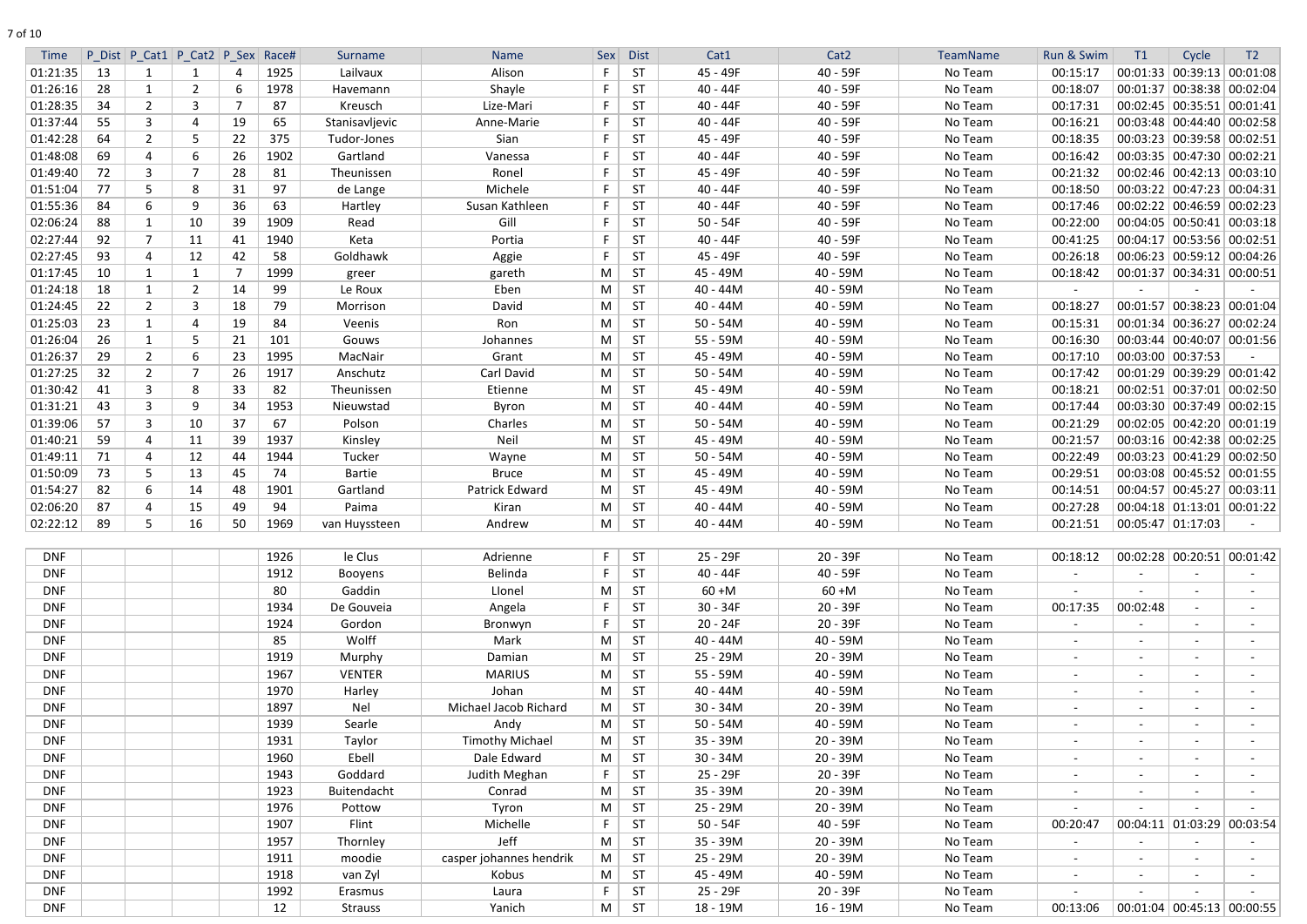| <b>Time</b> |                | P Dist P Cat1 P Cat2 P Sex Race#         |                |                |      | Surname         | Name               | Sex          | <b>Dist</b> | Cat1                        | Cat <sub>2</sub> | <b>TeamName</b>         | Run & Swim | T1                           | Cycle                            | T <sub>2</sub> |
|-------------|----------------|------------------------------------------|----------------|----------------|------|-----------------|--------------------|--------------|-------------|-----------------------------|------------------|-------------------------|------------|------------------------------|----------------------------------|----------------|
| <b>DNF</b>  |                |                                          |                |                | 1968 | Lanz            | Monique Danielle   | F.           | <b>ST</b>   | $40 - 44F$                  | 40 - 59F         | No Team                 |            | $\qquad \qquad \blacksquare$ |                                  |                |
|             |                |                                          |                |                |      |                 |                    |              |             | <b>Sprint Duathlon Team</b> |                  |                         |            |                              |                                  |                |
| <b>Time</b> |                | P Dist   P Cat1   P Cat2   P Sex   Race# |                |                |      | Surname         | Name               | Sex          | <b>Dist</b> | Cat1                        | Cat <sub>2</sub> | TeamName                | Run & Swim | T1                           | Cycle                            | T2             |
| 01:35:31    |                |                                          |                |                | 1942 | Du Preez        | Pierre             | $\mathsf{T}$ | SDT         | Sprint Du TeamT             | Sprint Du TeamT  | <b>Boetie Beer</b>      | 00:32:47   |                              | $00:01:41$ 00:43:39 00:01:25     |                |
| 02:05:45    | $\overline{2}$ | $\overline{2}$                           | 2              | $\overline{2}$ | 92   | Kanjee          | Dina               | $\mathsf{T}$ | SDT         | Sprint Du TeamT             | Sprint Du TeamT  | Charlie\\\\\\\'s Angels | 00:37:33   |                              | $00:02:20$ 01:01:40 00:01:44     |                |
|             |                |                                          |                |                |      |                 |                    |              |             | <b>Sprint Duathlon</b>      |                  |                         |            |                              |                                  |                |
| Time        |                | P_Dist   P_Cat1   P_Cat2   P_Sex   Race# |                |                |      | Surname         | Name               | Sex          | <b>Dist</b> | Cat1                        | Cat <sub>2</sub> | <b>TeamName</b>         | Run & Swim | T1                           | Cycle                            | T2             |
| 01:12:24    |                |                                          |                |                | 1990 | Haigh           | Garth              | M            | SD          | $30 - 34M$                  | 20 - 39M         | No Team                 | 00:22:42   |                              | 00:01:42 00:34:27 00:01:05       |                |
| 01:21:43    | $\overline{2}$ |                                          | 2              | $\overline{2}$ | 1984 | Sack            | Wayne              | M            | SD          | 35 - 39M                    | $20 - 39M$       | No Team                 | 00:25:55   |                              | 00:02:04 00:37:49 00:01:45       |                |
| 01:23:05    | 3              | 1                                        |                | -1             | 1956 | de Lange        | Estelle            |              | <b>SD</b>   | 35 - 39F                    | $20 - 39F$       | No Team                 | 00:26:00   |                              | $00:01:34$ 00:40:01 00:01:29     |                |
| 01:24:11    |                | $\overline{2}$                           |                | 3              | 384  | Norman          | Charles            | M            | <b>SD</b>   | 35 - 39M                    | $20 - 39M$       | No Team                 | 00:26:48   |                              | 00:01:46 00:39:41                | 00:01:31       |
| 01:24:30    |                | 3                                        |                | 5              | 75   | <b>Bekker</b>   | Shaun              | M            | <b>SD</b>   | 35 - 39M                    | $20 - 39M$       | No Team                 | 00:24:52   |                              | $00:02:25$ 00:42:28 00:02:18     |                |
| 01:24:30    | 6              | 4                                        |                | 4              | 57   | Smuts           | Gideon             | M            | <b>SD</b>   | 35 - 39M                    | $20 - 39M$       | No Team                 | 00:24:52   |                              | $00:02:28$ 00:42:24 00:02:20     |                |
| 01:25:39    |                | $\overline{2}$                           | 6              | 6              | 1922 | Ackermann       | Theunis Christiaan | M            | <b>SD</b>   | $30 - 34M$                  | $20 - 39M$       | No Team                 | 00:26:42   |                              | $00:02:01$ 00:41:36 00:01:43     |                |
| 01:28:16    | 8              | $\overline{3}$                           |                | 7              | 61   | Coetzee         | Shaun              | M            | <b>SD</b>   | $30 - 34M$                  | $20 - 39M$       | No Team                 | 00:26:28   |                              | $00:01:35$   00:44:35   00:01:25 |                |
| 01:28:17    | 9              | 4                                        | 8              | 8              | 60   | Du Preez        | Lourens            | M            | SD          | $30 - 34M$                  | $20 - 39M$       | No Team                 | 00:26:28   |                              | 00:01:37 00:44:37 00:01:20       |                |
| 01:28:28    | 10             | $\mathbf{1}$                             |                | 9              | 1945 | Dodding         | Russ               | M            | SD          | 55 - 59M                    | 40 - 59M         | No Team                 | 00:26:01   |                              | 00:01:54 00:44:12 00:01:46       |                |
| 01:28:33    | 11             | $\mathbf{1}$                             | $\overline{2}$ | $\overline{2}$ | 1963 | Whelan          | Megan              | F            | <b>SD</b>   | 25 - 29F                    | 20 - 39F         | No Team                 | 00:24:11   |                              | $00:01:10$ 00:49:08 00:00:59     |                |
| 01:28:37    | 12             | $\overline{2}$                           | $\overline{2}$ | 10             | 1979 | <b>Martins</b>  | Jose               | M            | SD          | 55 - 59M                    | 40 - 59M         | No Team                 | 00:25:36   |                              | 00:04:50 00:40:37 00:03:50       |                |
| 01:29:29    | 13             | $\mathbf{1}$                             |                | 3              | 1987 | du Plessis      | Rejeane            | F.           | <b>SD</b>   | $30 - 34F$                  | 20 - 39F         | No Team                 | 00:28:23   | 00:01:30 00:43:04            |                                  |                |
| 01:29:35    | 14             |                                          | 9              | 11             | 8    | <b>VENTER</b>   | <b>MARTIN</b>      | M            | SD          | 25 - 29M                    | $20 - 39M$       | No Team                 | 00:28:34   |                              | 00:01:56 00:39:55 00:02:25       |                |
| 01:29:53    | 15             | 1                                        |                | 12             | 2000 | khoury          | craig bernard      | M            | SD          | 45 - 49M                    | 40 - 59M         | No Team                 | 00:30:57   |                              | $00:02:19$ 00:38:14              | 00:01:32       |
| 01:31:04    | 16             | $\mathbf{1}$                             |                | 13             | 52   | Lamb            | Barry              | M            | <b>SD</b>   | $40 - 44M$                  | 40 - 59M         | No Team                 | 00:27:11   |                              | 00:01:46 00:42:27 00:02:09       |                |
| 01:31:52    | 17             | $\overline{2}$                           |                | 4              | 1930 | Cathcart-James  | Michelle           |              | <b>SD</b>   | 25 - 29F                    | $20 - 39F$       | No Team                 | 00:29:27   |                              | 00:02:15 00:41:51 00:01:45       |                |
| 01:32:48    | 18             | 3                                        |                | 14             | 56   | Van Aardt       | Johannes           | M            | <b>SD</b>   | 55 - 59M                    | 40 - 59M         | No Team                 | 00:27:46   |                              | $00:02:01$ 00:45:03 00:02:12     |                |
| 01:34:58    | 19             | $\overline{2}$                           | 6              | 15             | 1913 | <b>Marais</b>   | Gavin              | M            | <b>SD</b>   | $40 - 44M$                  | 40 - 59M         | No Team                 | 00:31:32   |                              | $00:02:35$ 00:42:27 00:01:55     |                |
| 01:35:30    | 20             | 1                                        |                | 5              | 102  | Golombick       | Varda              |              | <b>SD</b>   | $50 - 54F$                  | 40 - 59F         | No Team                 | 00:27:59   |                              | $00:02:18$ 00:48:57 00:02:02     |                |
| 01:37:06    | 21             | $\overline{2}$                           |                | 6              | 90   | Jooste          | Jacoba Petronella  | F            | <b>SD</b>   | 35 - 39F                    | $20 - 39F$       | No Team                 | 00:29:22   |                              | $00:02:35$ 00:47:30 00:02:01     |                |
| 01:37:20    | 22             | $\overline{2}$                           |                | 16             | 1996 | Smerkovitz      | Philip             | M            | SD          | 45 - 49M                    | 40 - 59M         | No Team                 | 00:31:29   |                              | $00:03:16$ 00:44:05 00:02:30     |                |
| 01:37:24    | 23             | $\overline{2}$                           | 6              | -7             | 1973 | Krakowitzer     | Karen Sarah        | F.           | SD          | $30 - 34F$                  | $20 - 39F$       | No Team                 | 00:27:41   |                              | 00:02:55 00:50:11 00:02:32       |                |
| 01:39:47    | 24             | 5                                        | 10             | 17             | 1977 | Vermaak         | Paul               | M            | SD          | 35 - 39M                    | $20 - 39M$       | No Team                 | 00:32:23   |                              | $00:03:05$ 00:42:27 00:02:34     |                |
| 01:39:47    | 25             | $\mathbf{1}$                             | 3              | 8              | 1974 | Pringle         | Nicolette          | F.           | SD          | 40 - 44F                    | 40 - 59F         | No Team                 | 00:30:51   |                              | 00:01:05                         |                |
| 01:39:52    | 26             | 4                                        | 8              | 18             | 54   | du Plessis      | Louw               | M            | SD          | 55 - 59M                    | 40 - 59M         | No Team                 | 00:33:20   |                              | $00:03:13$ 00:42:59 00:01:50     |                |
| 01:40:03    | 27             | $\overline{2}$                           |                | 9              | 1899 | De Ramos Guerra | Marly              | F.           | SD          | 40 - 44F                    | 40 - 59F         | No Team                 | 00:27:42   |                              | $00:01:19$ 00:54:59 00:01:23     |                |
| 01:40:11    | 28             | 3                                        |                | 10             | 1915 | <b>MENTZ</b>    | <b>JOHANDI</b>     | F.           | <b>SD</b>   | $30 - 34F$                  | $20 - 39F$       | No Team                 | 00:28:09   |                              | $00:04:28$ 00:48:53 00:02:49     |                |
| 01:40:32    | 29             | 3                                        | 9              | 19             | 1988 | Ferreira        | Riaan              | M            | SD          | 45 - 49M                    | 40 - 59M         | No Team                 | 00:31:31   |                              | $00:02:50$ 00:45:58 00:02:43     |                |
| 01:42:01    | 30             | 3                                        | 10             | 20             | 1938 | Odysseos        | Michael            | M            | <b>SD</b>   | $40 - 44M$                  | 40 - 59M         | No Team                 | 00:31:39   |                              | $00:03:58$ 00:47:29 00:02:30     |                |
| 01:43:38    | 31             | $\overline{2}$                           | 5.             | 11             | 68   | Millar          | Marie              | F.           | SD          | $50 - 54F$                  | 40 - 59F         | No Team                 | 00:31:40   |                              | $00:03:27$ 00:48:05 00:02:28     |                |
| 01:45:23    | 32             | $\mathbf{1}$                             | 6              | 12             | 100  | Kroon           | Sharon             | F            | SD          | 45 - 49F                    | 40 - 59F         | No Team                 | 00:30:48   |                              | $00:03:30$ 00:51:01 00:02:30     |                |
| 01:46:33    | 33             | $\overline{2}$                           |                | 13             | 83   | Cutler          | Edel               | F.           | SD          | 45 - 49F                    | 40 - 59F         | No Team                 | 00:31:42   |                              | 00:02:55 00:52:15 00:01:19       |                |
| 01:49:08    | 34             | $\mathbf{1}$                             | 8              | 14             | 1946 | Murch           | Heather            | F.           | SD          | 55 - 59F                    | 40 - 59F         | No Team                 | 00:32:18   |                              | 00:03:29 00:52:01 00:02:21       |                |
| 01:49:28    | 35             | 3                                        | 9              | 15             | 55   | Van Aardt       | Angela             | F.           | <b>SD</b>   | $50 - 54F$                  | 40 - 59F         | No Team                 | 00:35:57   |                              | $00:03:40$ 00:47:40 00:02:02     |                |
| 01:50:00    | 36             | $\mathbf{3}$                             | 10             | 16             | 1928 | <b>Starnes</b>  | Sarah Jane         | F.           | SD          | 40 - 44F                    | 40 - 59F         | No Team                 | 00:29:04   |                              | 00:02:01 01:01:29 00:02:08       |                |
| 01:52:23    | 37             | 5                                        | 11             | 21             | 1935 | Hoehler         | Jonathan           | M            | SD          | $30 - 34M$                  | $20 - 39M$       | No Team                 | 00:35:53   |                              | $00:02:56$ 00:48:10 00:02:37     |                |
| 01:52:26    | 38             | 3                                        | 8              | 17             | 1905 | <b>LOOTS</b>    | <b>CECILIA</b>     | F.           | SD          | $35 - 39F$                  | $20 - 39F$       | No Team                 | 00:35:24   |                              | $00:03:05$ 00:52:07 00:02:18     |                |
| 01:57:21    | 39             | $\mathbf{3}$                             | 11             | 18             | 1916 | Cochrane        | Gail               | F.           | SD          | 45 - 49F                    | 40 - 59F         | No Team                 | 00:36:52   |                              | 00:02:47 00:54:38 00:02:11       |                |
| 02:06:50    | 40             | $\mathbf{1}$                             | 12             | 22             | 4    | Mashiloane      | Reagan             | M            | SD          | $20 - 24M$                  | $20 - 39M$       | No Team                 | 00:29:25   |                              | $00:02:23$ 01:17:05 00:01:23     |                |
| 02:07:17    | 41             | 4                                        | 12             | 19             | 64   | Usher           | Susan Carol        | F            | SD          | $50 - 54F$                  | $40 - 59F$       | No Team                 | 00:35:13   |                              | $00:03:22$   01:00:53   00:03:03 |                |
| 02:21:06    | 42             | $\mathbf{1}$                             |                | 23             | 1910 | Read            | Anthony            | M            | SD          | $60 + M$                    | $60 + M$         | No Team                 | 00:55:25   |                              | $00:04:10$ 00:49:45              |                |
| 02:23:10    | 43             | $\overline{2}$                           | $\overline{2}$ | 24             | 1920 | muir            | neville            | M            | SD          | $60 + M$                    | $60 + M$         | No Team                 | 00:55:26   |                              | 00:03:56 00:55:35                |                |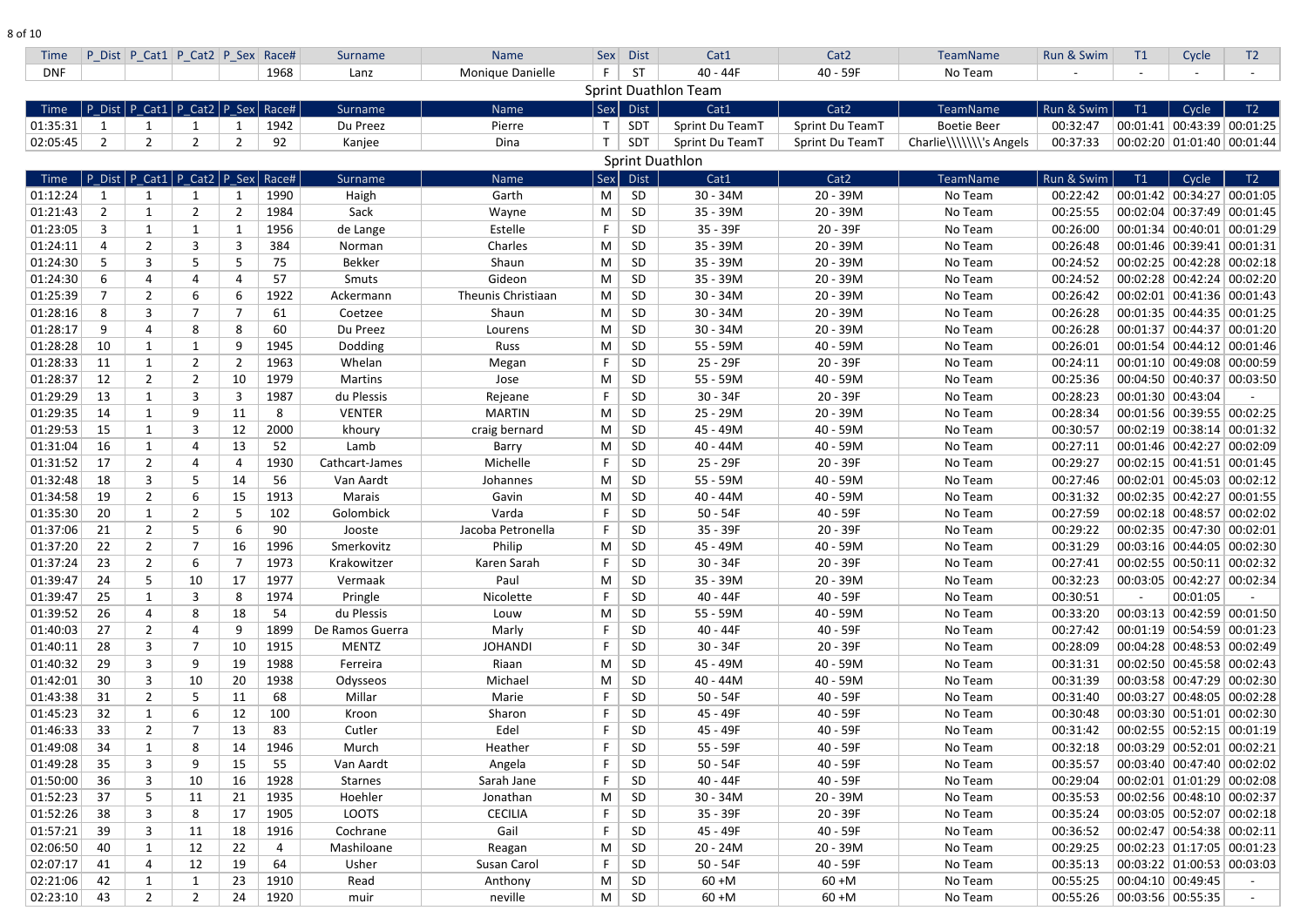| Time                                            |                                  | P Dist   P Cat1   P Cat2   P Sex   Race# |                  |                      |                | Surname         | Name                   |                  | Sex Dist       | Cat1                   | Cat <sub>2</sub>       | TeamName        | Run & Swim             | T1       | Cycle                        | T <sub>2</sub>                         |
|-------------------------------------------------|----------------------------------|------------------------------------------|------------------|----------------------|----------------|-----------------|------------------------|------------------|----------------|------------------------|------------------------|-----------------|------------------------|----------|------------------------------|----------------------------------------|
| <b>DNF</b>                                      |                                  |                                          |                  |                      | 86             | Harty           | Michele                |                  | <b>SD</b>      | 35 - 39F               | $20 - 39F$             | No Team         | 00:28:54               |          |                              | $00:03:17$ 00:24:47 00:02:12           |
| <b>DNF</b>                                      |                                  |                                          |                  |                      | 73             | Marais          | Marisa                 |                  | <b>SD</b>      | 40 - 44F               | 40 - 59F               | No Team         | 00:28:14               |          |                              | $00:01:17$ 00:24:49 00:00:50           |
| <b>DNF</b>                                      |                                  |                                          |                  |                      | 1948           | Fourie          | Riaan                  | M                | <b>SD</b>      | 45 - 49M               | 40 - 59M               | No Team         | 00:26:46               |          | $00:01:50$ 00:05:14          |                                        |
| <b>DNF</b>                                      |                                  |                                          |                  |                      | 1914           | Marais          | Lindi                  |                  | <b>SD</b>      | 40 - 44F               | 40 - 59F               | No Team         |                        |          |                              |                                        |
| <b>DNF</b>                                      |                                  |                                          |                  |                      | 50             | <b>KARAM</b>    | JAYME                  |                  | <b>SD</b>      | 25 - 29F               | 20 - 39F               | No Team         | 00:36:00               | 00:01:50 |                              |                                        |
| <b>DNF</b>                                      |                                  |                                          |                  |                      | $\overline{2}$ | Marais          | Nico                   | M                | <b>SD</b>      | $16 - 17M$             | $16 - 19M$             | No Team         |                        |          |                              |                                        |
| <b>DNF</b>                                      |                                  |                                          |                  |                      | 1927           | Pienaar         | Greg                   | M                | <b>SD</b>      | $50 - 54M$             | 40 - 59M               | No Team         |                        | 00:19:31 |                              |                                        |
| <b>DNF</b>                                      |                                  |                                          |                  |                      | 51             | <b>KARAM</b>    | <b>CLIVE</b>           | M                | <b>SD</b>      | $30 - 34M$             | $20 - 39M$             | No Team         | 00:35:59               | 00:01:52 |                              |                                        |
| <b>DNF</b>                                      |                                  |                                          |                  |                      | 9              | <b>VENTER</b>   | <b>ENGELA</b>          |                  | <b>SD</b>      | 25 - 29F               | $20 - 39F$             | No Team         |                        |          |                              |                                        |
| <b>DNF</b>                                      |                                  |                                          |                  |                      | 53             | du Plessis      | Corrie                 |                  | <b>SD</b>      | 55 - 59F               | 40 - 59F               | No Team         |                        | 00:00:45 |                              |                                        |
| <b>DNF</b>                                      |                                  |                                          |                  |                      | 1966           | Goncalves       | Ruca                   | M                | <b>SD</b>      | 35 - 39M               | 20 - 39M               | No Team         | $\sim$                 | $\sim$   |                              | $\sim$                                 |
| <b>DNF</b>                                      |                                  |                                          |                  |                      | 1959           | Masinga         | Zwelethu               | M                | SD             | 25 - 29M               | 20 - 39M               | No Team         |                        | $\sim$   |                              |                                        |
| <b>DNF</b>                                      |                                  |                                          |                  |                      | 1997           | McIntyre        | Sean                   | M                | <b>SD</b>      | $20 - 24M$             | 20 - 39M               | No Team         |                        | $\sim$   |                              |                                        |
|                                                 |                                  |                                          |                  |                      |                |                 |                        |                  |                | Mini Triathlon         |                        |                 |                        |          |                              |                                        |
| Time                                            |                                  | P Dist   P Cat1   P Cat2   P Sex   Race# |                  |                      |                | <b>Surname</b>  | Name                   | Sex <sup>1</sup> | <b>Dist</b>    | Cat1                   | Cat2                   | <b>TeamName</b> | Run & Swim             | T1       | Cycle                        | T2                                     |
| 00:39:24                                        |                                  |                                          |                  |                      | 27             | Stroebel        | Christiaan             | M                | MT             | 14 - 15M               | $12 - 15M$             | No Team         | 00:10:14               |          |                              | 00:00:47 00:16:58 00:00:42             |
| 00:43:05                                        | $\overline{2}$                   | $\mathbf{1}$                             |                  | -2                   | 25             | Morrison        | Jonty (Johnathan)      | M                | MT             | 12 - 13M               | $12 - 15M$             | No Team         | 00:11:11               |          |                              | 00:00:59 00:18:34 00:00:56             |
| 00:43:14                                        | 3                                | 1                                        |                  |                      | 38             | Irvine-Smith    | Ashleigh               |                  | MT             | 14 - 15F               | $12 - 15F$             | No Team         | 00:10:33               |          |                              | $00:00:49$ 00:19:24 00:00:51           |
| 00:45:02                                        | 4                                | $\overline{2}$                           | 3                | 3                    | 21             | Guerra          | Giorgio                | M                | MT             | 12 - 13M               | $12 - 15M$             | No Team         | 00:11:38               |          |                              | $00:00:59$ 00:19:31 00:00:48           |
| 00:46:22                                        | 5                                | 2                                        | 4                |                      | 22             | gnudi           | luca                   | M                | MT             | 14 - 15M               | $12 - 15M$             | No Team         | 00:13:00               |          | $00:01:11$ 00:18:38 00:00:55 |                                        |
| 00:47:06                                        | 6                                | 3                                        | 5                | -5                   | 33             | Cowper          | Rowan                  | M                | MT             | 12 - 13M               | $12 - 15M$             | No Team         | 00:10:30               |          |                              | 00:01:09 00:20:32 00:01:09             |
| 00:49:11                                        | 7                                | 1                                        | 6                | -6                   | 24             | <b>Botha</b>    | Rudi                   | M                | MT             | $10 - 11M$             | $12 - 15M$             | No Team         | 00:11:51               |          |                              | 00:01:37 00:20:02 00:01:04             |
| 00:49:23                                        | 8                                | 3                                        |                  |                      | 40             | Baily           | Tim                    | M                | MT             | 14 - 15M               | $12 - 15M$             | No Team         | 00:12:57               |          |                              | $00:00:52$ 00:20:47 00:01:07           |
| 00:50:33                                        | 9                                | 4                                        | 8                | -8                   | 374            | Hill            | Andrew                 | M                | MT             | 14 - 15M               | $12 - 15M$             | No Team         | 00:15:12               |          |                              | $00:01:22$ 00:18:20 00:01:38           |
| 00:51:00                                        | 10                               | $\mathbf{1}$                             | 2                | -2                   | 28             | greer           | catherine              |                  | MT             | $12 - 13F$             | $12 - 15F$             | No Team         | 00:12:42               |          |                              | 00:01:20 00:20:36 00:01:28             |
| 00:51:27                                        | 11                               | 4                                        | 9                | -9                   | 37             | Kleynhans       | Nico                   | M                | MT             | 12 - 13M               | $12 - 15M$             | No Team         | 00:14:51               |          |                              | $00:02:13$ 00:20:26 00:01:36           |
| 00:51:44                                        | 12                               | 5                                        | 10               | 10                   | 29             | Williams        | Bjorn                  | $M \mid$         | MT             | 14 - 15M               | $12 - 15M$             | No Team         | 00:10:39               |          |                              | $00:01:39$ 00:25:58 00:01:30           |
| 00:51:48                                        | 13                               | 6                                        | 11               | 11                   | 31             | Jardim          | Tome                   | M                | MT             | 14 - 15M               | $12 - 15M$             | No Team         | 00:11:06               |          |                              | 00:02:03   00:24:29   00:01:04         |
| 00:52:47                                        | 14                               | 5                                        | 12               | 12                   | 43             | de Waal         | Cayde                  | M                | MT             | 12 - 13M               | $12 - 15M$             | No Team         | 00:11:39               |          |                              | $00:01:24$ 00:27:45 00:00:49           |
| 00:53:20                                        | 15                               | 6                                        | 13               | 13                   | 376            | Jooste          | Glenn                  | M                | MT             | 12 - 13M               | 12 - 15M               | No Team         | 00:13:21               |          |                              | $00:01:42$ 00:21:36 00:02:23           |
| 00:53:26                                        | 16                               | $\overline{2}$                           | 3                | 3                    | 34             | Hitge           | Kerri Lee              |                  | MT             | $12 - 13F$             | $12 - 15F$             | No Team         | 00:11:34               |          |                              | $00:01:46$ 00:23:20 00:01:26           |
| 00:57:23                                        | 17                               | $\overline{2}$                           | 4                |                      | 41             | Crichton        | Alison                 |                  | MT             | 14 - 15F               | $12 - 15F$             | No Team         | 00:14:43               |          |                              | $00:01:35$ 00:22:53 00:01:46           |
| 00:57:35                                        | 18                               | 7                                        | 14               | 14                   | 42             | Lanz            | Jean-Luc               | M                | MT             | 12 - 13M               | 12 - 15M               | No Team         | 00:14:43               |          |                              | $00:02:25 \mid 00:22:49 \mid 00:01:27$ |
| 00:58:13                                        | 19                               | 3                                        | 5                |                      | 378            | Parkin          | Leya                   |                  | MT             | 12 - 13F               | $12 - 15F$             | No Team         | 00:13:13               |          |                              | $00:01:36$ 00:25:40 00:02:10           |
| 01:05:57                                        | 20                               | 8                                        | 15               | 15                   | 26             | <b>Wilcocks</b> | Carl                   | M                | MT             | 12 - 13M               | $12 - 15M$             | No Team         | 00:12:53               |          |                              | $00:04:34$ 00:25:49 00:03:40           |
| 01:07:06                                        | 21                               | 4                                        | 6                | 6                    | 35             | Hill            | Ciara Mary             |                  | MT             | 12 - 13F               | 12 - 15F               | No Team         | 00:13:02               |          |                              | $00:02:19$ 00:29:23 00:02:32           |
| 01:08:00                                        | 22                               | 5 <sup>5</sup>                           | $\overline{7}$   |                      | 32             | Jardim          | Mia                    |                  | MT             | 12 - 13F               | 12 - 15F               | No Team         | 00:12:01               |          |                              | $00:02:15$ 00:31:36 00:01:08           |
| 01:09:28                                        | 23                               | 6                                        | 8                | 8                    | 36             | Dreyer          | Jenna Lee              | F.               | MT             | $12 - 13F$             | 12 - 15F               | No Team         | 00:11:59               |          |                              | $00:02:18$ 00:26:58 00:02:42           |
|                                                 |                                  |                                          |                  |                      |                |                 |                        |                  |                |                        |                        |                 |                        |          |                              |                                        |
| DNF                                             |                                  |                                          |                  |                      | 30             | <b>Cilliers</b> | Adriaan Hillaert (Ian) |                  | $M \mid MT$    | 14 - 15M               | $12 - 15M$             | No Team         |                        |          |                              |                                        |
|                                                 |                                  |                                          |                  |                      |                |                 |                        |                  |                | Mini Duathlon          |                        |                 |                        |          |                              |                                        |
| Time   P_Dist   P_Cat1   P_Cat2   P_Sex   Race# |                                  |                                          |                  |                      |                | <b>Surname</b>  | Name                   | M <sub>1</sub>   | Sex Dist<br>MD | Cat1<br>$10 - 11M$     | Cat <sub>2</sub>       | TeamName        | Run & Swim<br>00:14:55 | T1       | Cycle                        | T2<br>$00:01:00$ 00:21:09 00:00:52     |
| 00:44:10                                        | $\mathbf{1}$                     | $\mathbf{1}$                             |                  |                      | 39             | Harding         | Henno                  |                  |                |                        | 12 - 15M               |                 |                        |          |                              | $00:01:34$ 00:22:57 00:01:08           |
| 00:46:28<br>01:24:09                            | $\overline{2}$<br>$\overline{3}$ | $\mathbf{1}$<br>$\mathbf{1}$             | 1<br>$2^{\circ}$ | -1<br>$\overline{2}$ | 23<br>386      | Dixon<br>Nel    | Chante<br>Tiaan        | M                | MD<br>MD       | 12 - 13F<br>$12 - 13M$ | $12 - 15F$<br>12 - 15M | No Team         | 00:15:33<br>00:20:15   |          |                              | $00:05:01$ 00:36:20 00:02:39           |
|                                                 |                                  |                                          |                  |                      |                |                 |                        |                  |                |                        |                        |                 |                        |          |                              |                                        |
|                                                 |                                  |                                          |                  |                      |                | No Data         | No Data                |                  |                | No Cat                 |                        |                 |                        |          |                              |                                        |
|                                                 |                                  |                                          |                  |                      |                | No Data         | No Data                |                  |                | No Cat                 |                        |                 |                        |          |                              |                                        |
|                                                 |                                  |                                          |                  |                      |                | No Data         | No Data                |                  |                | No Cat                 |                        |                 |                        |          |                              |                                        |
|                                                 |                                  |                                          |                  |                      |                |                 |                        |                  |                |                        |                        |                 |                        |          |                              |                                        |